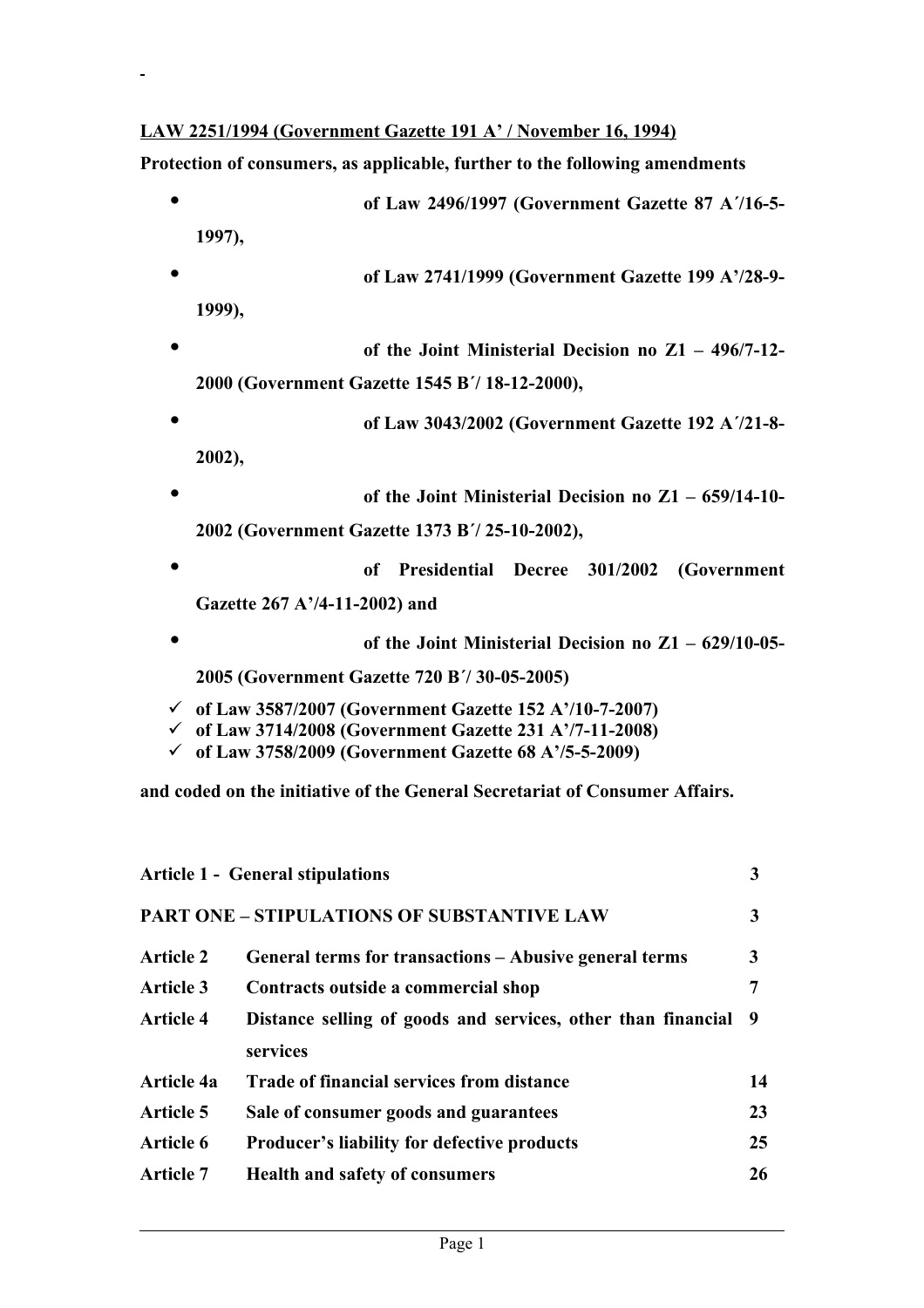| <b>Mental health of juveniles</b>               | 29 |
|-------------------------------------------------|----|
| Liability of the provider of services           | 31 |
| <b>Advertising</b>                              | 32 |
| <b>PART TWO - UNFAIR TRADE PRACTICES</b>        |    |
| <b>Definitions</b>                              | 34 |
| Scope of application                            | 35 |
| Interdiction of unfair commercial practices     | 35 |
| <b>Misleading actions</b>                       | 36 |
| <b>Misleading omissions</b>                     | 37 |
| <b>Cases of misleading commercial practices</b> | 38 |
| <b>Aggressive commercial practices</b>          | 40 |
| Cases of aggressive commercial practices        | 41 |
| <b>Penalties</b>                                | 42 |
|                                                 |    |

# **PART THREE – ORGANIZATION PROVISIONS 43 Article 10 Consumers unions – Collective protective measures 43 Article 11 Friendly settlement of consumers' disputes 52 Article 12 National Council of Consumer and Market 54 Article 13 Representation of consumers 57 Article 13a Sanctions 58 Article 14 Transitional, final and abolished stipulations 60 Article 15 62**

# **Article 1 – General stipulations**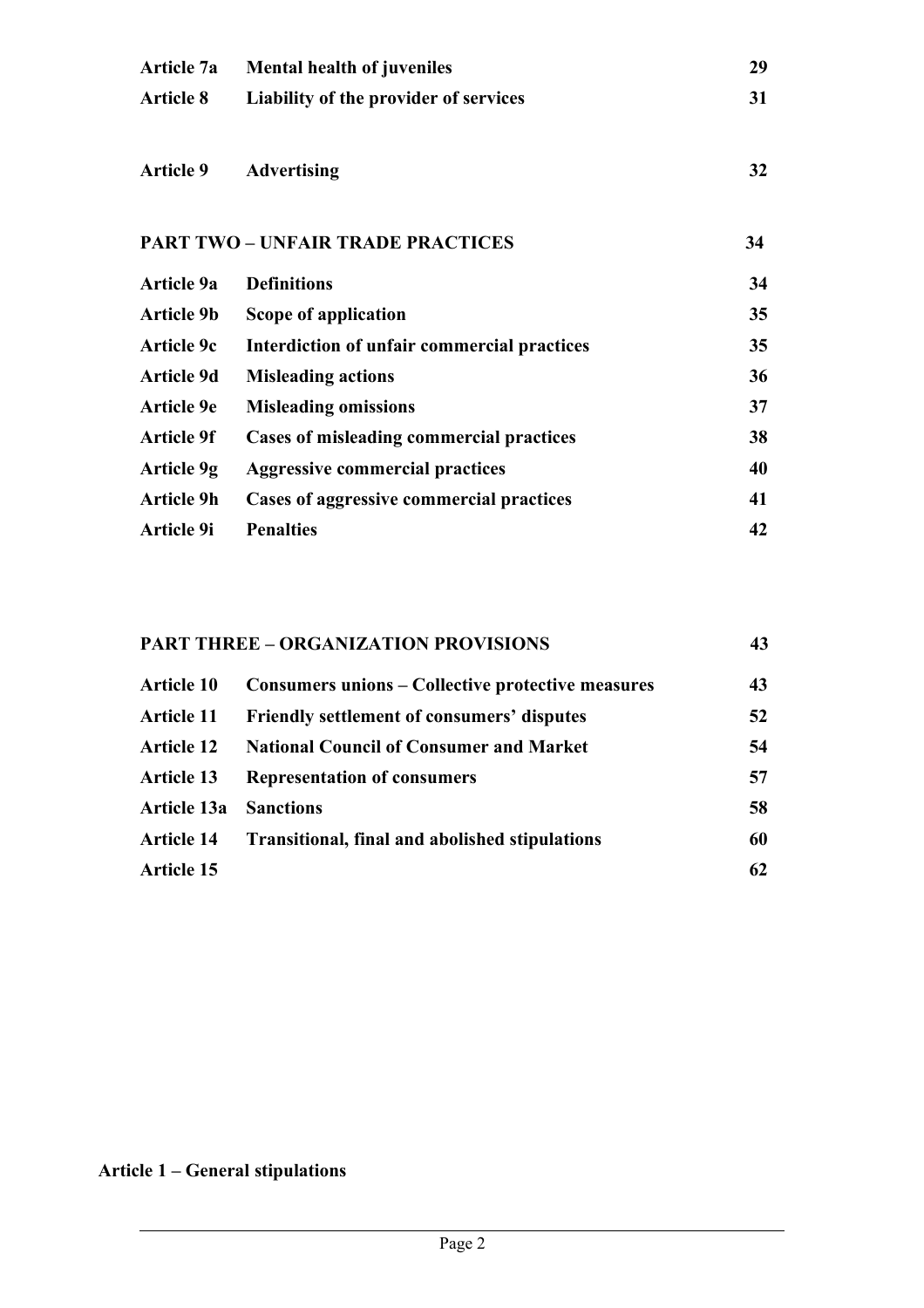- 1. Consumers' rights and interests are protected by the State.
- 2. The State particularly sees to:
	- a) consumers' health and safety,
	- b) their financial interests,
	- c) the formation of consumers' unions
	- d) consumers' right to be heard with regard to issues that concern them and
	- e) that consumers, in particular the most vulnerable ones, receive information and education on issues pertaining to the market, competition, the consumer, the protection of the natural environment and the promotion of viable consumption.
- 3. The stipulations of this law are applied to all suppliers, physical or legal entities, of any form, of the public and private sector.
- 4. Subject to the special stipulations of this law the following meanings are given:
	- a) Consumer: every physical or legal entity or unions of entities without a legal personality who constitute the target group of products or services offered in the market and who use products or services being their end user. A consumer is also: aa) every target group of promotional activities, bb) every physical or legal entity who gives a guarantee in favor of the consumer on condition that they do not act in the context of their professional or business activity.
	- b) Supplier: every physical or legal entity who, in performing their professional or business activities, supplies products or renders services to the consumer. The term supplier also indicates the entity who is advertised.

## **PART ONE – STIPULATIONS OF SUBSTANTIVE LAW**

## **Article 2 – General terms for transactions – Abusive general terms**

- 1. Terms that have been set forth in advance for future contracts (general terms for transactions) are not binding to the consumer if, upon compilation of the contract, the consumer was innocently unaware of them as, and most particularly, in cases when the supplier does not indicate the existence of these terms or deprives the consumer of the possibility to acquire knowledge of their content.
- 2. General terms of contracts and ensuant agreements which are compiled in Greece are written in the Greek language, in a clear, precise and transparent manner to enable the consumer to fully perceive their meaning, and they are printed legibly on a visible spot of the document of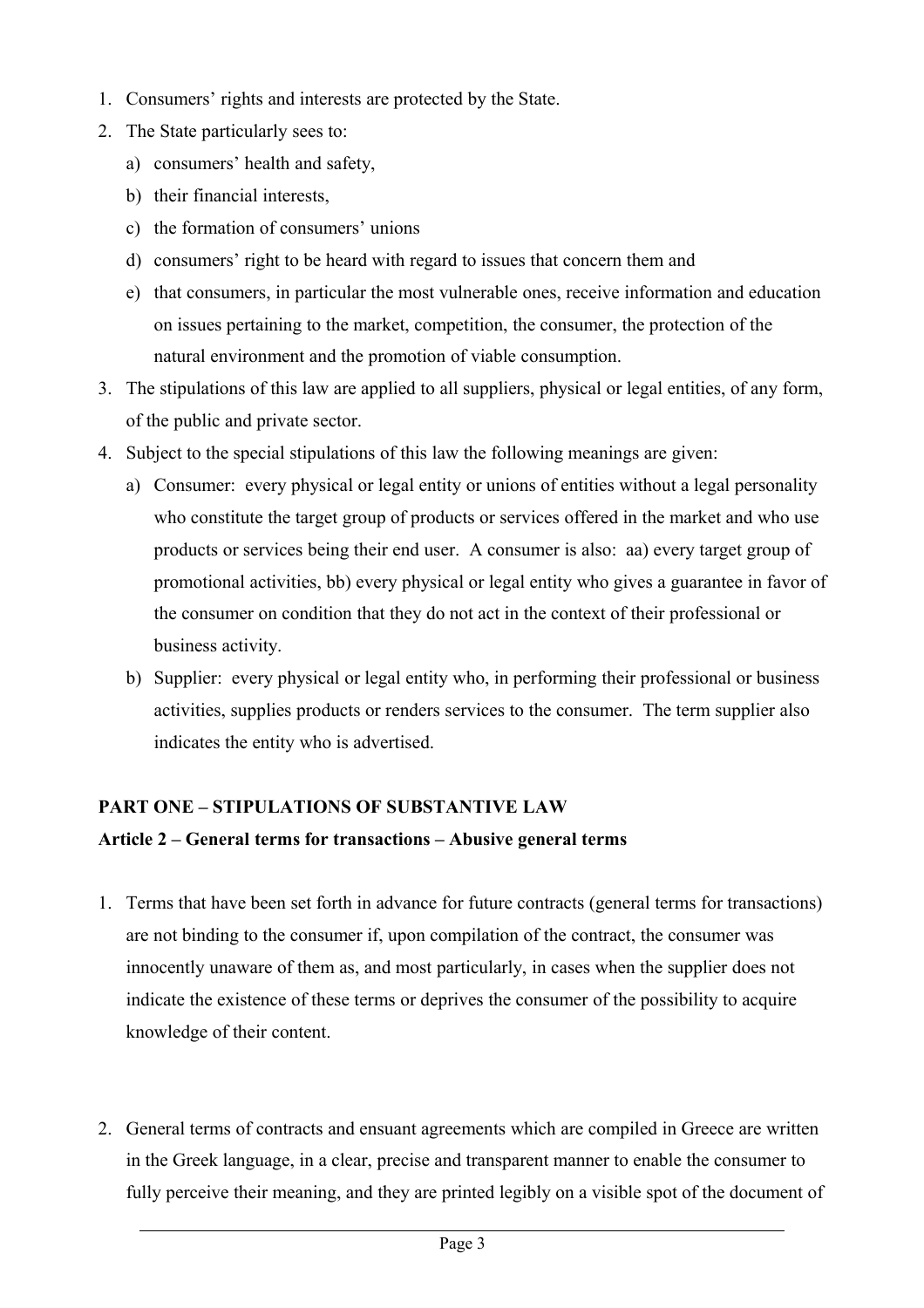the contract.

- 3. Terms that have been agreed further to individual negotiations between the contracting parties (special terms) prevail over the respective general terms.
- 4. General terms for transactions are interpreted on the basis of the need to protect consumers. When in doubt, general transactions terms set forth unilaterally by the supplier, or by any third party acting on his behalf, are interpreted in favor of the consumer.
- 5. In particular, when the content of a general transactions term is examined in accordance with paragraphs 16a and 2 and 3 of articles 10 and 13<sup>ª</sup> respectively, the interpretation version chosen is the least favorable to the consumer should it result in the general term being forbidden from being set forth and used.
- 6. General terms for transactions resulting in substantially upsetting the balance of rights and duties of the contracting parties at the expense of the consumer are forbidden and void. The abusive character of a general term incorporated in a contract is established after consideration of the nature of goods or services referred to in the contract, the objective of the contract, all special conditions upon the contract's conclusion and all other clauses of the contract or of any other contract upon which the said contract depends.
- 7. In all cases, abusive terms are mainly the ones which:
	- a) give the supplier, without a reasonable cause, too long a deadline for accepting the consumer's proposal to sign a contract,
	- b) restrict the undertaken contractual duties and responsibilities of suppliers,
	- c) provide for a contract termination notice period which is too short for the consumer or too long for the supplier,
	- d) entail the prolongation or renewal of a contract for too long a time period, if the consumer does not terminate it within a certain period,
	- e) reserve the supplier the right to amend or terminate a contract unilaterally without providing any specific, special and significant reason, which has been previously included in the contract,
	- f) allow the supplier to terminate a contract of indefinite duration without a notice period of reasonable length,
	- g) reserve the supplier the right to judge unilaterally if his services are rendered in compliance with the contract,
	- h) reserve the supplier the unrestricted right to determine unilaterally the length of period in which to fulfill all his engagements in connection with his service,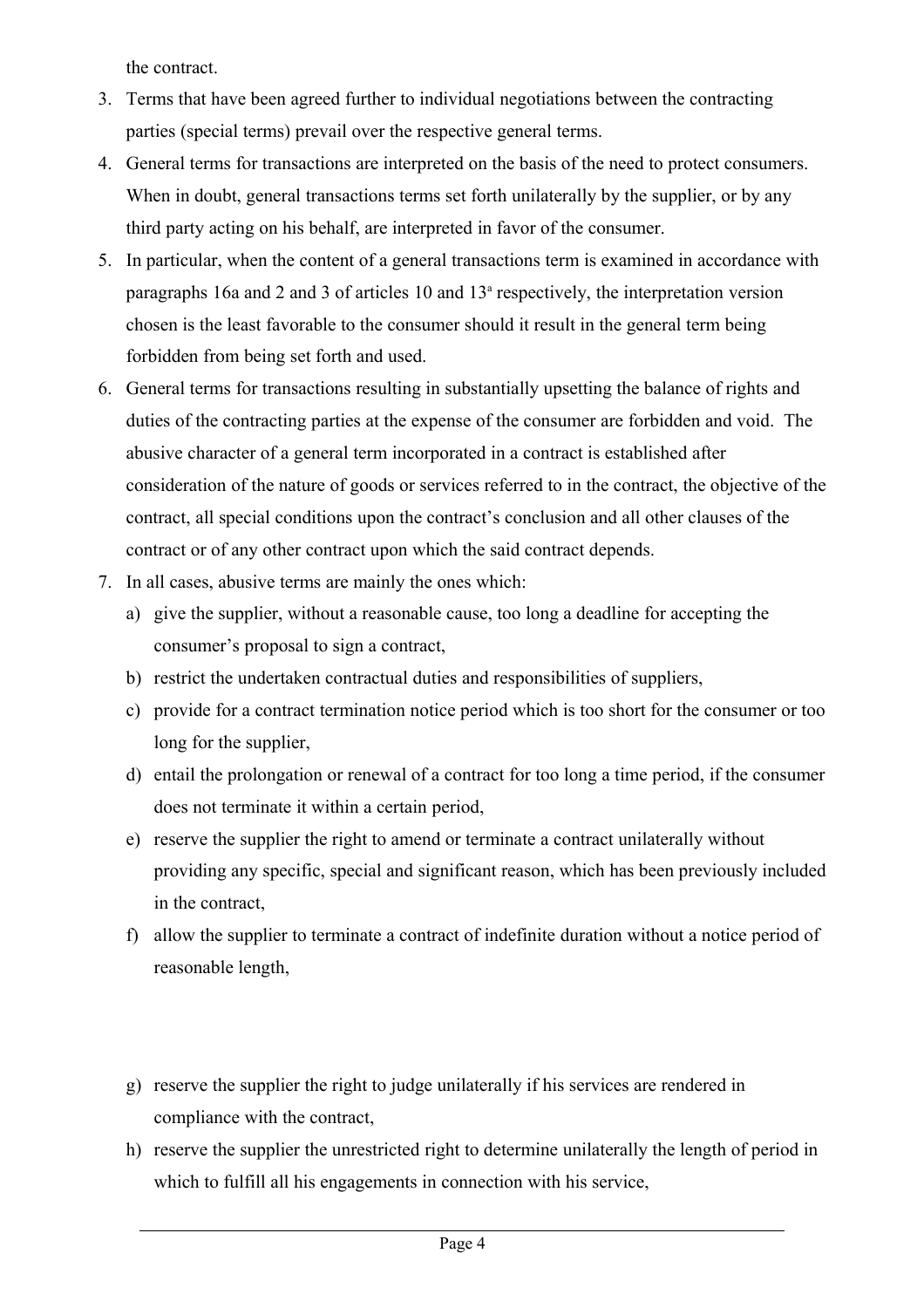- i) stipulate that the service does not have to measure up to substantial, for the consumer, requirements, to the sample, to the needs of special use, for which it is intended by the consumer and which is accepted by the supplier, or to its normal purpose,
- j) permit the supplier not to fulfill his obligations without any significant reason,
- k) leave the price vague, without any significant reason, and do not allow that it be fixed based on specific criteria set forth in the contract and reasonable for the consumer,
- l) restrict the supplier's responsibility for hidden flaws of the item,
- m) exclude or restrict immensely the responsibility of the supplier,
- n) provide for the passing on of the responsibility of the salesman or the importer exclusively to the producer of the commodity or other person,
- o) restrict the obligation of the supplier to fulfill the obligations undertaken by his authorized representatives or make the fulfillment of his obligations dependent on the application of a special typical procedure,
- p) allow the supplier to terminate the contract in his own judgement and the same option is not available to the consumer - or to withhold amounts paid for services not yet provided by him, when he is the one who terminates the contract,
- q) entail the consumer's resigning from his rights when the service is not rendered at all or when it is not properly rendered by the supplier, even if the supplier is charged with an offence,
- r) prevent the consumer from repudiating (the contract) if a price increase under the conditions of the contract is too high for him,
- s) exclude or restrict the legal option of the consumer not to execute the contract,
- t) forbid the consumer to retain all or part of payment if the supplier does not fulfill his obligations,
- u) force the consumer who has been credited with the value of commodities or services to issue a postdated check,
- v) entail the consumer's resigning from raising any objection against a third party who has replaced the supplier in the relation to the consumer,
- w) forbid the consumer to suggest the offsetting of amounts he owes to the supplier under the contract against amounts owed to him by the supplier,
- x) attest that the consumer is aware of certain terms in the contract or of the condition of the items supplied or of the quality of services, when actually he is not,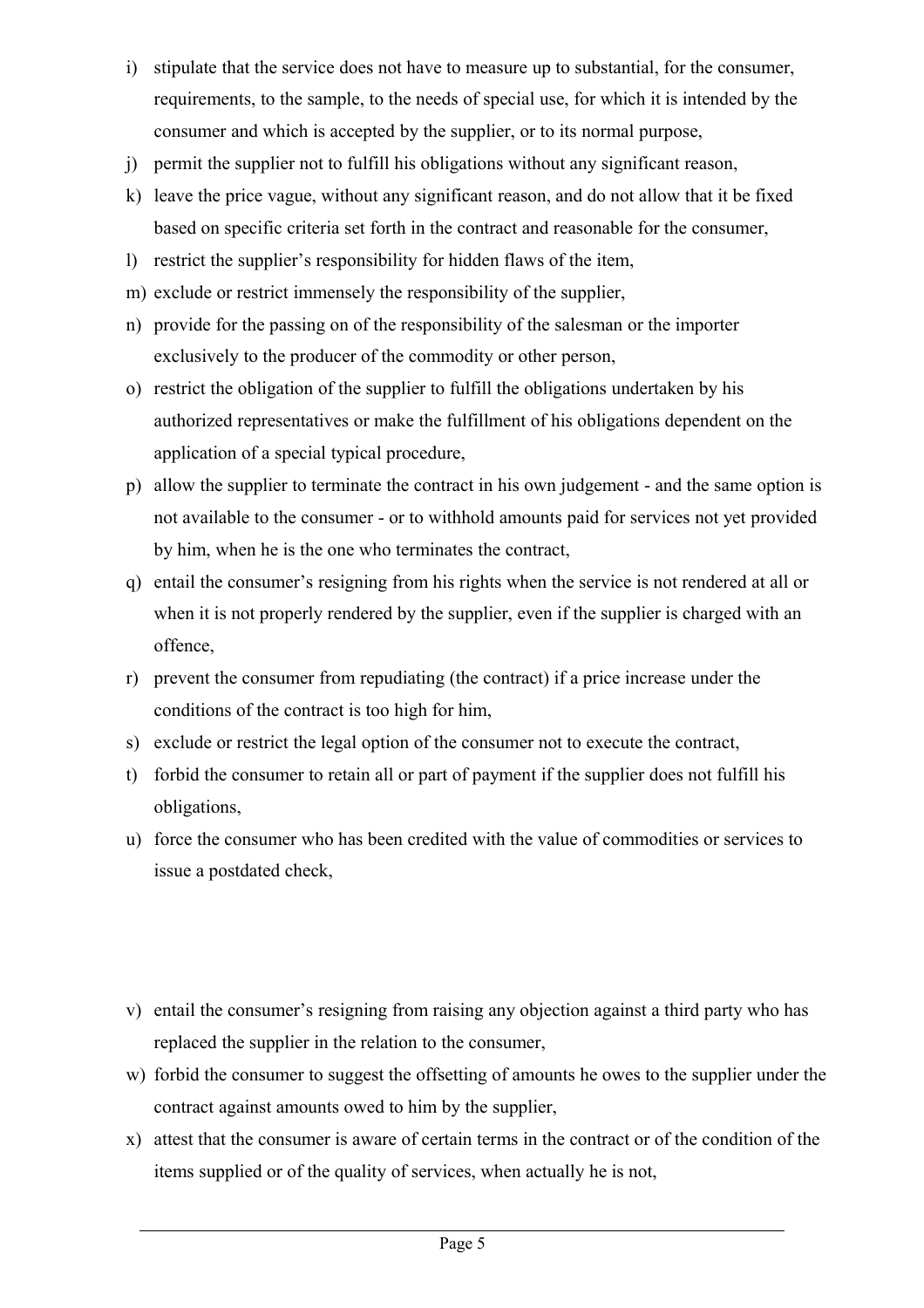- y) force the consumer to pay too high a part of the fee before the beginning of the execution of the contract by the supplier, despite the fact that the supplier has not undertaken the obligation to execute the order of the consumer in accordance with specific requirements or characteristics nor does the service of the supplier constitute a service that requires a reservation,
- z) allow the supplier to demand excessive guarantees from the consumer,
- aa) reverse burden of proof at the expense of the consumer or restrict excessively his means of proof,
- bb) restrict excessively the deadline within which the consumer must submit any complaints to the supplier or raise any claims against the supplier,
- cc) without a reasonable cause, appoint the supplier as the exclusive undertaker of maintenance and repair of the said commodity and the supply of spare parts,
- dd) impose an excessive fee on the consumer in case he does not receive the requested service or,
- ee) exclude the possibility of disputes arising from a contract being settled by their natural judge and provide for exclusive foreign jurisdiction or arbitration,
- ff) provide for the payment of compensation to the supplier, without obliging him to refer to and prove the loss he incurred,
- 8. The supplier can not invoke the invalidity of the entire contract on the grounds that one or more of its general terms are void as abusive.
- 9. The stipulations of this article are applicable for any term of the contract that had not been subject of individual negotiation. A term is considered of not been subject of individual negotiation when the consumer could not affect its content. The fact that for some elements of a term or for a single term there was an individual negotiation does not exclude the application of the chapter to the rest of the contract, if the amount of the circumstances testify that is a contract of accession. The burden of proof that there has been individual negotiation is responsibility of the supplier.

## **Article 3 – Contracts outside a commercial shop**

1. Contracts regarding the provision of goods or services which are drawn up further to the supplier's initiative without an explicit invitation by the consumer or further to a visit of the supplier to the consumer's place of residence, stay, or work or to a place chosen by the supplier outside the supplier's commercial shop, are null and void in favor of the consumer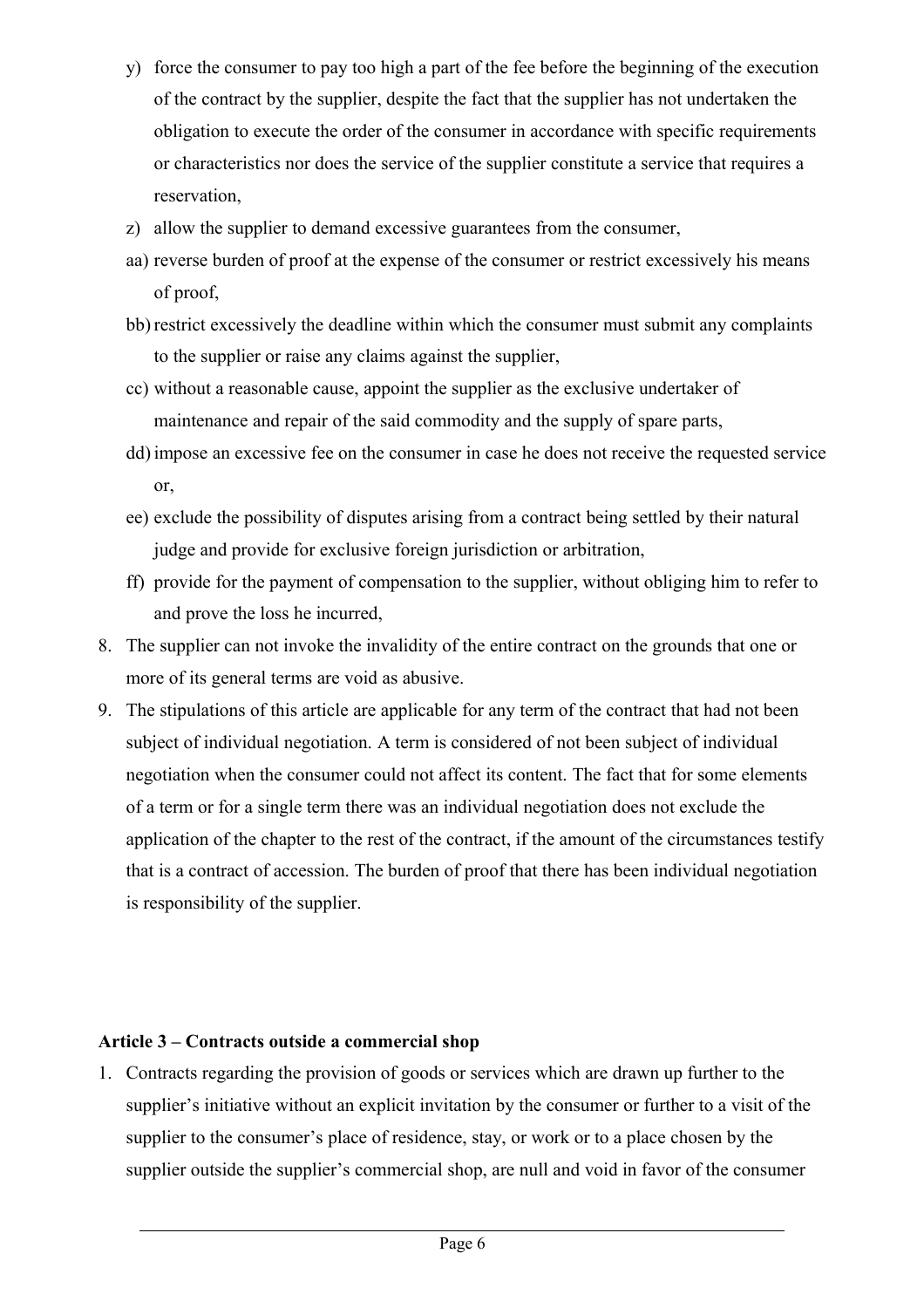unless they specifically state and include the following:

- a) the name or trade name and the full address of the supplier and of the party signing the contract in the name and on behalf of the supplier. Reference of postal box number is not sufficient,
- b) date and full address of the place the contract was drawn up,
- c) description of the nature and characteristics of the goods or services,
- d) the terms for the execution of the contract and most importantly the way and time that goods are to be delivered or services to be rendered,
- e) total fees payable by the consumer and terms of payment and most importantly, in case fees are credited or payable in installments, the actual interest rate and the maximum allowable interest rate limit and
- f) the consumer's right to withdraw the contract as per paragraph 4 of this article, and a standard statement, in a separate document, to be used for repudiation of contract by the consumer.
- 2. The stipulations of the previous paragraph are also applicable when a contract is drawn up following an expressed invitation of the consumer to the supplier, however, it concerns products other than the ones mentioned in the invitation, except if the consumer is aware or ought to be aware that these other products are also traded by the supplier or if these products are directly linked to the products mentioned in the invitation.
- 3. The stipulations of paragraph 1 are also applicable when the consumer submits an offer (a proposition for the drawing up of a contract) under the same conditions as in the previous paragraphs, although he is not bound by his offer until the latter has been accepted by the supplier.
- 4. The consumer has the right to withdraw contracts as per paragraphs 1 and 2 or to abrogate a proposition submitted in accordance with paragraph 3, within fourteen (14) calendar days from the receipt of the contract document or from any subsequent receipt of the product, unless the contract provides for a longer period. If the right to withdraw or abrogate the proposition is exercised in writing, either in printed or electronic mode or via a fixed means, as described in case f, paragraph 1, article 4a, which is available to the supplier and to which the supplier has access, the results of the withdrawal or abrogation from the proposition are brought about on condition that the consumer has sent the relevant document before the expiration of the deadline mentioned in the previous subparagraph. The waiver of this right is not valid.
- 5. It is forbidden to collect all or part of the fees even in the form of a wedding, engagement, guarantee, issuance or acceptance of marketable securities or in any other form, during the period stipulated in the above paragraph.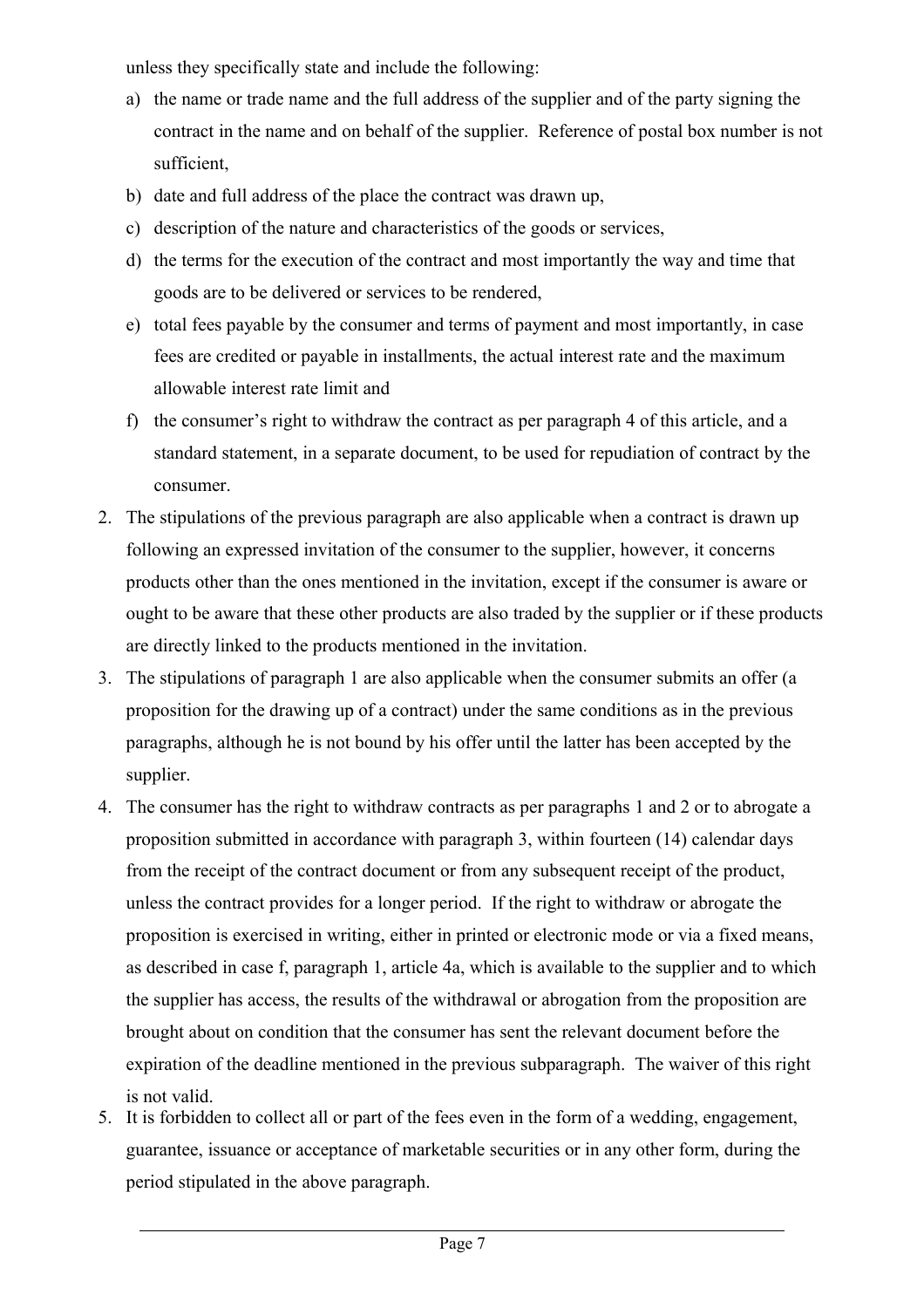- 6. The consumer has no obligation to store or return the product sent by the supplier for testing, checking or sampling, unless there has been a specific request by the supplier or it has been agreed otherwise.
- 7. The stipulations of this article are not applicable:
	- a) on sales of street vendors who have no permanent establishment.
	- b) on contracts for the construction, sale or leasing of immovable property and on contracts pertaining to other rights connected with immovable property. However, contracts for the supply of goods that will be integrated in immovable property or contracts for the repair of buildings fall within the scope of the stipulations of this article.
	- c) on contracts for the supply of food, drinks or any other goods which are intended for domestic daily consumption and which are home delivered by deliverers at regular or frequent intervals.
	- d) on contracts for the supply of goods or services, on condition that the following terms are fulfilled:
	- i) the contract is made based on the supplier's catalogue, which the consumer has had the opportunity to read without the representative of the presence of the supplier's representative,
	- ii) it is expected that the supplier's representative and the consumer will continue to be in contact for that transaction or any other future transaction, and
	- iii) the catalogue as well as the contract inform the consumer that he has the right to return the goods to the supplier within a period not less than fourteen (14) calendar days as from the date of their receipt, or to terminate the contract within the same period, without undertaking any obligation other than handling those goods with reasonable care.
- 8. The right to withdraw is not applicable on contracts pertaining to goods and services, the price of which depends on fluctuations in the capital market in the sense of point i, case b, paragraph 6, article 4a.

## **Article 4 – Distance selling of goods and services, other than financial services**

1. A distance contract is every contact pertaining to goods or services signed by a supplier and a consumer, without them being physically present at the same time, in the context of a system for the supply of goods or rendering of services from distance structured by the supplier, who uses, exclusively, one or more means of communication over a distance until and upon the signing of the contract. According to this article, means of communication from distance are mainly documents without a recipient, documents with a recipient, standard letters, advertising material with a coupon for placing an order, catalogues, telephone with or without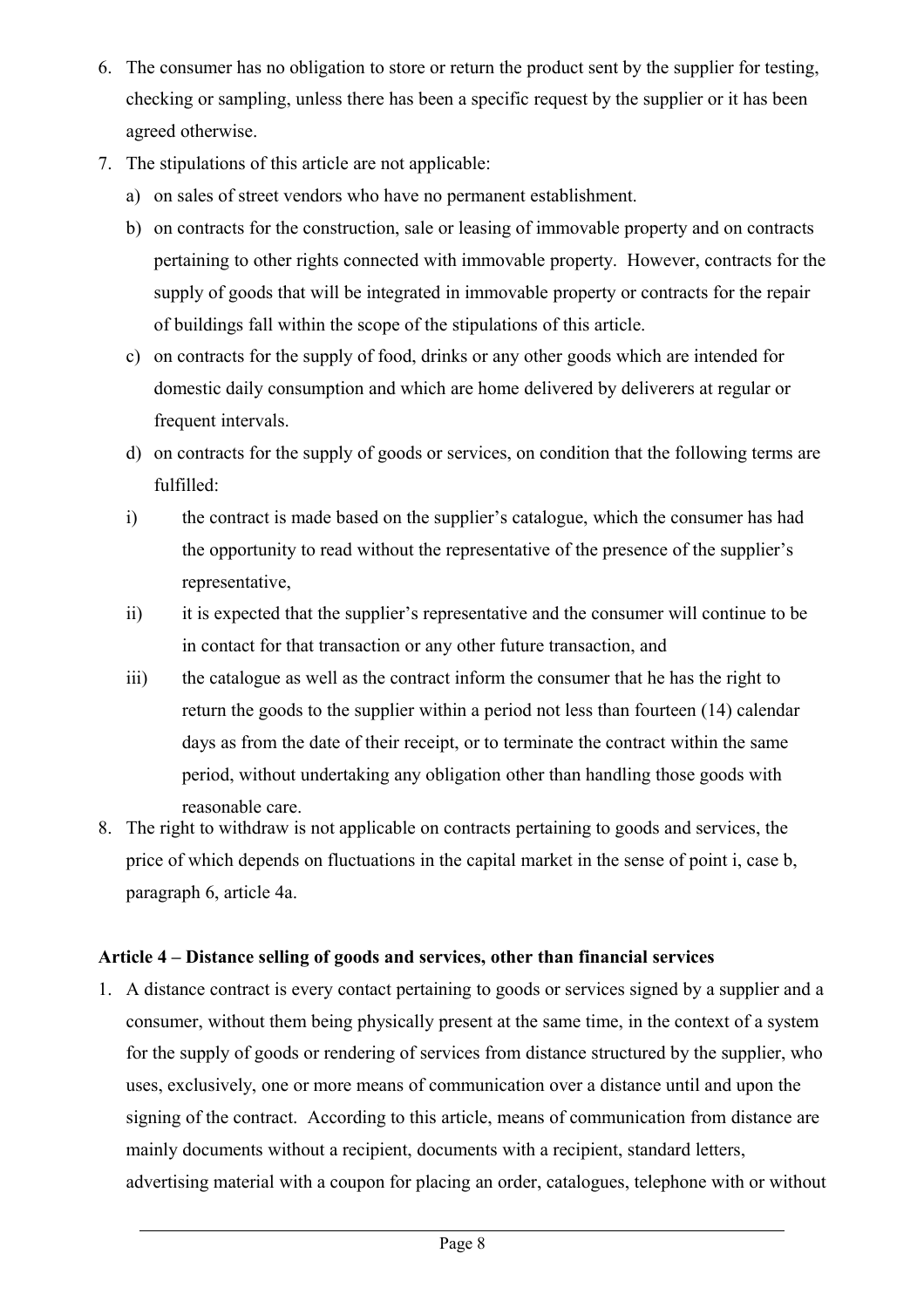human intervention, radio, screen telephone, videotext (microcomputer and television screen) with a keyboard or a screen for interactive communication, electronic mail, fax and television.

- 2. A distance contract is void, in favor of the consumer, if before its signing, the consumer has not been informed through the chosen means of communication in a clear, explicit and comprehensible manner, according to the principles of good faith applicable on commercial transactions and the stipulations governing legal transactions, about the following details in particular, as well as any changes in them:
	- a) the identity and the address of the supplier,
	- b) the essential characteristics of the product or service,
	- c) the price, quantity and transportation expenses, as well as the value added tax, if it is not included in the price,
	- d) the method of payment, delivery and execution,
	- e) the period in which the offer or the price stands,
	- f) the right to withdraw,
	- g) the cost for using a communication means from distance when it is calculated based on a pricelist other than the basic, subject to par. 3 of this article and
	- h) the minimum duration of the contract for contracts pertaining to the provision of products or services on a constant or periodic basis.

In a telephone communication, the identity of the supplier and the commercial purpose of the phone call must be clearly stated at the beginning of any conversation with the consumer.

- 3. The consumer is not billed for expenses of communication from distance used to communicate the acceptance of the service or the rendering of the service, unless otherwise stated in the proposal of the contract.
- 4. It is forbidden to send products or provide services to the consumer without his prior relevant order, if the consumer has to pay a price for them, or if he has to return them, even if he does not have to pay any dispatch expenses. In case products are sent or services are rendered as per the above subparagraph, the consumer has the right to dispose of the products or the services as he pleases, without owing any fee, and free of any obligation to store or return the products. The absence of any reply from the consumer in case he is given goods or services which he has not ordered does not constitute consent or silent acceptance of the relevant transaction on his part.
- 5. The stipulations of the above paragraph are not applicable if the supplier is not able to deliver the goods or render the services ordered by the consumer, and instead, further to a relevant agreement, he provides products or renders services to the consumer that are of equal quality at the same price, with the obligation to communicate in writing to the consumer that he may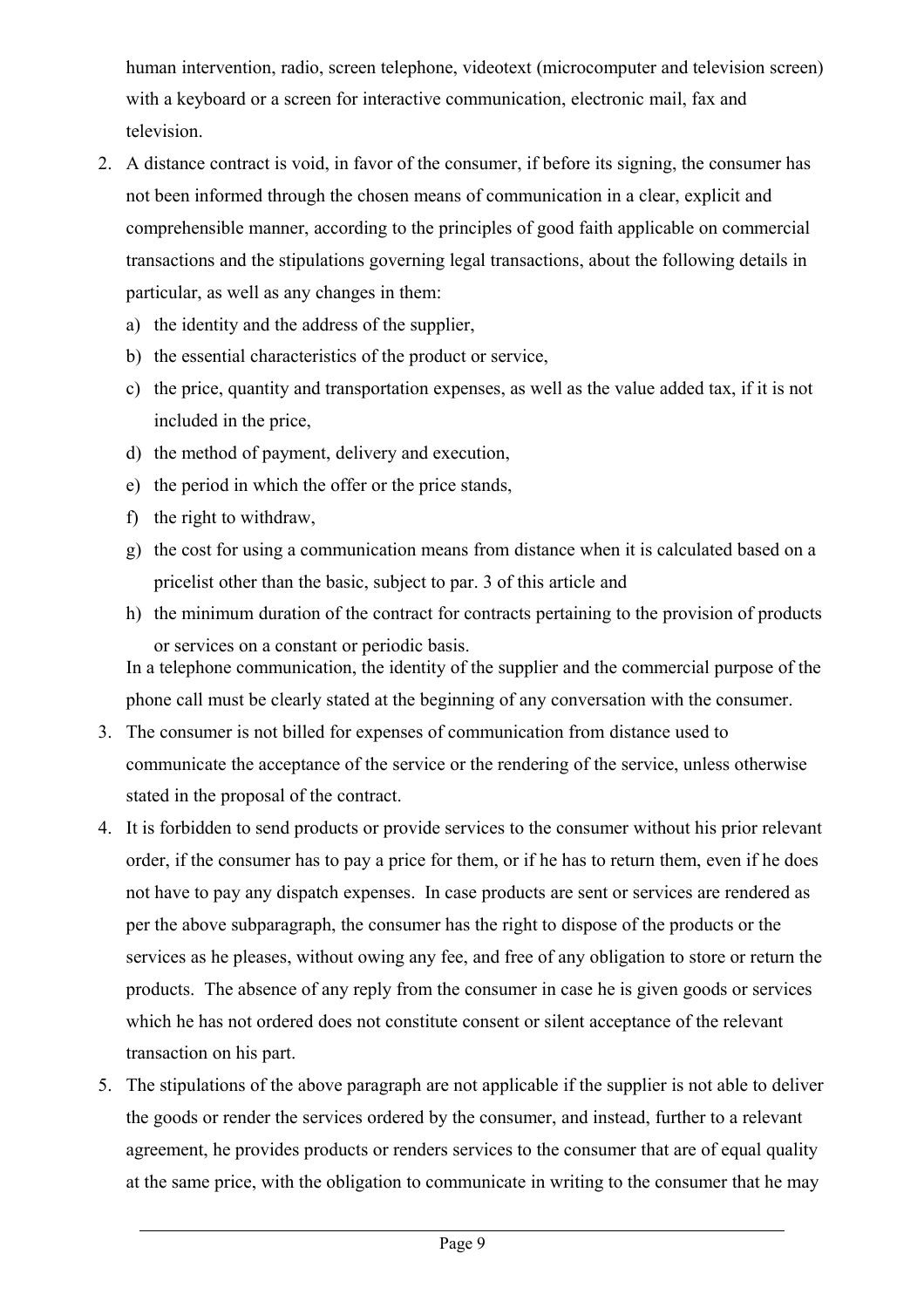return the products or refuse the substitution services, if they do not respond to the terms of the agreement and that expenses for their return are payable by the supplier. The above paragraph is not applicable on the dispatch of samples or advertising gifts.

- 6. Communication means must be used in a way that does not violate the privacy of the consumer. In particular for non requested communication the stipulations of article 11, law 3471/2006 are applicable (Government Gazette 133 Α')
- 7. It is forbidden to collect all or part of the price even in the form of wedding engagement, guarantee, issuance or acceptance of marketable securities or in any other form, before the delivery of the product or the rendering of the service.
- 8. Unless otherwise agreed by the contracting parties, the supplier must fulfill the contract within a period of thirty (30) days maximum from the date the order of the consumer is communicated to him.

If this deadline expires without the supplier having taken any action, the consumer has the right to withdraw the contract.

- 9. The distance contract is void in favor of the consumer if the latter does not receive in due time, during the contract's execution and, at the latest, upon delivery of the products, which are not to be delivered to third parties, in written form or through any another fixed means as per case f paragraph 1 of article 4a, to which the consumer has access, and in the language used in the proposal for the contract, at least the following information:
	- a) the information as per paragraph 2 of this article,
	- b) the name and address of the supplier's store closest to the consumer to which the consumer can address for the repair of the product,
	- c) the method of payment including any credit terms or payment in installments as well as the terms for securing the payment,
	- d) the terms and the way of exercising the right of withdrawal according to paragraph 10 and, on a separate document or electronic file, a sample form for the withdrawal. During the period covered by the contract the consumer has the right to receive these information, further to his request, in writing.
	- e) information regarding after sales servicing and the existing commercial guarantees and
	- f) the terms for the termination of the contract if it is a contract of indefinite period or with a duration longer than one year.
- 10. In every distance contract the consumer has the right to withdraw without giving any justification within fourteen (14) calendar days, unless a longer period has been agreed, returning the product in its original condition, without being charged for any expenses other than return expenses.

Regarding the exercise of the right to withdraw the deadline mentioned in the above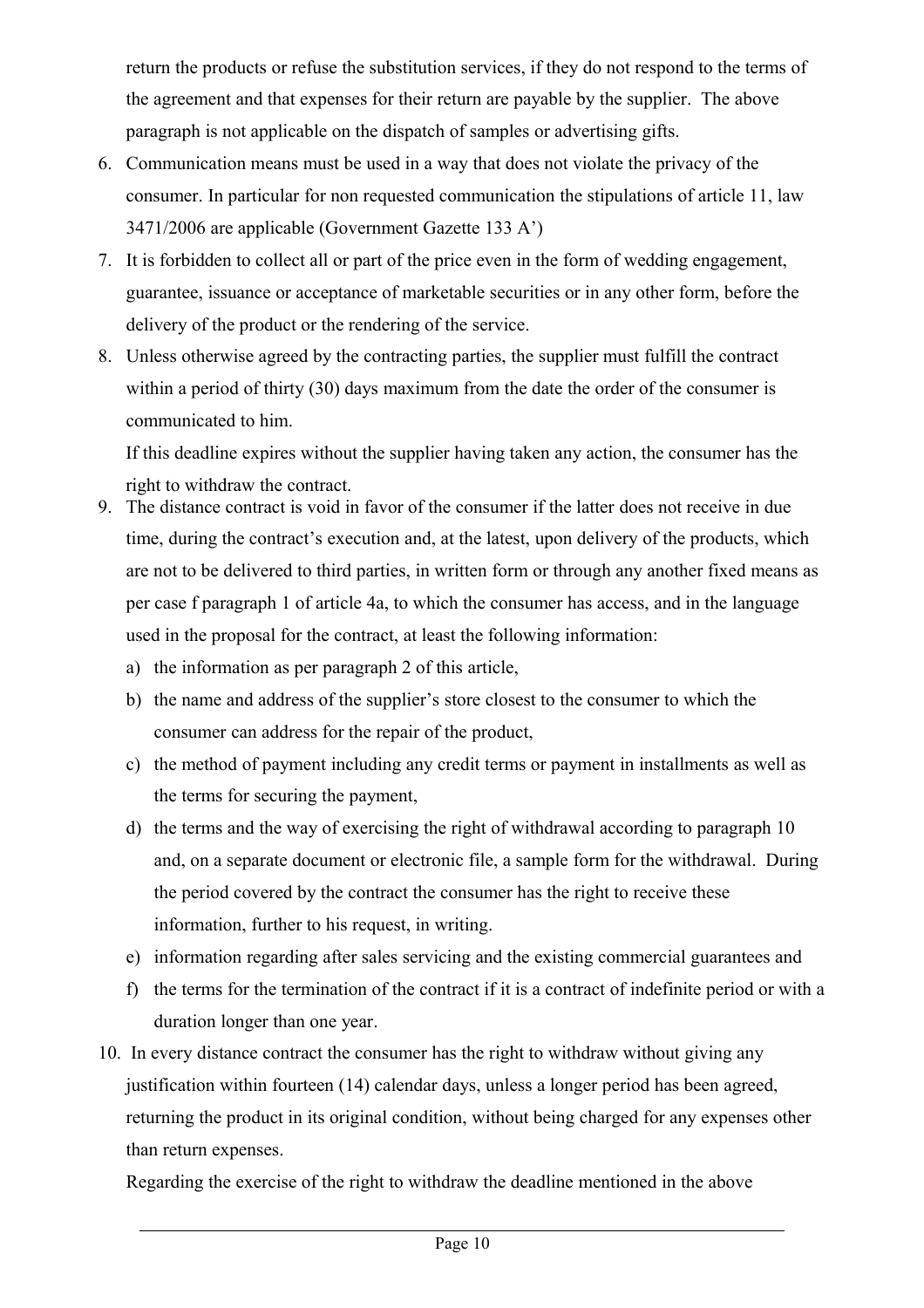paragraph starts, for products, as from their receipt, on condition that the supplier has fulfilled the obligations of paragraph 9 above, and, for services, as from the receipt of information, either through documents or fixed means, notifying the consumer that the contract has been signed according to paragraph 9 above.

If the supplier has not fulfilled the obligations stated in paragraph 9, the period for withdrawal is three months. In case of supply of products, if within the three-month period starting from the receipt of the product by the consumer, the consumer receives the information, either through documents or fixed means, notifying him of the signing of the contract according to paragraph 9, the contract is no longer void, and as from the receipt of this information there is a new deadline for repudiation of fourteen (14) calendar days. In case the right to withdraw is exercised by the consumer as per the above, the supplier is obliged to return the amounts paid to him by the consumer within thirty (30) calendar days. If the consumer exercises the right to withdraw, he must communicate the fact in writing or through another fixed means which is at the disposal of the supplier and to which the supplier has access.

- 11. If all or part of the price of products or services is credited to the consumer either by the supplier or by a third party, according to an agreement signed between the third party and the supplier, then if the consumer exercises the right to withdraw the contract in compliance with paragraph 10 of this article, the credit agreement can also be terminated according to the stipulations of the Civil Code without payment of any compensation. In case of fraudulent use of the payment card of the consumer in the context of the distance contract, the consumer may ask that the cancellation of the payment according to the
- 12. The burden of proof regarding the disclosure of the above information, the written confirmation or the confirmation through a fixed means or the keeping of deadlines and the consent of the consumer are the supplier's responsibility. Clauses according to which the consumer gives up his rights stated in this article or the supplier is relieved of his responsibilities as per this article, are void. The stipulations of this article are valid and subject to specific EU stipulations or national stipulations harmonized with them applicable on certain types of distance contracts or on any issues pertaining to distance contracts.

stipulations of the Civil Code and the amounts paid be recredited or returned.

- 13. The stipulations of this article are not applied:
	- a) to automatic vendors,
	- b) to commercial areas of automatic vending,

c) to contracts signed with telecommunication agents through public phone booths. Paragraphs 2, 7, 8, 9, 10 and 11, first subparagraph, of this article do not apply on contracts for supply of food, drink and any other commodity intended for daily domestic consumption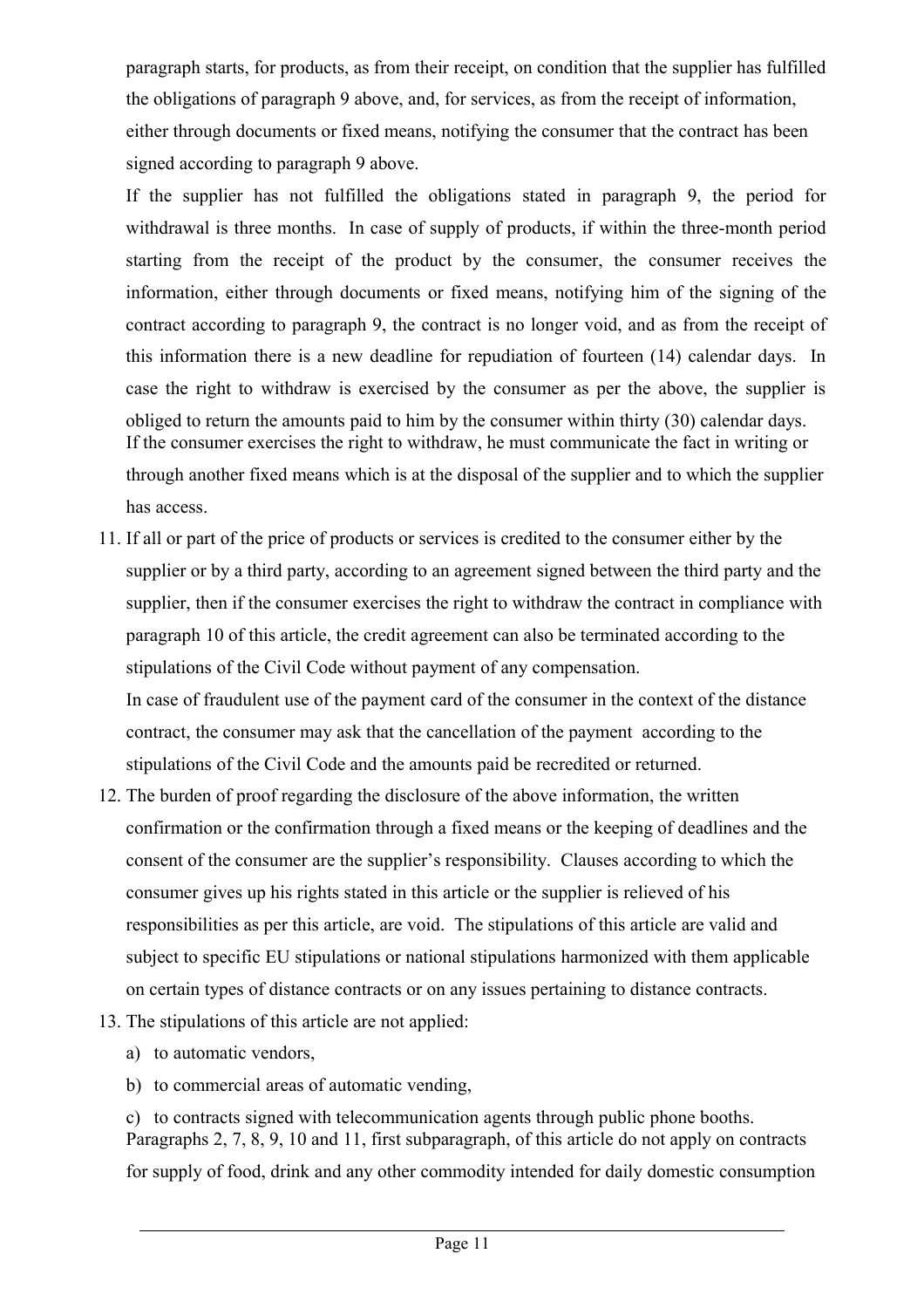and delivered at home or at the place of residence, or work of the consumer at regular or frequent intervals by distributors. Paragraphs 2 case f, 7, 8, 9 case d', 10 and 11, first subparagraph, of this article do not apply on contracts for rendering of services pertaining to transportation, hotel, food and entertainment if the supplier undertakes the obligation to render the services on a specific date or in a specific period.

14. a. Every supplier who has the intention of concluding contracts as per par. 1 of this article, must, before initiating any activity, request to be registered in the special register kept by the Ministry of Development.

For entry in this register another factor taken into account is the history of the applicant regarding the fulfillment of his obligations stemming from the stipulations of this article, as well as any administrative penalties imposed on him for violation of these stipulations. If the supplier is a legal entity, the previous subparagraph is also applicable on the persons who are its legal representatives.

A supplier is not allowed to propose any of the above contracts unless he registers in this register within three (3) months as from the publication of this law.

b. The above registration is a necessary prerequisite for the authorization of the required tax books and records by the competent public financial authority and it is proved with a certification issued by the competent department of the Ministry of Development.

c. The Minister of Development can, with a justified decision, refuse registration, due to significant reasons, or proceed, apart from imposing penalties as per paragraphs 2 and 3 of article 13a, to the temporary or permanent erasure of the supplier from the register, if the stipulations of this law have been violated by the supplier. This decision is communicated to the competent public financial authority.

d. The terms and conditions under which the above mentioned register is kept are established with decisions of the Minister of Development which are published in the Government Gazette.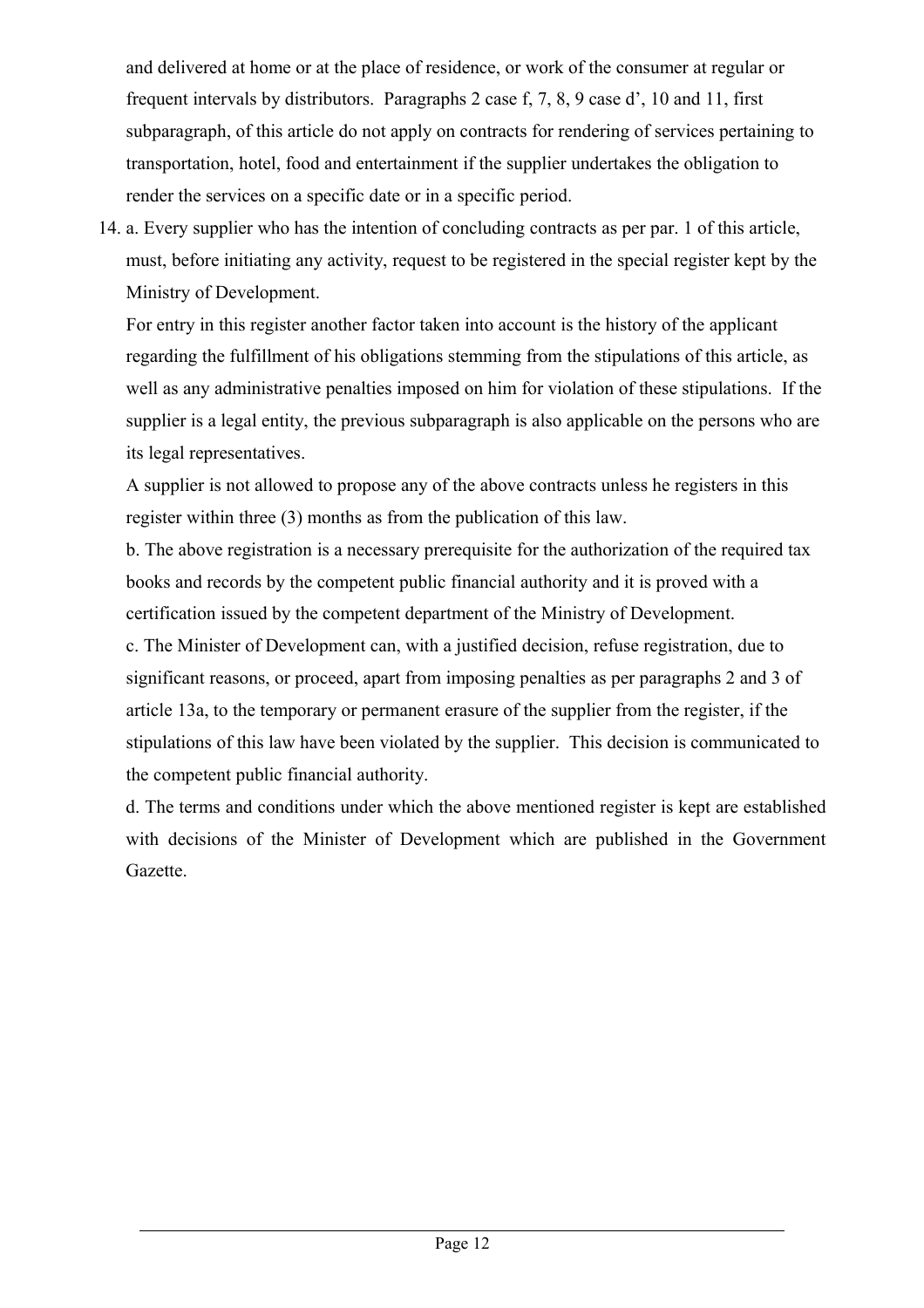#### **Article 4a – Trade of financial services over a distance**

#### 1. Definitions

According to the stipulations of this article:

a) Distance contract of financial services is every contract pertaining to financial services which is signed between a supplier and a consumer, without them being physically present at the same time, in the context of a system for the sale or rendering of services over a distance set up by the supplier, who uses exclusively, for the purposes of this contract, one or more means of communication over a distance until and upon the signing of the contract.

b) Means of communication over a distance is every means that can be used, without the supplier and the consumer being present at the same time, for the trade of a service over a distance between these two parties, as stated in article 4, paragraph 1 of this document.

c) Financial service is every service of banking, credit, insurance or investment nature or relative to individual pensions or payments.

d) Consumer is every physical person who, in the context of contracts for financial services over a distance, acts for purposes outside the scope of his commercial or professional activities.

e) Agent or supplier of a communication means over a distance is every physical or legal person, of private or public law, whose commercial or professional activity is to provide one or more communication means over a distance to suppliers.

f) Fixed means is every means which enables the consumer to store information addressed exclusively to him, in a way that renders it accessible for future reference over a period long enough for the purposes served by the information, and which allows for the precise reproduction of the stored information.

#### 2. Scope of application

With regard to contracts pertaining to financial services which include an initial agreement for the provision of the service and then successive actions or a series of distinct actions of the same nature which expand in time, the stipulations of this article are applicable only on the initial agreement.

If there is no initial agreement for the provision of the service and instead the successive or distinct actions of the same nature which expand in time are performed between the same contracting parties, paragraphs 3 and 4 of this article are applicable only on the performance of the first action. However, if no other action of the same nature is performed for a period longer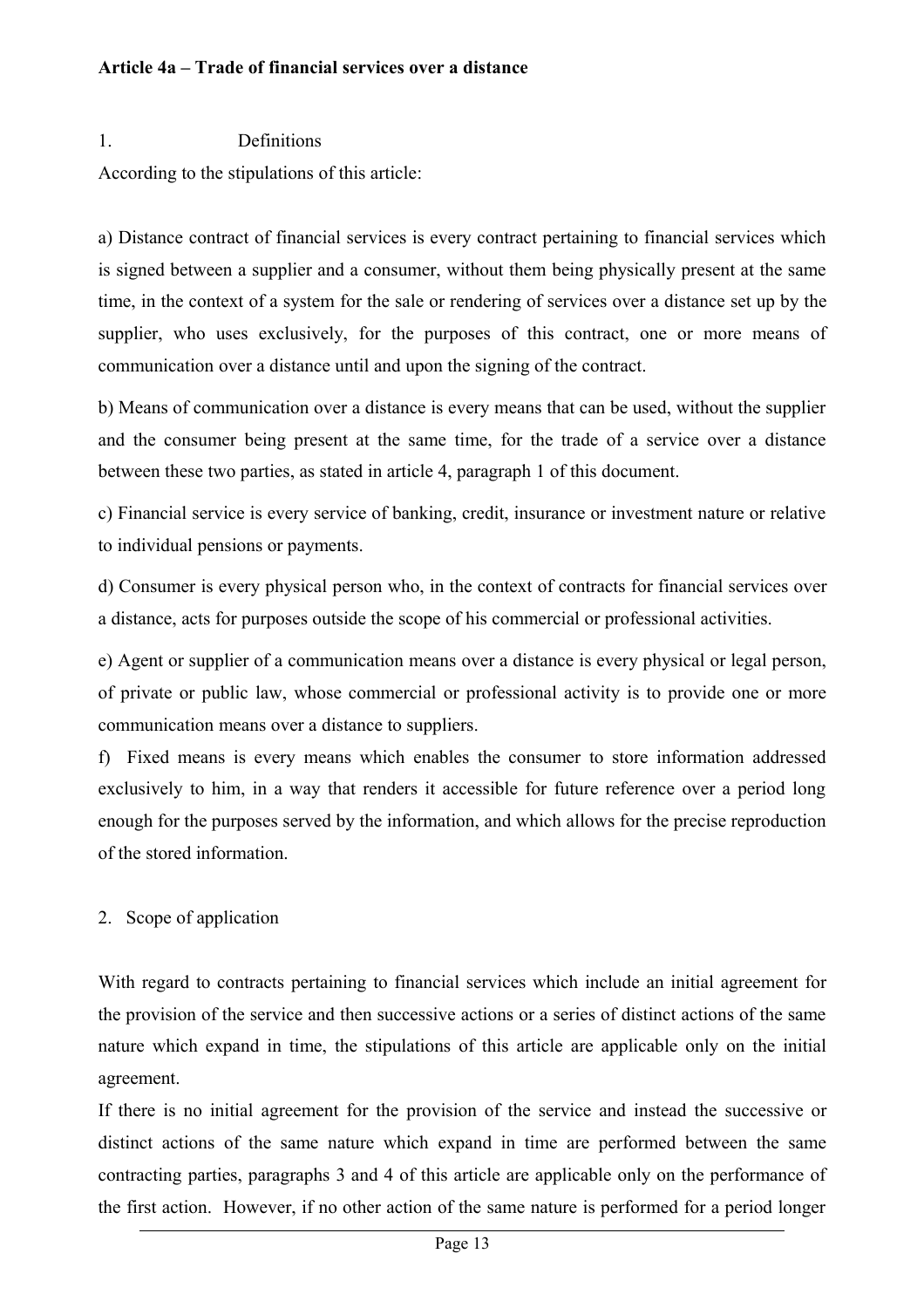#### **Article 5 – Sale of consumer goods and guarantees**

**1.** Under this article, supplier is also the manufacturer of a consumer product, its importer into an EU member-state, and any other person that appears as a producer of a consumer product, placing a label on it with his name, trade mark or any other distinctive mark.

**2.** In every sale the supplier must give the consumer, in writing, in the Greek language or in internationally established symbols, explicit and full instructions for the safe use, keeping, maintenance and the best possible utilization of the product as well as information about the risks involved in its use and keeping. The above subparagraph exempts products that are simple in their manufacture, use and maintenance, on condition that the manufacturer of these products has not given any instructions for them in any language.

**3.** During the sale, the supplier must inform the consumer about the possible duration of the product's life. Possible duration of the product's life is a reasonably expected period during which the product can be used according to its purpose, even after a repair or a replacement of spare parts, until wear resulting from its regular use renders either the product useless or its further use financially disadvantageous.

The consumer is informed by the supplier about the possible duration of the product's life through any means available, such as a relevant note in the instructions of use or guarantee brochure. Proving that this information has been given to the consumer is the supplier's responsibility.

Every physical or legal entity which provides, in the context of his professional, commercial or business activity, directly to the consumer consumable products, is obliged to repair the product, within the limits of the guarantee provided for it either in the contract or by law, free of charge. If the product is no longer covered by the guarantee, but it is still within the possible duration of its life, the supplier must ensure to its repair and the provision of its spare parts.

**4**. When the consumer is given a guarantee, the supplier must give the guarantee in writing or through any other technical means that can be available to and accessible by the consumer. If the supply pertains to new products with a long life (durable consumable goods), a written guarantee must be provided. The guarantee must include, in a simple, legible and comprehensible wording in the Greek language, at least the trade name and the address of the guarantor, the product to which the guarantee pertains, the exact content of the guarantee, its duration and the place where it is valid. The guarantee must state, clearly and fully, the rights of the consumer in accordance with laws applicable and clarify that these rights are not affected by the guarantee. The guarantee must be in compliance with the rules of good faith and cannot be retracted by excessive exceptions covenants. The duration of the guarantee must be reasonable compared to the possible duration of the life of the product. In particular, for peak technology products, the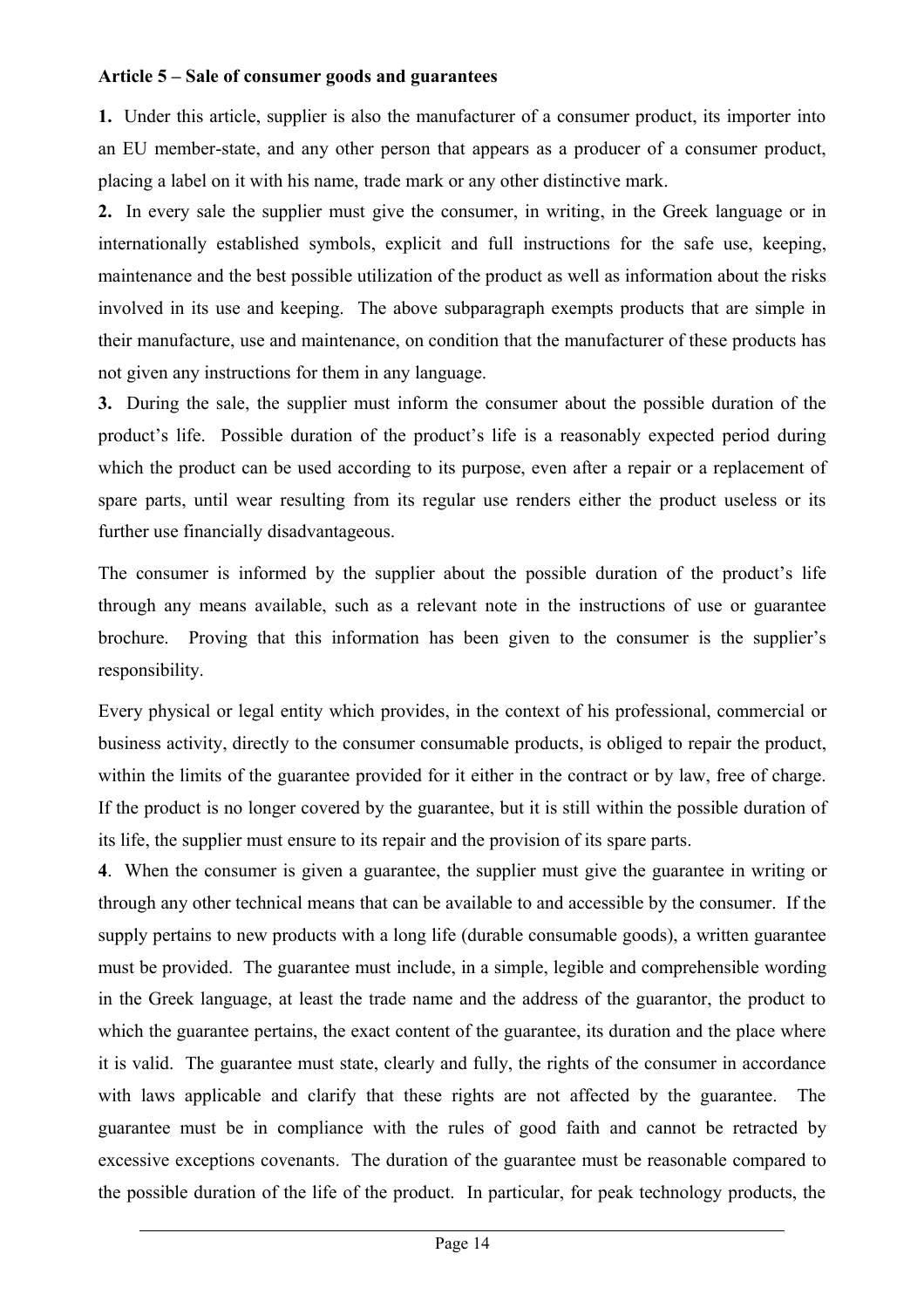duration of the guarantee must be reasonable compared to the period for which these products are expected to remain modern from a technology point of view, if this period is shorter than the estimated duration of their life.

**5.** Violation of the stipulations of the previous paragraph does not affect the validity of the guarantee, which the consumer can refer to and demand that it must be executed. If there is a replacement of a product or of its spare parts, the guarantee is automatically renewed for all its duration with regard to the new product or spare part. If during the guarantee period the product shows a flaw and the supplier refuses or takes longer than necessary to repair it, the consumer is entitled to ask for the replacement of the product with a new one of equal value and quality or to withdraw the contract. If the period required for the repair exceeds fifteen (15) working days, the consumer is entitled to ask for temporary replacement of the product during the period of the repair.

**6.** In any case the responsibility of the vendor for real defects or absence of the agreed qualities is subject to the application of the stipulations of the Civil Code. Any waiver of consumer protection as per those stipulations, before the disclosure of the defect or the absence of the agreed quality, is not valid.

Any dispute arising from the sale of consumable products which is brought before Greek courts, regardless of the law applicable on it, is settled based on the stipulations of the Greek law governing the sale of consumable products to the extent that they provide better protection to the consumer.

**7.** The supplier of new durable consumer goods must ensure that consumers are consistently provided with technical services for maintenance and repair of these goods for a period as long as the estimated duration of the products' lives. Additionally, the supplier must ensure that consumers can easily have access to spare parts and any other products required for the use of the durables for their intended purpose, and for all the estimated duration of their lives.

**8.** Any waiver of consumer rights, in advance, as per the stipulations of this article is void.

# **Article 6 – Producer's liability for defective products**

1. The producer has liability for any loss incurred due to defects of his product.

2. Producer is considered to be the manufacturer of a final product, raw material or constitutive element, as well as any other person appearing as the producer of the product by putting on it his trade name, trade mark or other distinctive characteristic. Products in the sense of this article are considered to be movable things incorporated as components in other things movable or immovable. Products are also considered to be the natural forces, mostly electrical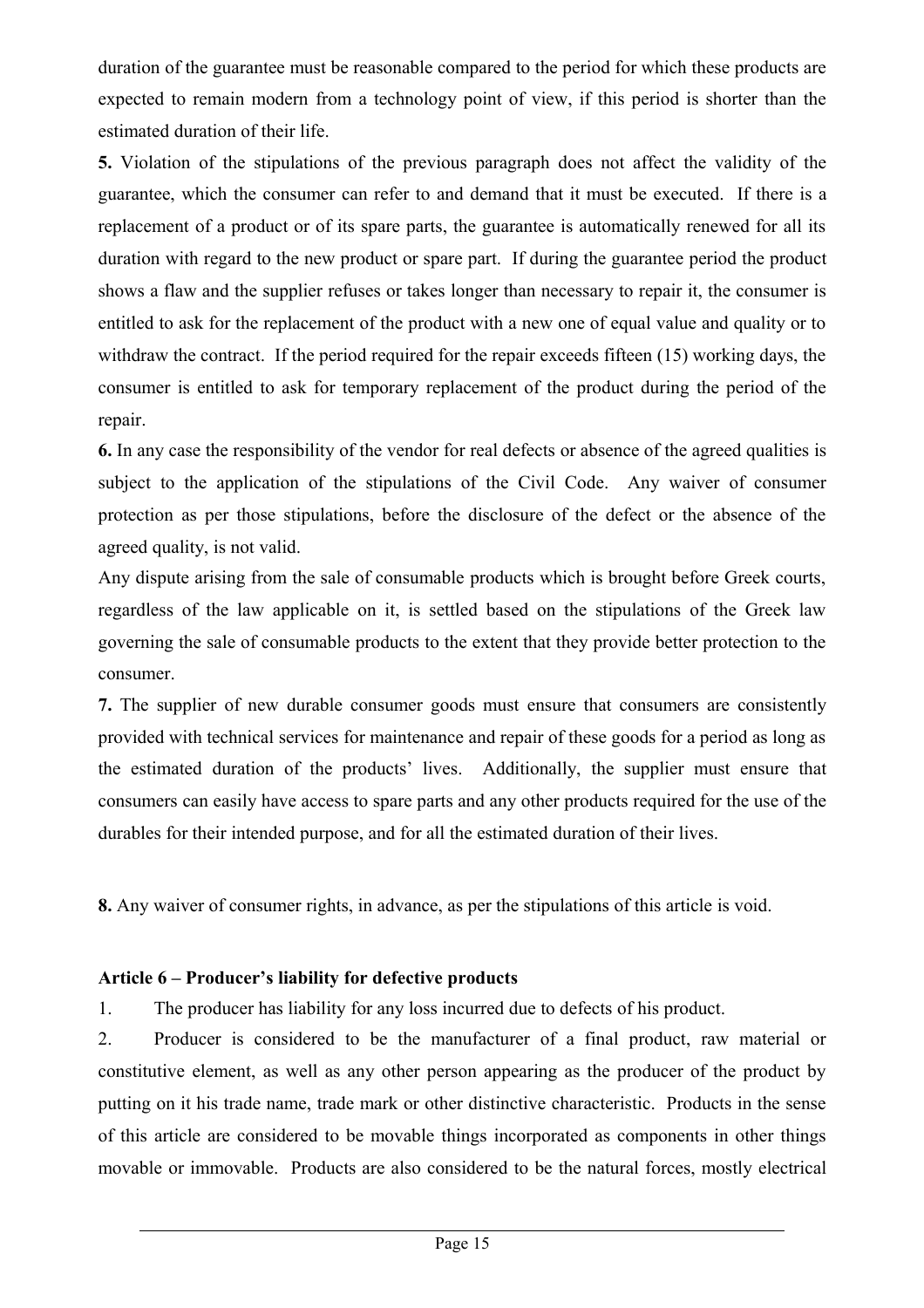power and heat, considering that they are owned when they are restricted into a specific area.

3. Anyone who imports a product for sale, leasing, or operational leasing or any other form of distribution in the context of his professional commercial activity has the same liability as the producer.

4. When the identity of the producer is unknown, all suppliers of the product are considered producers for the purposes of this law, unless within a reasonable period, they inform the consumer about the identity of the producer or the person who supplied the product to them. The same is applicable for suppliers of imported products, when the identity of the importer is unknown, even if the identity of the producer is known.

5. Defective is a product which does not have the performance that can be expected based on its specifications or that is not as safe as it can be reasonably expected given all special conditions and mostly its appearance, its expected use and the time at which it is released. A product is not defective only because another product, a more advanced one is released at a subsequent time.

6. Loss referred to in paragraph 1 includes the following: a) loss due to death or physical injury, b) damage or destruction, due to the defective product, of every asset of the consumer, apart from the defective product itself, including the right to use environmental goods, on condition that the loss from their damage or destruction exceeds the amount of five hundred (500) euro, and on condition that by nature they were destined to be and were actually used by the person suffering the loss for his personal use or consumption.

7. Financial compensation due to moral damage or emotional suffering is also payable if the stipulations of this article are violated.

8. The producer has no liability if he proves that:

a) he did not release the product,

b) the defect did not exist when the product was released in the market,

c) he did not manufacture the product aiming at distributing it and he did not distribute it in the context of his professional activity,

d) the defect is due to the fact that the product has been manufactured in accordance with rules of emergency law,

e) when the product was released in the market, the level of scientific and technical knowledge did not enable the discovery of the defect.

9. The producer of a component does not have any liability also when he proves that the defect is due to the designing of the product in which the component was incorporated, or to the instructions given by the manufacturer of the product, and therefore producer is considered to be the manufacturer of the product in which the component was incorporated.

10. If two or more persons are liable for the same damage, these persons are fully responsible towards the party suffering the damage and they have the right of recourse between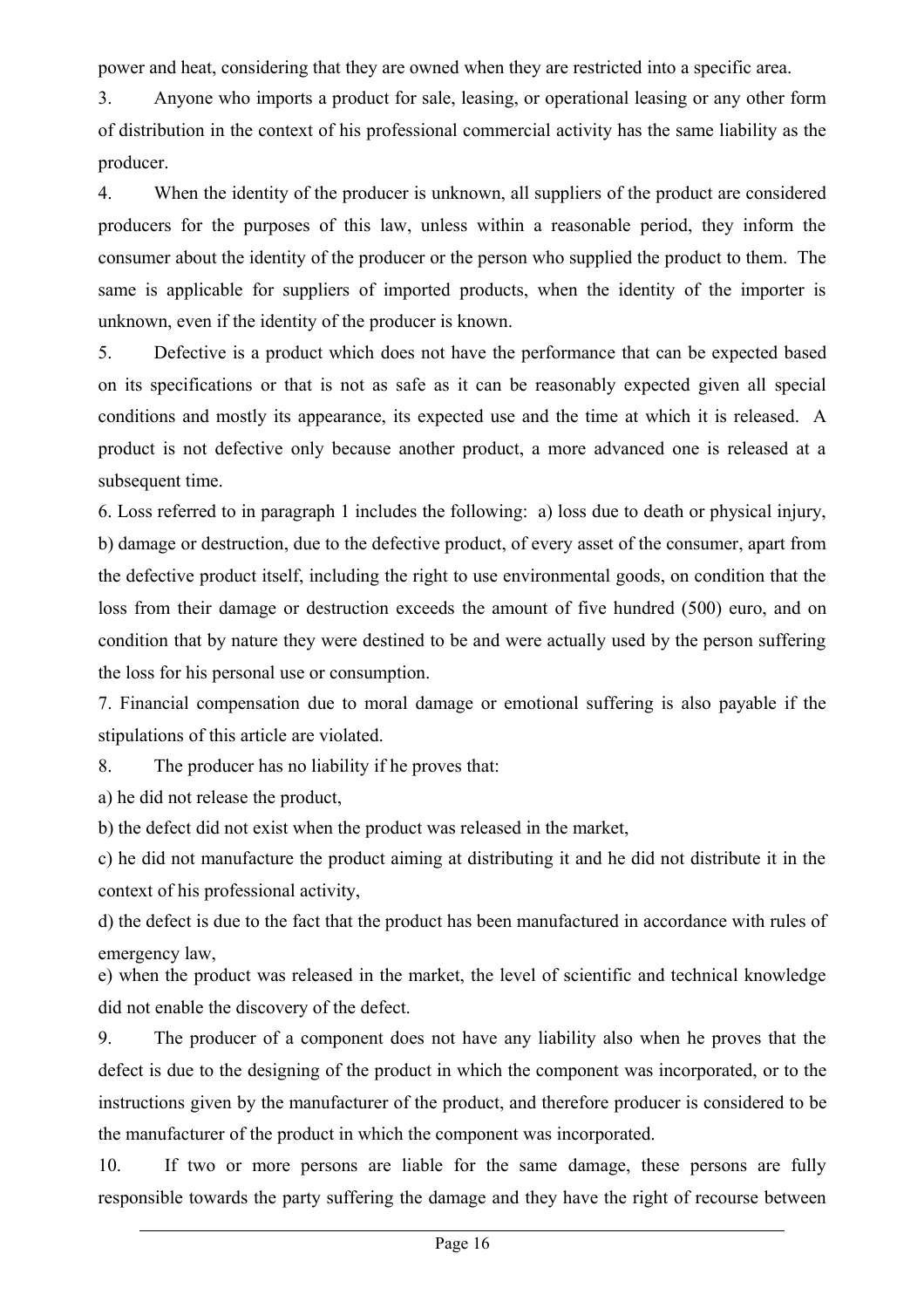themselves depending on the participation of each one of them in the damage.

11. The liability of the producer is not reduced if the loss is due to a defect of the product as well as to an action or failure to act of a third party, except if there is also a minor offence on the part of the person suffering the loss or of a person for whom the person suffering the loss is responsible.

12. Any agreement that limits or exonerates the producer's liability is void.

13. Claims against the producer for losses are erased three years after the party incurring the loss has been informed or should have been informed about the loss, the defect and the identity of the producer. Ten years after the release of the specific product the rights of the party incurring the loss against the producer are written-off.

## **Article 7 – Health and safety of consumers**

1. Suppliers are obliged to sell in the market only safe products. For the application of this article, supplier is also the producer of a consumable good in the sense of paragraph 2 of article 6, his representative, the importer of a consumable product in an EU member state and any other professional involved in the chain for the supply of the market of the consumable product and able to affect the product's safety characteristics, as well as the distributor.

2. For the application of this article, product is every product intended for consumers or that may, under reasonably predictable circumstances, be used by consumers, even if it is not intended for them, and which is provided or sold in the context of a commercial activity in exchange for a price or for free, either new, used or restructured. In the sense of the above subparagraph products are not used products sold as antiques or as products that must be repaired or reconstructed before their use, on condition that the supplier informs about that the person to whom he supplies the product.

3. A product is considered safe when, under normal or reasonably predictable circumstances of use, including the duration of use and the position of the product in operation, its installation and maintenance needs, it either does not present any danger or it presents insignificant dangers connected to its use which are considered acceptable in the context of the high level of protection of the health and safety of people, considering, in particular, the following:

a) the characteristics of the product and in particular its composition, packaging, assembling instructions, installation and maintenance,

b) the impact this product has on other products, if, reasonably, it can be predicted that this product will be used along with other products,

c) the presentation of the product, its marking, its warnings of danger, and instructions for its use and sale, as well as any other instruction or information about the product,

d) categories of consumers who are exposed to danger due to the use of the product, particularly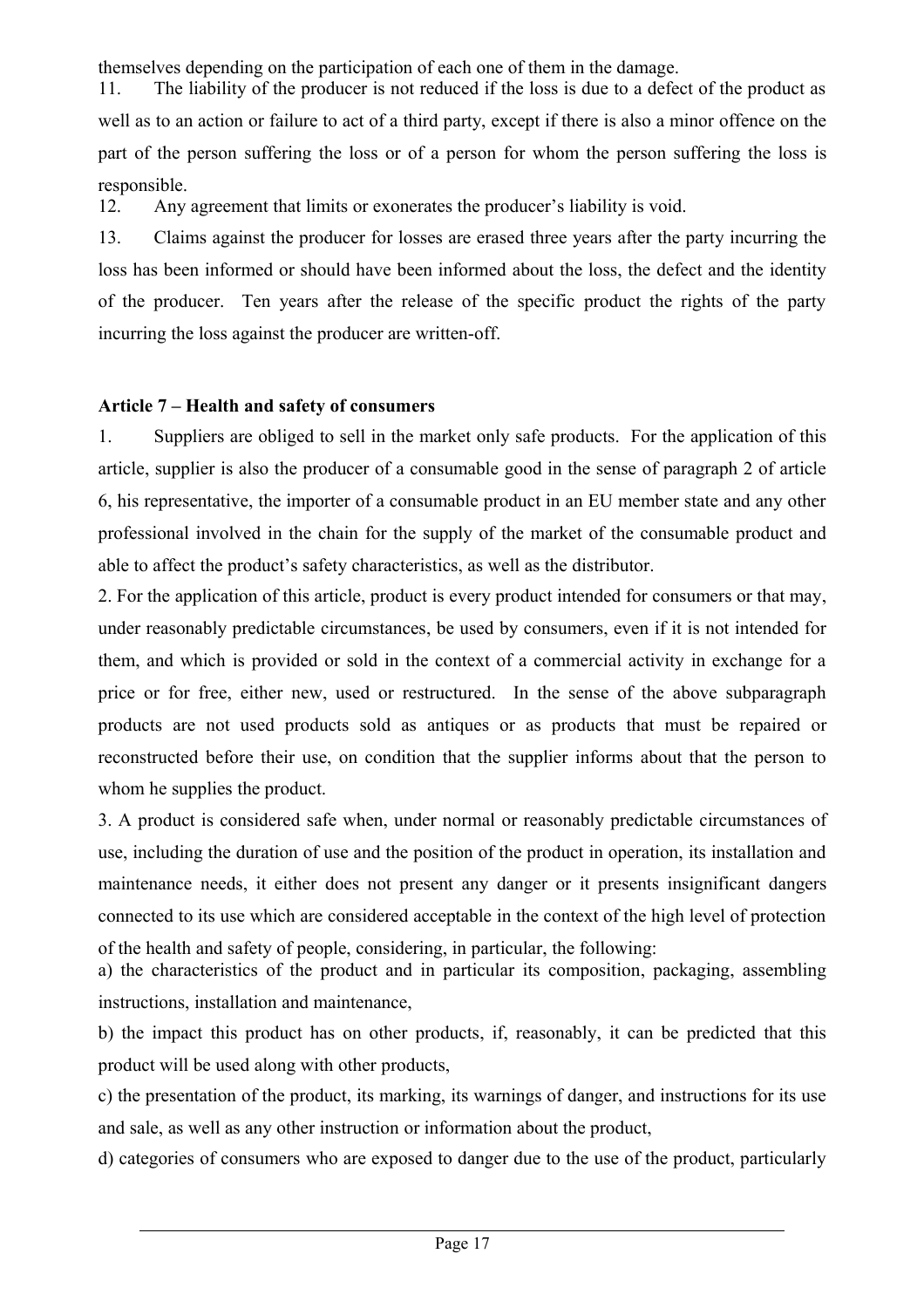the minors and the elderly.

4. The possibility to achieve a higher degree of safety or supply of other products, of lower risk, does not constitute a reason good enough to characterize a product as not safe or dangerous.

5. When they sell their products, suppliers must comply with the rules of EU and Greek law, the standards adopted for the health and safety of people, the recommendations of the European Commission for the assessment of the safety of a product, the codes for proper practice and ethics applicable on a specific field and the existing knowledge and techniques on safety, which can be reasonably expected by the consumers.

A decision of the Minister of Development or a joint decision of him and of the, according to the case, competent minister sets the reference details for standards applicable in Greece per category of products and any other specific issue and relative detail for compliance with the general order for the safety of products, in accordance with the relevant stipulations of the joint ministerial decision no Z3/2810/2004 (Government Gazette 1885B<sup>'</sup>). A similar decision also establishes the procedures for checking, sampling, and performing laboratory tests on products and the restrictive measures regarding their sale, makes a list of laboratories for samples examination and of agencies for products accreditation and regulates any other specific issue and relevant detail.

6*.* Products that, when used in conditions that are normal or predictable, present or may present serious dangers for the safety and health of consumers, are revoked, withdrawn or blocked as a precaution by the competent authority. The procedure, the terms and conditions for the revocation, withdrawal, disposal under terms, disengagement, destruction and in general the future of these products and any other issue and relevant detail are regulated with a decision of the Minister of Development or a joint decision by him and the competent minister.

The measures of the previous subparagraph are also applied on products that, despite the fact that they fulfil the criteria of the general order for safety in accordance with the stipulations of the joint ministerial decision no Ζ3/2810/2004, present serious dangers for the health and safety of consumers.

7*.* The producers in the context of their obligation as per paragraph 1, must:

a) provide the consumer the appropriate information in the Greek language to enable him to evaluate the inherent dangers of the product during its normal or reasonably predictable use on condition that these dangers can be immediately perceived without a warning,

b) take the measures required, depending on the characteristics of the products they supply, to inform consumers about the dangers that their products may present, and, if necessary, take the indicated action to prevent danger, for instance warning consumers in an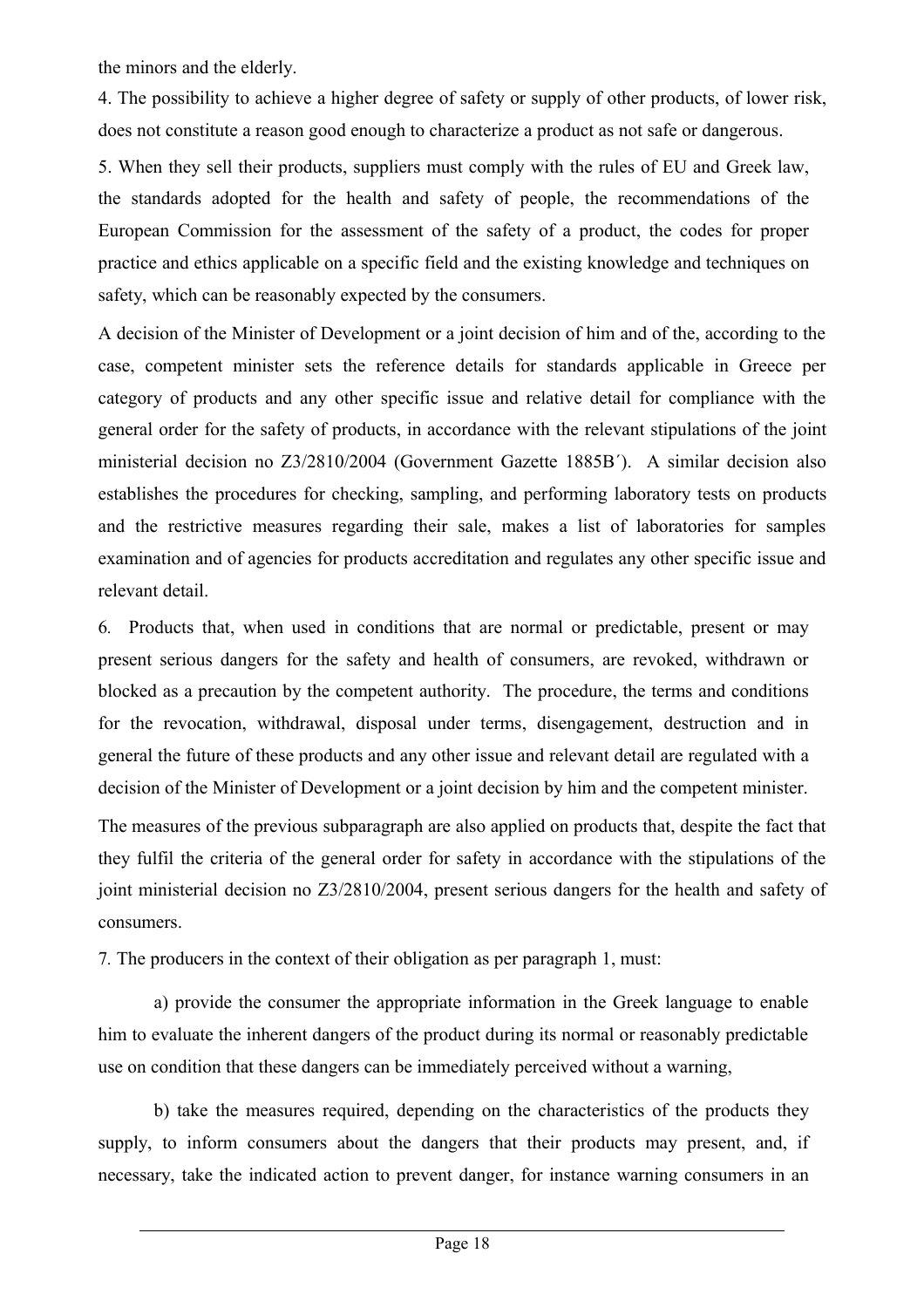effective manner, retract or revoke the product from the market, or having consumers return the product. Suppliers take these actions either of their own free will or further to a request by the competent authorities.

Products are revoked if producers deem it necessary or if the competent authorities impose it, if any other action is not good enough to prevent possible dangers.

8. In the scope of their activities distributors are obliged to comply with the requirements for the sale of safe products, being very careful not to supply products for which they know, or they ought to have known, based on the information available to them and their professional experience, that they do not comply with these requirements.

Proving lack of knowledge is distributors' responsibility.

Distributors must take part in the procedure of monitoring the safety of products available in the market and to cooperate to this end with the producers and the competent authorities, mostly conveying information regarding the dangers of the products and providing the necessary documents that enable to establish the products' origin.

9. If suppliers know or ought to know, based on the information they have and their professional experience, that the product they have sold in the market presents dangers for the consumer which are not compatible with the requirements for safety, they must notify immediately the General Secretariat of Consumer Affairs and all other competent authority for the prevention of these dangers.

10. Suppliers must cooperate with the competent authorities, further to a request of the latter, in taking measures against dangers presented by products, which they supply or have supplied, to the consumers.

11. A joint decision of the Minister of Development and of the competent minister, depending on the case involved, appoints the authorities responsible for examining the compliance of products with safety requirements and establishes the relevant powers of these authorities, the cooperation among them and with the competent authorities of the EU member states, as well as every specific issue and detail. Penalties for violating the stipulations of this article as well as the procedure for imposing them are set by a similar decision.

12. The decisions of paragraph 6 are communicated, by proof, to the interested party. Against these decisions is allowed a quasi-judicial proceeding before the Minister of Development within an exclusive period of thirty (30) days as of the communication of the decision. The Minister of Development adjudicates the proceeding within an exclusive period of sixty (60) days as of the date of the proceeding.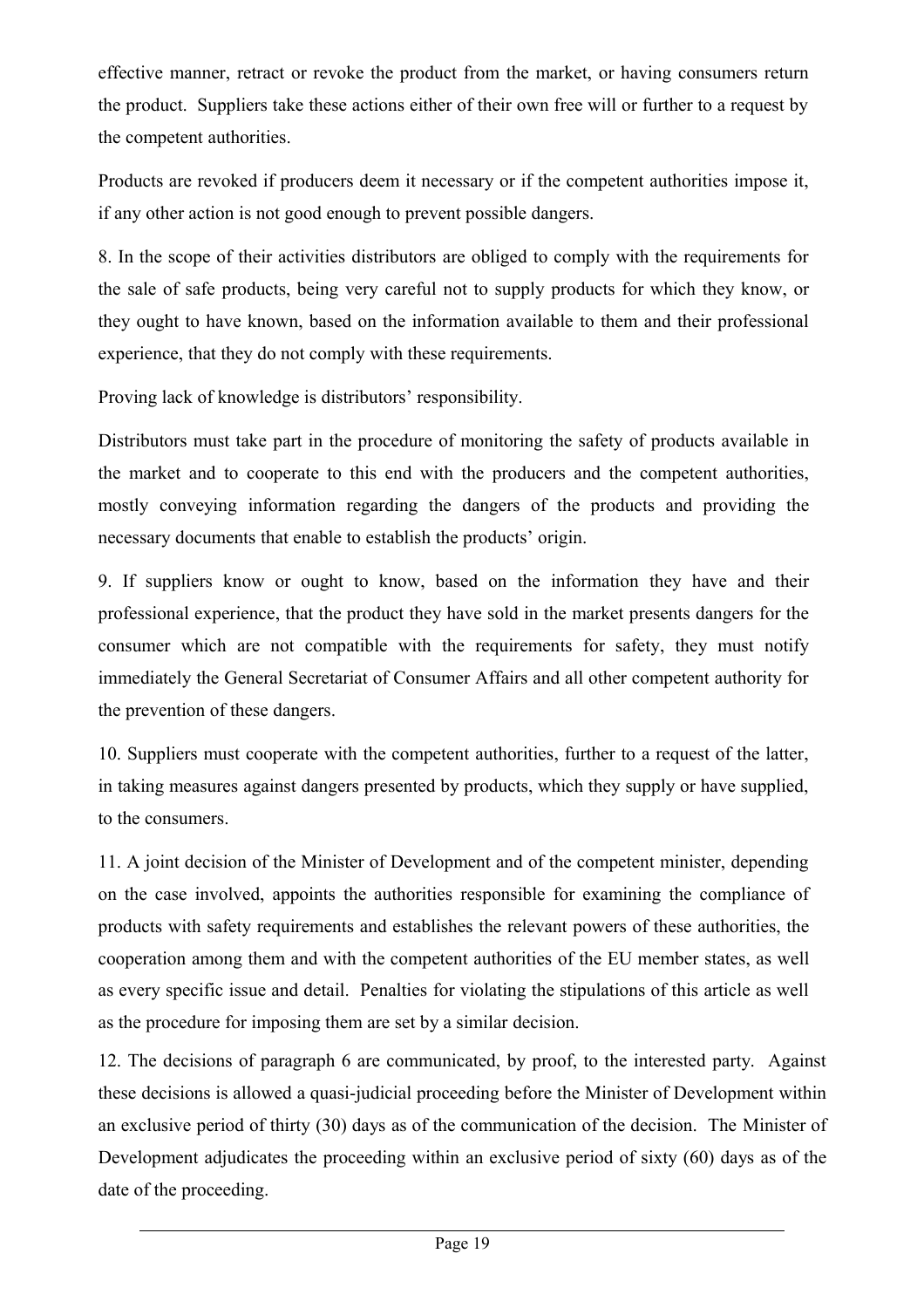13. Public authorities and authorities which, during the performance of their duties, become aware of the presence of not safe or dangerous products, must notify immediately the General Secretariat of Consumer Affairs.

14. The stipulations of this article do not affect special stipulations of existing laws pertaining to specific types or categories of products.

## **Article 7a – Mental health of juveniles**

1. Suppliers must provide the market with products, which by destination, use or conditions of sale, do not entail any danger for the mental, intellectual or moral development of juveniles. Under this article, supplier is also the producer of consumer goods, as per paragraph 2 of article 6, his representative, the importer of a consumer good into an EU member state and every other professional participating in the supply chain of the market with a consumer good and who can affect its characteristics of safety, as well as its distributor.

2. Products entailing dangers for the mental, intellectual or moral growth of juveniles are mostly considered products which:

a) cause juveniles to feel insecurity or fear,

b) encourage, directly or indirectly, aggressive behavior and in particular the use or exercise of violence,

c) insult human dignity,

d) encourage the adoption of behavior models which are not appropriate to moral and legal rules of contemporary society or which are detrimental to the environment,

e) promote discriminations on account of race, sex, religion, nationality or disability,

f) encourage addictions and activities which are harmful to juveniles.

3. With his decision the Minister of Development can, further to an opinion given by the Committee as per paragraph 4, impose, for the protection of juveniles, restrictive and corrective measures on the circulation of products which, under usually or reasonably predictable conditions, involve severe risks for the mental, intellectual or moral growth of juveniles, such as modifying their marking or subjecting them to specific trade terms. This decision can be contested through the quasi-judicial proceeding of paragraph 12, article 7, applicable according to the case.

4. In the General Secretariat of Consumer Affairs of the Ministry of Development there is a Juvenile Protection Committee which is a consultative body of the General Secretariat of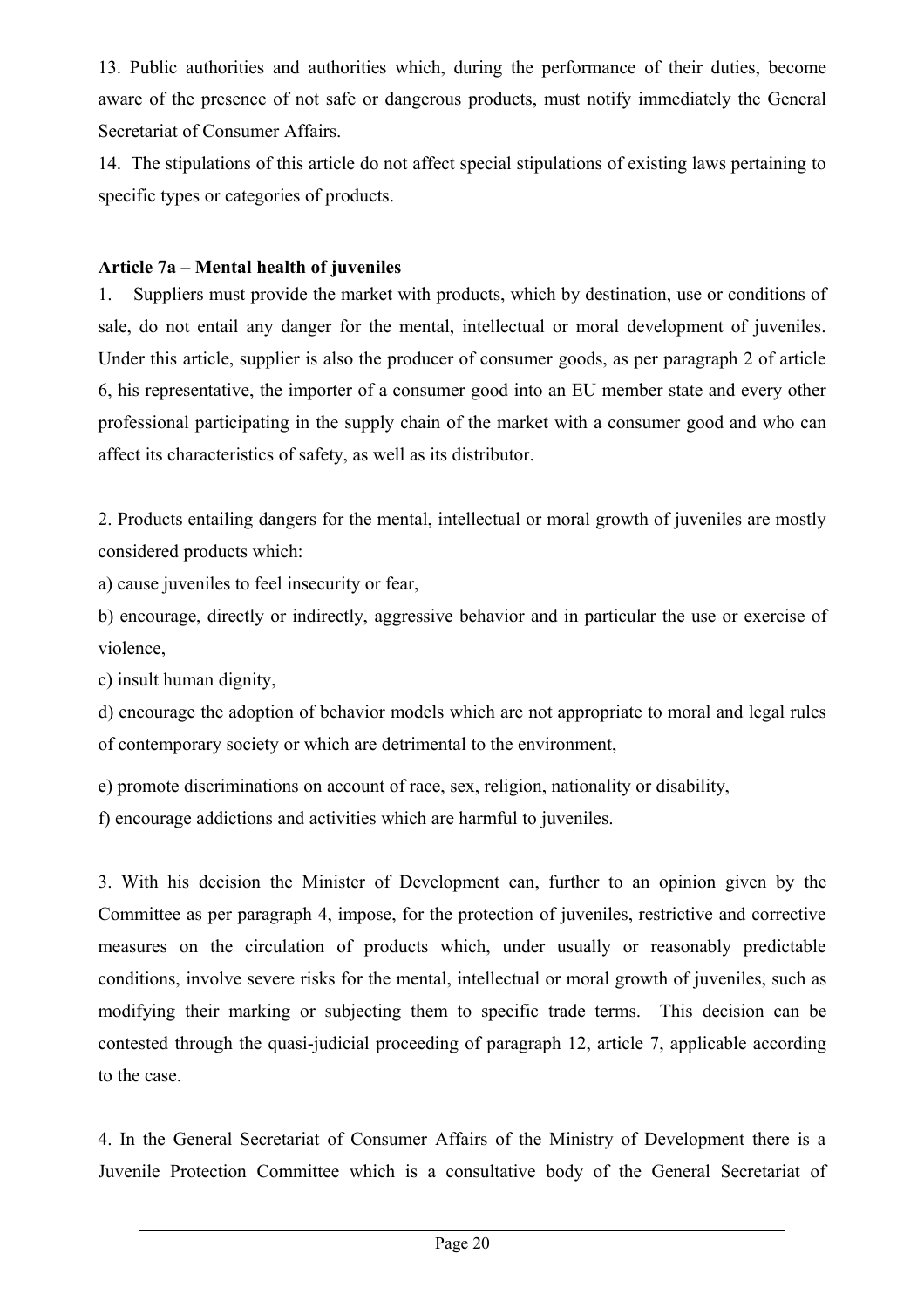Consumer Affairs on issues regarding the application of this article. This Committee which is formed with a decision of the Minister of Development consists of: a) a representative of the Citizen's Advocate, b) a representative of the Consumer's Advocate, c) a representative of the Health Institute for the Child, d) a member of the Teaching and Research Staff of a University specialized in child psychology or sociology issues, e) a representative of the National Council of Market and Consumer, coming from consumers' unions, f) a representative of the Central Union of Chambers in Greece, g) a representative of the Association of Toys Manufacturers, h) a representative of the National Confederation of Greek Trade and i) a representative of the General Secretariat of Consumer Affairs. The members of the Committee, and their substitutes, are proposed by their bodies, within an exclusive period of thirty (30) days as of the communication of a relevant invitation of the Minister of Development to them. If the bodies do not propose their representatives within the period indicated in the above subparagraph, the latter are appointed by the Minister of Development. The members of the Committee, with their substitutes, the President and the Vice-president and its secretary are appointed further to a decision of the Minister of Development with a two(2)-year term. Additional issues regarding the responsibilities and functions of the Committee as well as every relevant detail are specified by a similar decision. A joint decision of the Ministers of Economy and Finance and Development establishes the fee of the members of the Committee and its secretary.

5. Producers, importers, or their representatives in Greece, of electronic products for entertainment and leisure activities, such as electronic games, and video games, must classify these products based on the age groups to whom they are addressed.

The criteria for the classification of products, the relevant marking as well as their advertising must not oppose the stipulations of paragraph 2 and the codes of appropriate practice, which are compiled by the Committee of paragraph 4, in cooperation with the interested bodies and the General Secretariat of Consumer Affairs.

6. Businesses that provide, free of charge or with a charge, the use of electronic games to consumers must comply with the notifications of the above paragraph regarding areas, which are accessible also to children.

7. The applicable stipulations of this article are subject to more specific Greek and EU regulations.

#### **Article 8 – Liability of the provider of services**

1. The services' provider is liable for every damage on assets or moral he caused illegally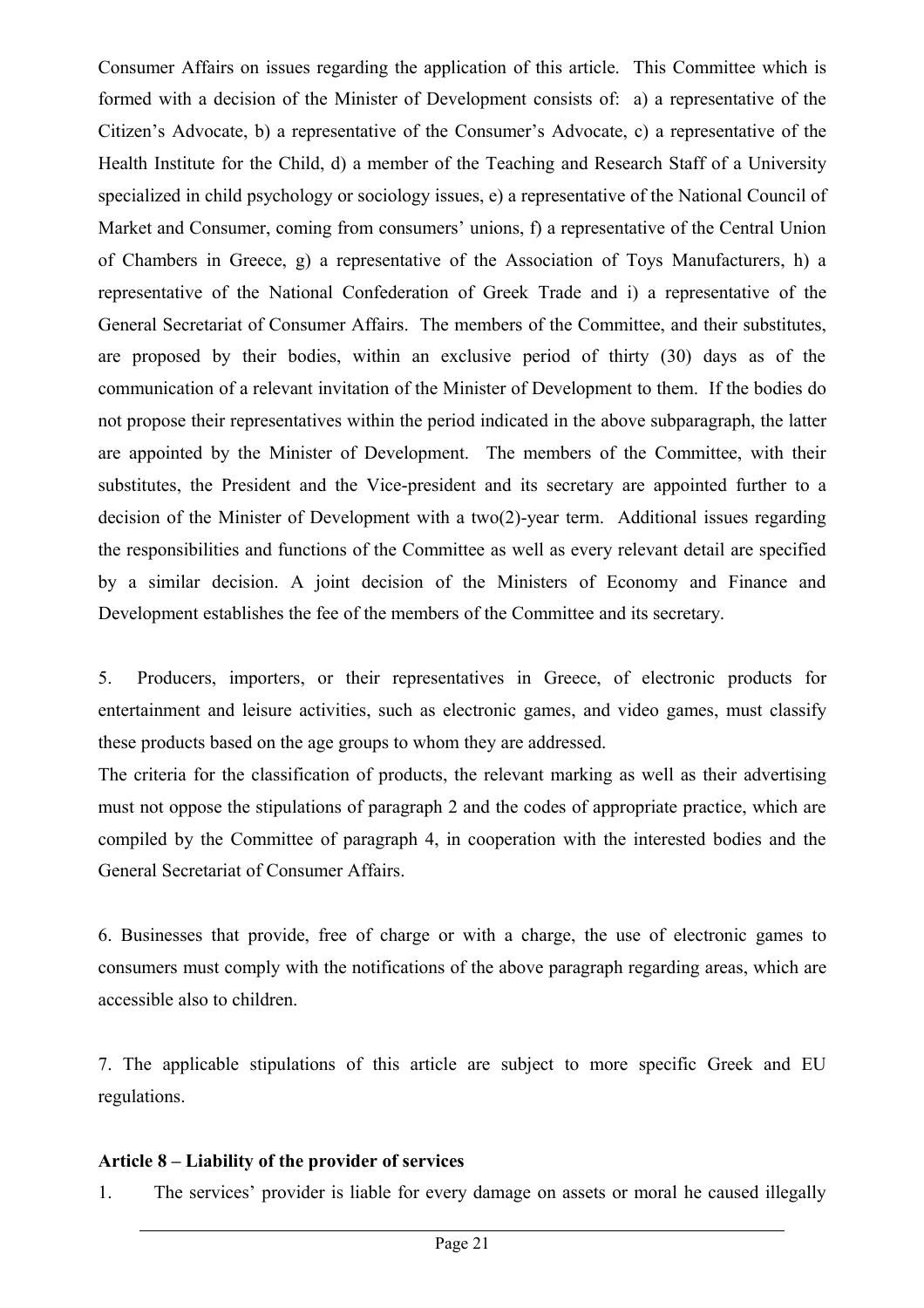and culpably, with an action or omission, during the provision of the services to the consumer. Service provider is considered whoever, in the context of the exercise of a professional activity provides a service in an independent manner.

2. According to this article, a provision the immediate and exclusive object of which is the manufacture of products or the transfer of property rights or intellectual property rights is not a service.

3. A person incurring a loss must prove the loss and the causal connection between the provision of the service and the loss.

4. The service provider carries the weight of proof for the absence of his offence and liability. Regarding absence of liability it is taken under consideration the reasonably expected safety and all special conditions and mostly:

a) the nature and the object of the service, mostly in connection to the degree of danger,

b) the presentation and the mode of provision,

c) the time of provision,

d) the value of the service provided,

e) the freedom of action left to the party incurring the loss in the context of the service,

f) whether the party incurring the loss belongs to a category of disadvantaged or vulnerable persons and

g) whether the service rendered is offered voluntarily by the party rendering it.

5. The rendering or the possibility of rendering a more advanced service at the time of the provision of that specific service or in the future does not constitute liability unless there is further reason.

6. The stipulations for joint liability, for reduction or repeal of liability and prohibition of exonerative clauses of paragraphs 10, 11 and 12 of article 6 are applied proportionally and on the liability of the services provider.

# **Article 9 – Advertising**

1. a) Advertising in the sense of this law is any announcement made through any means in the context of commercial, industrial, handicraft or professional activity with a view to promoting the sale of goods or services, including real estate and relevant rights and obligations.

b) Supplier in the sense of this article is every physical or legal person who acts for purposes related to commercial, handicraft, business or free professional activity as well as every person acting in the name or on behalf of the supplier.

c) Owner of a code, in the sense of this article, is every entity, including a supplier or a group of suppliers, responsible for forming and reviewing a code of behavior as well as for monitoring the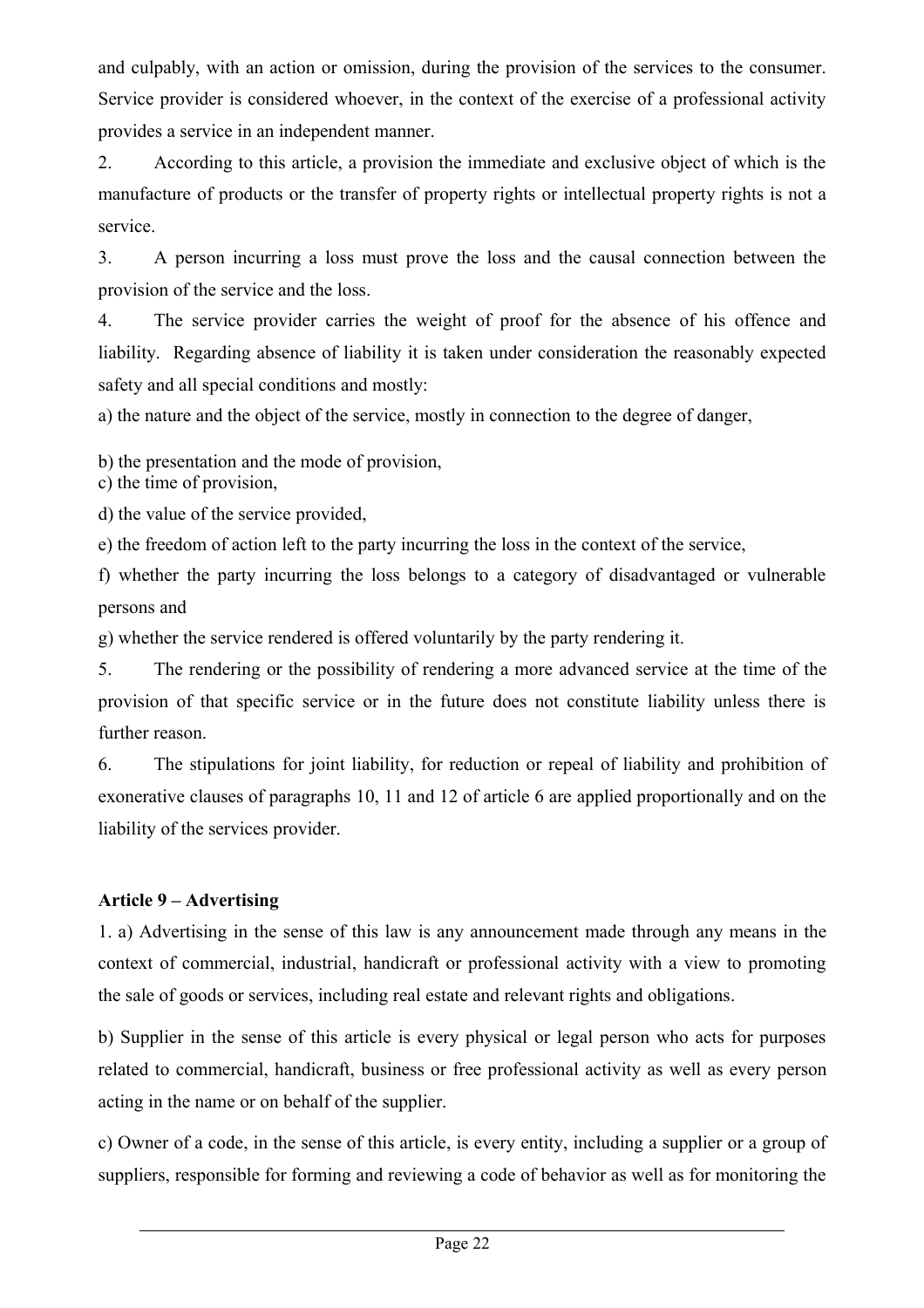compliance with the code of all who declare that they are bound by the code.

2. Comparative advertising is all advertising that refers to, directly or indirectly, or implies the identity of a specific competitor or the products or services that he offers. This advertising, with regard to comparison, is allowed on condition that:

a) it is not misleading in the sense of stipulations of article 9d and 9e,

b) it compares products or services which respond to the same needs or have the same goals,

c) it compares, in an objective way, one or more features which are essential, relative, verifiable and representative of the said products and services, and which may also include the price,

d) does not result in defamation or devaluation of trade marks, trade names, other distinctive marks, products, services, activities or the situation of a competitor,

e) for products with tags, it regards, in all cases, products with the same tag

f) it does not take unfairly advantage of the reputation of a trade mark, trade name or other distinctive mark of a competitor or of the marks of origin of competitive products,

g) it does not present a product or a service as an imitation or copy of a product or service with a trade mark or trade name and

h) it does not cause confusion among suppliers, between advertiser and competitor or among trade marks, trade names, other distinctive characteristics, products or services of the advertiser and the competitor.

3. Every comparative advertising which is referred to in a special offer is allowed on condition that it points out in a clear manner the date on which the offer expires or, if necessary, that the special offer depends on the availability of products and services. If the special offer has not started yet, it must also be stated the starting date of the period in which the special price or other special terms are valid.

4. In advertising, reference or reproduction of results of comparative tests on goods or services, performed by third parties, is only allowed with the written consent of the party responsible for those tests. In that case the advertised party is responsible for the comparative test as if he had conducted it himself or as if he had it conducted according to his instructions.

5. The transmission of an advertising message directly to the consumer through telephone, fax, email, automatic call or other electronic means of communication is only allowed on condition that the terms and prerequisites of article 11, law 3471/2006 are abided by.

6. Television stations are forbidden to broadcast commercials for children's toys from 07:00hrs to 22:00hrs every day. For the application of the above subparagraph, television stations are considered to be suppliers in the sense of paragraph 1.

7. With a decision by the Minister of Commerce, published in the Government Gazette, there can be special rules established for the advertising of specific categories of products or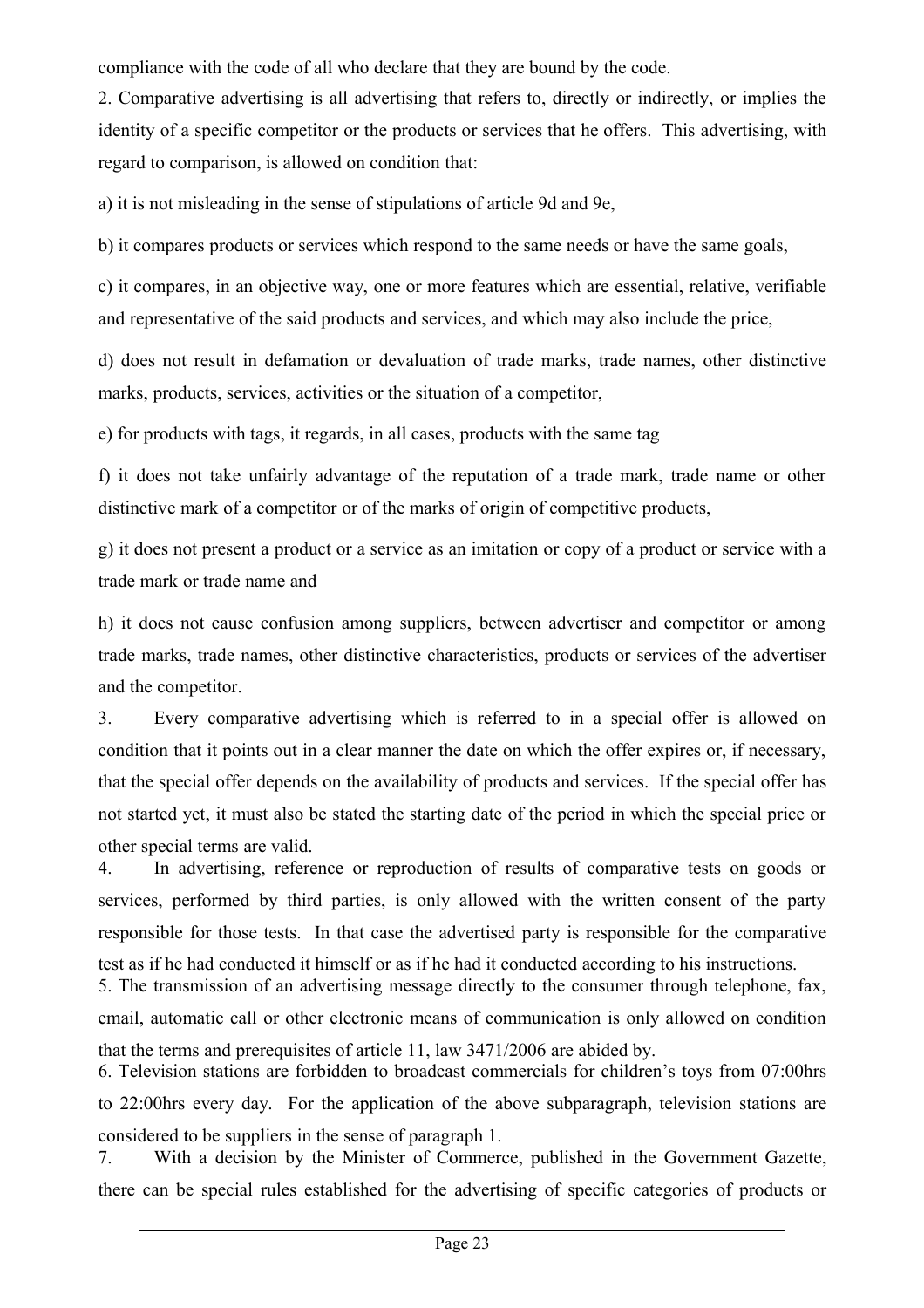services to safeguard the actual ability of the consumer to be informed about products and

services' prices and characteristics so that he can evaluate the quality and the price.

8. In case of violation of the stipulations of this article the stipulations of article 9i are applied.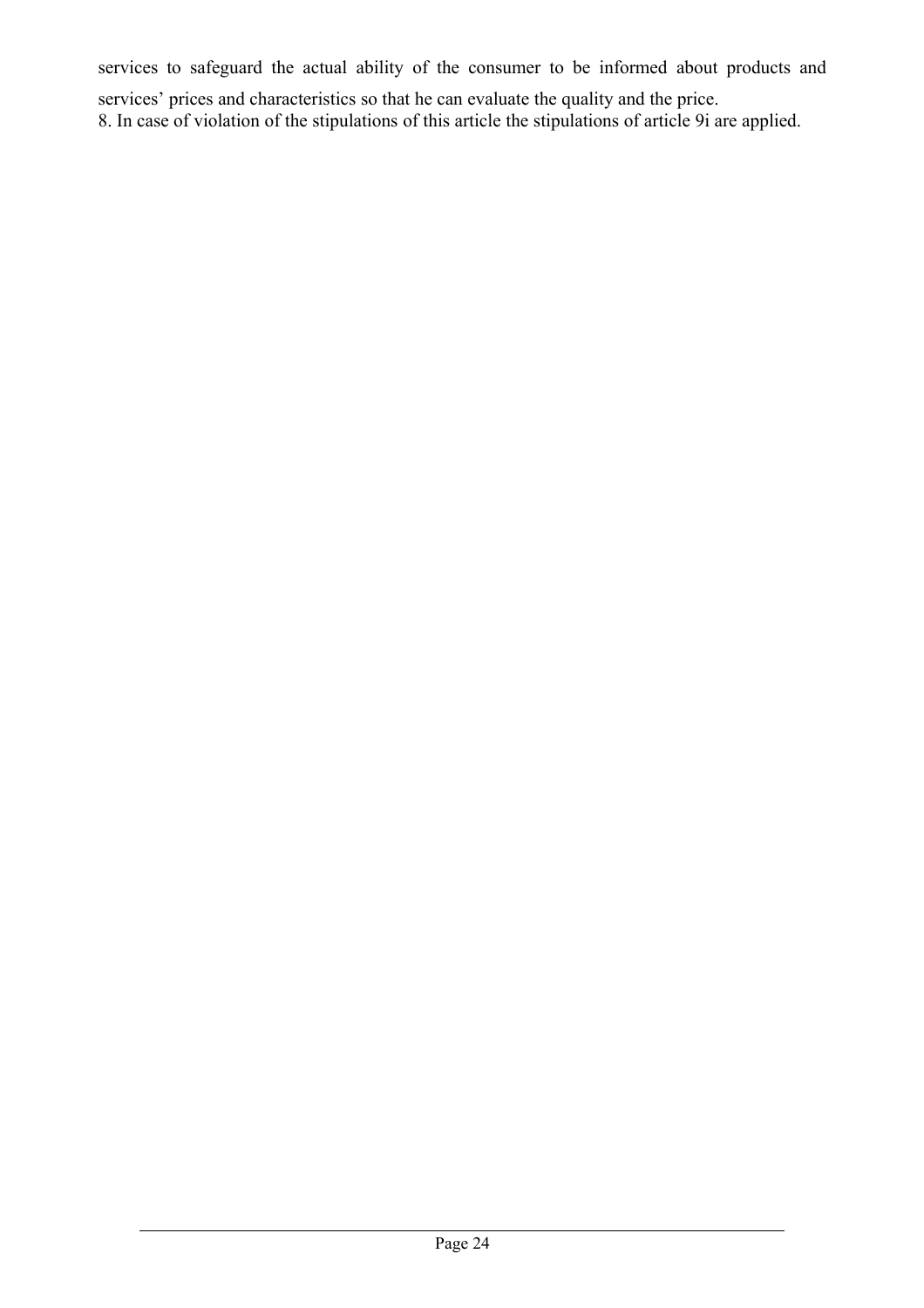# **PART TWO – UNFAIR TRADE PRACTICES**

#### **Article 9a**

#### **Definitions**

For the purposes of this part meanings are as follows:

a) consumer: every physical person who acts for reasons which do not come under his commercial, business, handicraft or free professional activity,

b) supplier: every physical or legal person acting for purposes pertaining to commercial, business, handicraft or free professional activity, as well as every person acting in the name or on behalf of the supplier,

c) product: every good or service including immovable property and relevant rights and obligations,

d) commercial practices of businesses towards consumers: every action, omission, way of behavior or representation, commercial communication, including advertising and marketing of a supplier, which is directly linked to the promotion, sale or supply of a product to consumers,

e) essential distortion of the financial behavior of consumers: the use of commercial practice with a view to reduce significantly the ability of the consumer to make a well-founded decision resulting in the consumer making a decision about a transaction which he would not make otherwise,

f) code of behavior: every agreement or set of rules which are not imposed by a legislative, normative or administrative stipulation, and determine, with regard to one or more specific commercial practices or business sectors, the behavior of suppliers who commit to being bounded by this code,

g) owner of code: every entity, including a supplier or a group of suppliers, which is responsible for establishing and reviewing a code of behavior as well as for monitoring the compliance with the code of all who undertake to be bounded by the code,

h) professional dutifulness: the standard of the special technical ability and care that is reasonably expected to be shown by a supplier to consumers, in a way that corresponds to honorable practices in the market and/or to the general principle of good faith, in the field of activities of the supplier,

i) invitation for purchase: the commercial communication to which the characteristics and the price of a product refer to in a way appropriate for the means of commercial communication used so that the consumer has the ability to make the purchase,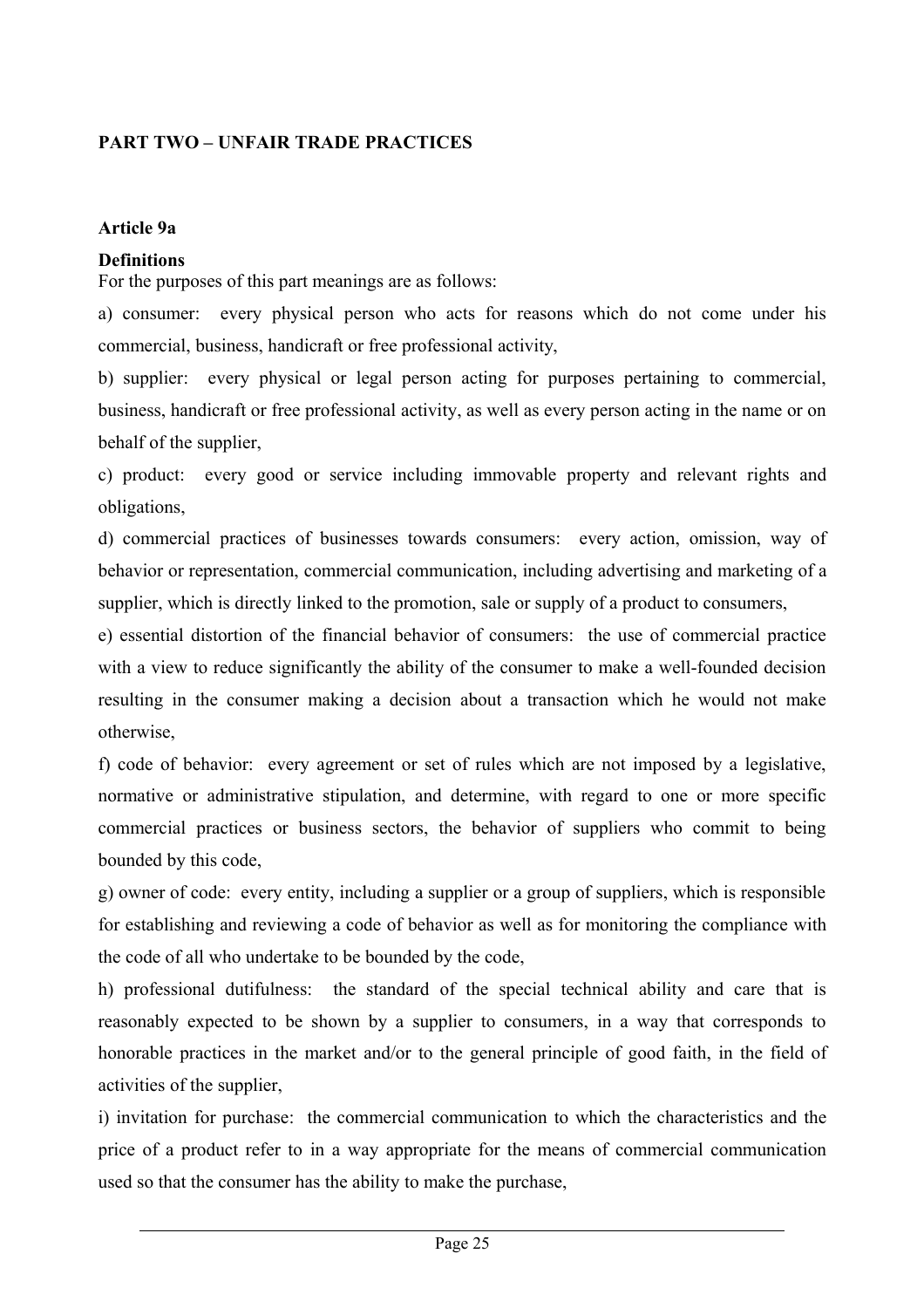j) abuse of influence: taking advantage of the power position with regard to the consumer to exercise pressure, even without the use or threat of physical violence, in a way that significantly restricts the ability of the consumer to make a well-founded decision,

k) transaction decision: the decision made by a consumer as to whether, how and under which conditions he will make a purchase, he will pay all or part of the price, he will keep or sell the product, or he will exercise a contractual right on the product, regardless of whether the consumer will decide to take action or not,

l) legally established profession: the professional activity or a group of professional activities the access to which, or the exercise of which, or one of the modes for their exercise, presupposes, directly or indirectly, special professional qualifications, in compliance with legislative, regulatory or administrative regulations.

#### **Article 9b**

## **Scope of application**

1. Subject to: a) EU and national rules pertaining to health and safety issues for products, b) any terms of installation or regimes for licenses, or ethical codes of behavior or other special rules governing legally established professions, so as to keep high standards of professional integrity, which the member states can impose on professionals in accordance with EU law, the stipulations of this part are applied on unfair commercial practices of suppliers towards consumers.

2. The stipulations of this part are not applicable on the certification and inscription of the nominal title of objects of precious metals.

3. If the stipulations of this part collide with other rules of EU law regulating specific aspects of unfair practices, these rules predominate.

#### **Article 9c**

## **Interdiction of unfair commercial practices**

1. Unfair commercial practices, which are adopted before, during and after a commercial transaction pertaining to a specific product, are prohibited.

2. A commercial practice is unfair if it opposes the requirements of professional conscientiousness, and distorts essentially or it may distort essentially the financial behavior of the average consumer, to whom the product arrives or is addressed, or of the average individual of a consumers' group, if a commercial practice is addressed to a specific group of consumers.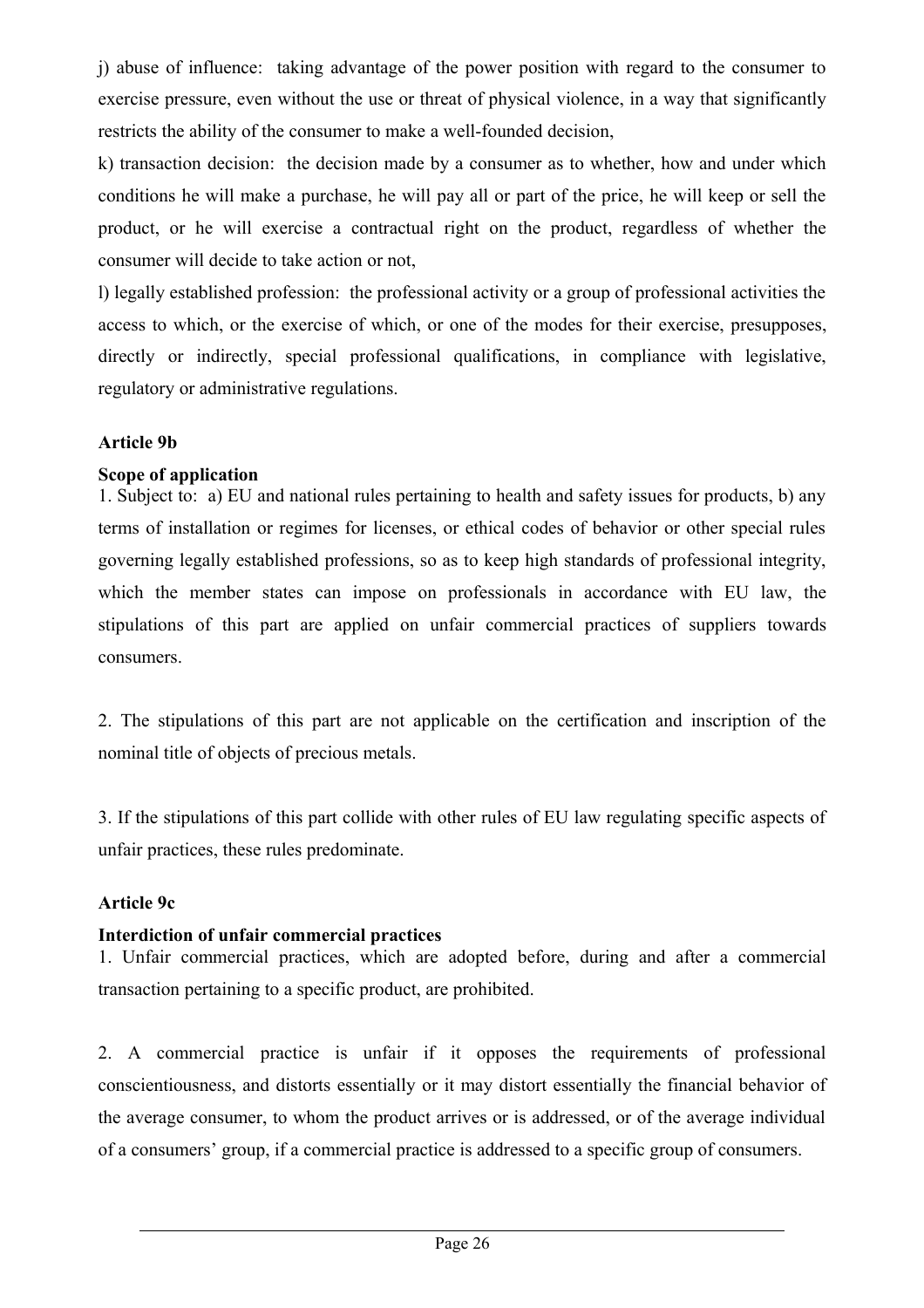3. Commercial practices which may distort essentially the financial behavior of only one clearly defined group of consumers who is particularly vulnerable to this practice or to the specific product due to mental or physical disability, age, or lack of experience in such a way that the supplier can reasonably predict it, are evaluated based on the average individual of that specific group. The above subparagraph is applied and subject to the common and fair advertising practice of making statements which exaggerate or statements which are not expected to be considered, as they are, literally.

4. Commercial practices are unfair, mostly when they are misleading or aggressive, as specified in articles 9d, 9e, 9f and articles 9g and 9h respectively.

#### **Article 9d**

#### **Misleading actions**

1. A commercial practice is considered misleading if it includes false information and is, therefore, untrue, or if, in any way, including its total presentation, it misleads or may mislead the average consumer, even if the information is, objectively, correct with regard to one or more of the information mentioned below and, in any case, it leads or may lead the consumer to make a transaction decision which otherwise he would not make. These information are as follows:

a) the existence or the nature of a product,

b) the main characteristics of the product, such as availability, benefits, dangers, execution, composition, accessories, after-sales support to the consumer and handling of complaints, method and date of manufacture or provision, delivery, suitability, use, quantity, specifications, geographical or commercial origin or expected results from the use of the product, or results and essential characteristics of trials or tests on the product,

c) the extent of the commitments of the supplier, the motives for the commercial practice and the nature of the procedure of sales, every statement or symbol pertaining to direct or indirect sponsoring or approval of the supplier or the product,

d) the price or the method for its calculation, or the existence of a special low price,

e) the need for service, spare part, replacement, or repair,

f) the nature, the characteristic features and the rights of the supplier or his representative, such as his identity and his assets, his qualifications, capacity, approval, corporate relation, connection and ownership of rights of industrial, commercial or intellectual property, or his awards and distinctions.

g) the rights of the consumer including the right of replacement or return in accordance with article 5.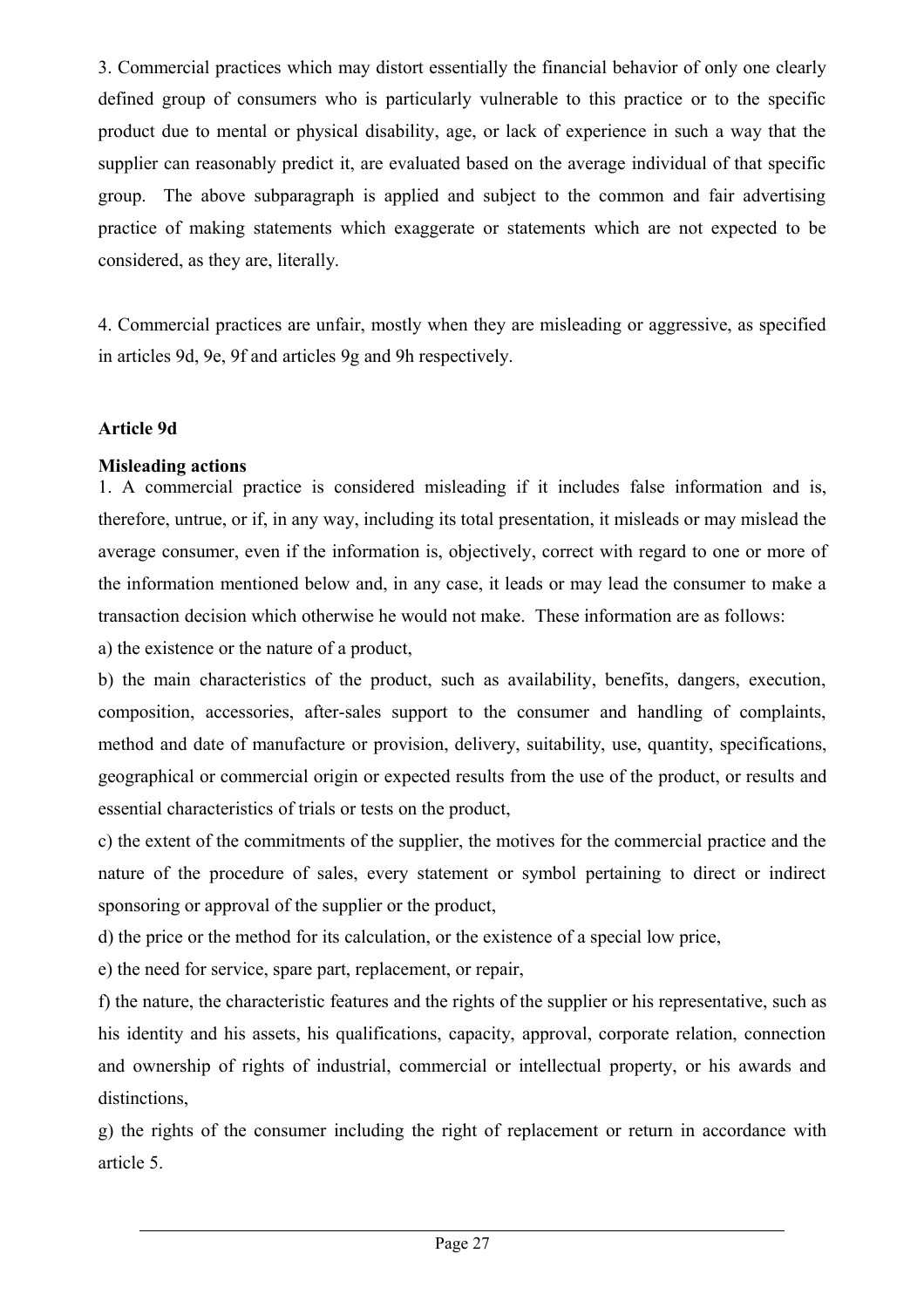2. A commercial practice is also considered misleading if, in its real context, considering all its characteristics and the circumstances, it leads or may lead the average consumer to make a transaction decision which he would not make otherwise, and this practice includes:

a) every marketing effort, including comparative advertising, which creates a confusion about products, trade marks, trade names and other distinctive traits of a competitor,

b) failure of the supplier to honour his engagements which include codes of behavior to which he committed himself, when the commitment pertains to reality and not to the future, and it can be verified and the supplier has stated in a commercial practice that he is bound by the code.

#### **Article 9e**

#### **Misleading omissions**

1. A commercial practice is considered misleading if, in its real context, considering all its characteristics and the circumstances, as well as the restrictions of a specific means of communication, it omits essential information needed by the consumer, depending on the specific framework, to make a well-founded transaction decision, and therefore it leads or may lead the average consumer to make a transaction decision which he would not make otherwise.

2. Α misleading omission also takes place if the supplier conceals essential information or provides it in a way that is unclear, incomprehensible, ambiguous, or off-time as per paragraph 1, or if he does not specify the commercial goal of the commercial practice, if this goal is not already obvious from the specific context and if, in both cases, this results or may result in the average consumer making a transaction decision which he would not make otherwise.

3. When the means, which is used for the announcement of the commercial practice, imposes time or place restrictions, these restrictions, as well as the measures taken by the supplier to render the information accessible to consumers in another way, are taken into consideration so as to determine whether the information has been omitted.

4. Regarding an invitation to purchase, the following information is considered essential, if it is not already obvious from the specific context:

a) the main characteristics of the product, to the extent that they are recommended in relation to the means and the product,

b) the supplier's address and identity, such as his trade name, and if appropriate, the address and the identity of the supplier on behalf of whom the representative acts,

c) the price, including taxes or if, due to the nature of the product, the price can not be reasonably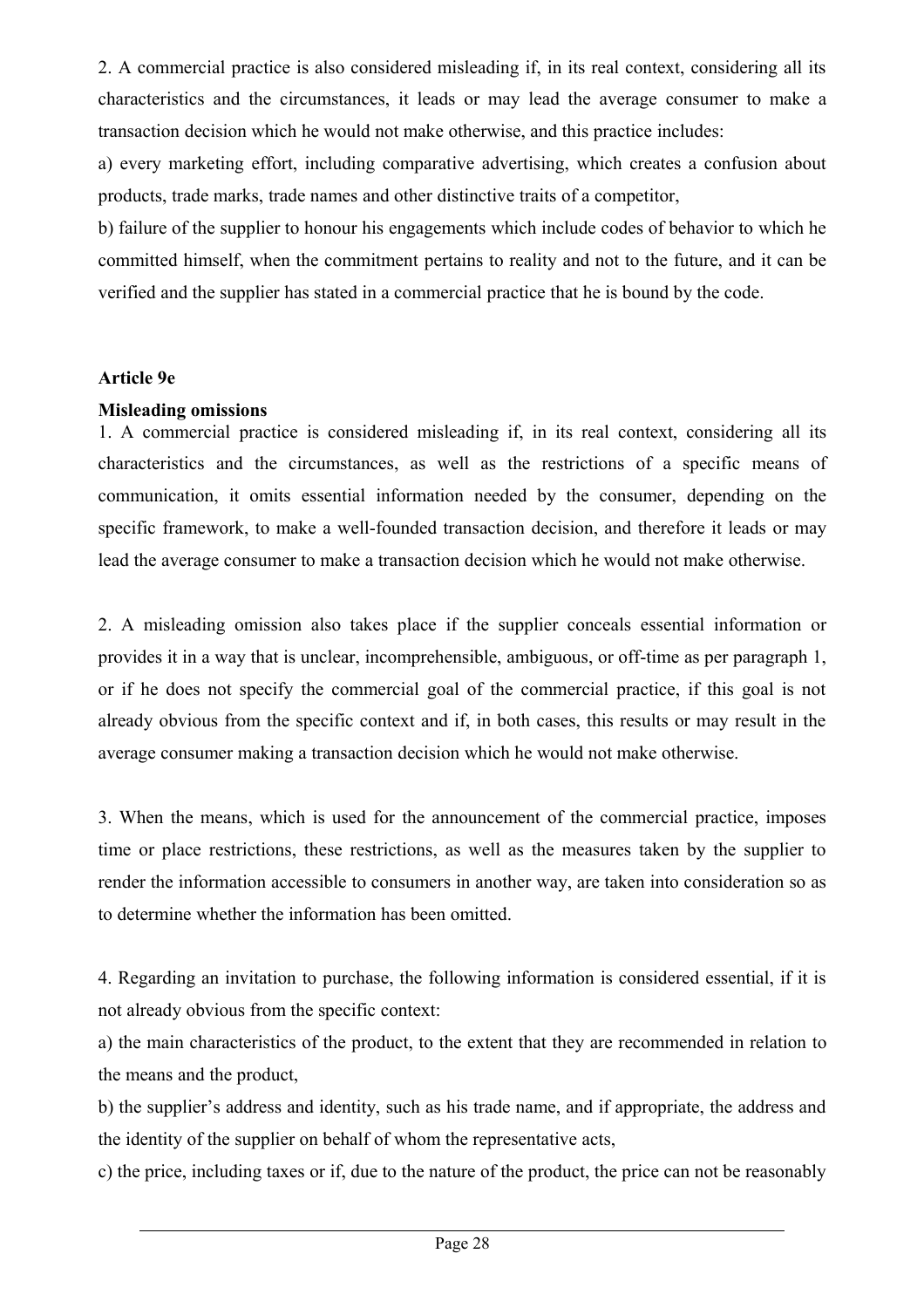fixed in advance, then the method based on which the price is calculated, and if necessary, all additional charges for dispatch, delivery or post office, or, if these charges can not be reasonably calculated in advance, reference of the fact that such additional charges may be required,

d) the arrangements for payment, delivery, execution, and handling of complaints, if they deviate from the requirements of professional conscientiousness,

e) for products and transactions, if there is a right for repudiation or cancellation, regerence of the existence of this right.

5. Requirements regarding the supply of information set by EU laws pertaining to commercial communication, including advertising and marketing, are considered essential.

## **Article 9f**

# **Cases of misleading commercial practices**

In any case, commercial practices which mostly consist of the following are forbidden as misleading:

a) allegation that the supplier has committed himself to a behaviour code, when actually he has not,

b) use of mark or relevant distinctive trait without permission,

c) allegation that a code of behaviour has the approval of a public or another agent, when actually this is not the case,

d) allegation that the supplier, including his commercial practices, or a product has obtained the approval, certification or license of a public or private agent, when actually it has not, or a similar allegation which does not correspond to the terms of the approval, certification or license,

e) invitation to purchase products at a specific price without making known any reasonable causes that the supplier may have for which he believes that he will not be able to supply or engage another supplier to supply these products or their equivalents at that price for a reasonable period and at reasonable quantities, considering the product, the scale of its advertising and the price offered (bait advertising),

f) invitation to purchase products at a specific price and then: aa) refusal to show the advertised product to consumers or bb) refusal to take orders for the product or to deliver it in a reasonable period or cc) show of a defective sample of the product with a view to promoting another product ("bait and switch"),

g) a false statement that the product will be available for a very limited period, or that it will be available only on special conditions for a very limited period, so as to induce an immediate decision from consumers and deprive them of the possibility or the time to make a well-founded choice,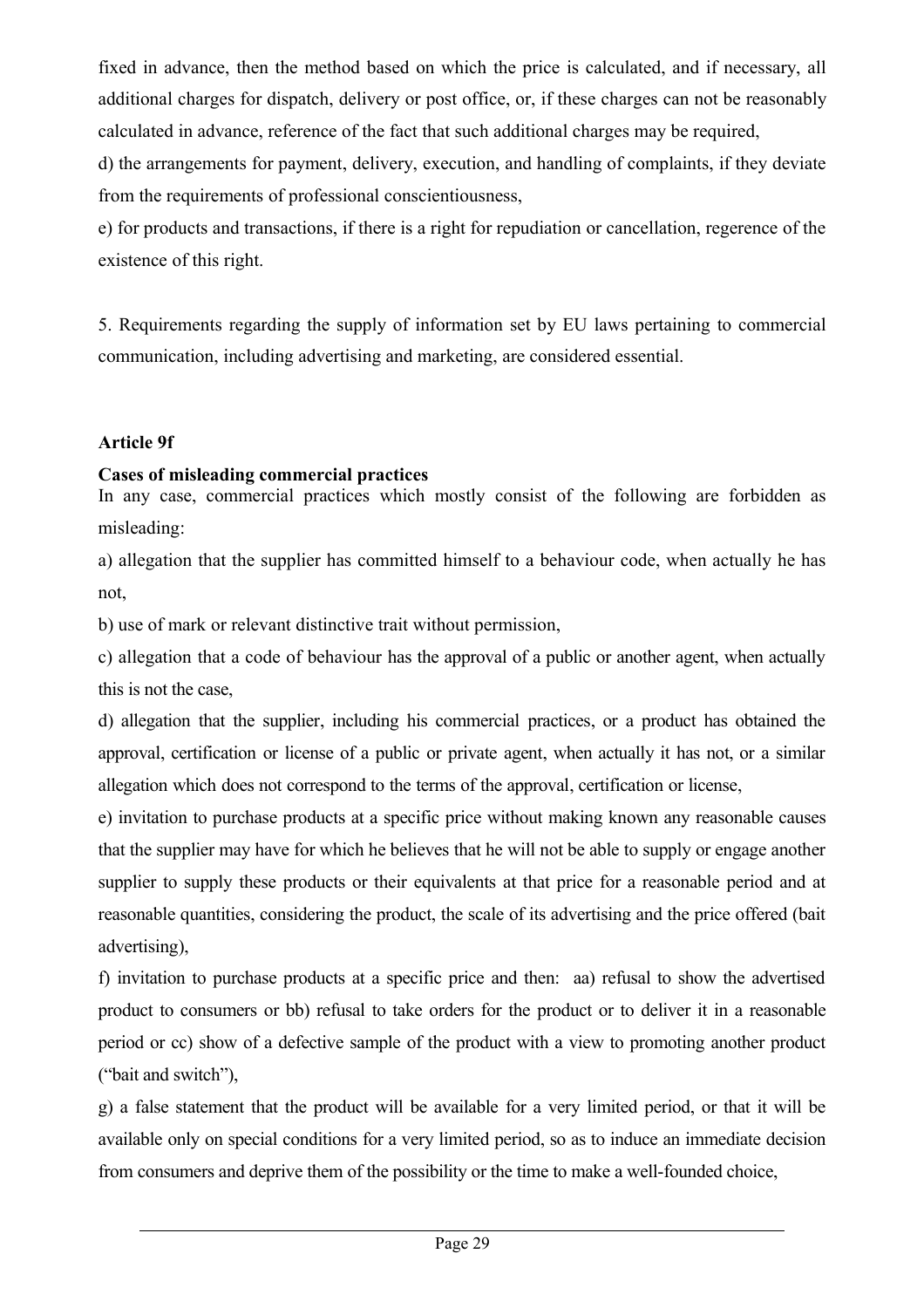h) undertaking the obligation to render after-sales services to consumers with whom the supplier had communicated before the transaction in a language that was not the official language of the member state in which the supplier was established and then providing this service only in another language, without notifying the consumer accordingly before his engagement in the transaction,

i) stating or creating in any other way the impression that the product can be legally sold, when this is not the case,

j) presentation of the rights granted to the consumer by law as a special trait of the offer of the supplier,

k) use of announcements in the media, for marketing a product, paid by the supplier, without this being clear in the content of the announcement or from an image or sound easily recognizable by the consumer (hidden advertising), subject to stipulations of presidential decree 100/2000 (Government Gazette 98Α') as applicable,

l) wording an essentially inaccurate allegation with regard to the nature or the extent of danger threatening the personal safety of the consumer or his family, if the consumer does not purchase the product

m) promotion of a product similar to the one offered by a specific manufacturer so as to deliberately mislead the consumer into thinking that the product has been made by the same manufacturer when this is not the case,

n) creation, operation, or promotion of a pyramid sales system, where the consumer considers that he has the opportunity to have greater profit by introducing other consumers to the system, rather than with the sale itself or the consumption of products,

o) allegation that the supplier is going to stop his activity or move away, when this is not the case,

p) allegation that the products can facilitate profit in gambling,

q) false allegation that the product can cure disease, malfunctions or malformations,

r) propagation of essentially inaccurate information regarding the conditions of the purchase or the possibility of finding the product, so as to urge the consumer to acquire the product with terms less favorable as compared to those applied under normal conditions in the market,

s) allegation for a commercial practice regarding the conduct of a contest or the award of prizes without giving the described prizes or their equivalent,

t) description of the product as "for free", "without charge" or a similar wording, when the consumer must make a payment other than the inevitable cost for responding to the commercial practice or for the receipt or delivery of the object,

u) addition to the marketing material of an invoice or a similar document with which payment is requested and which gives the consumer the impression that he has already ordered the product,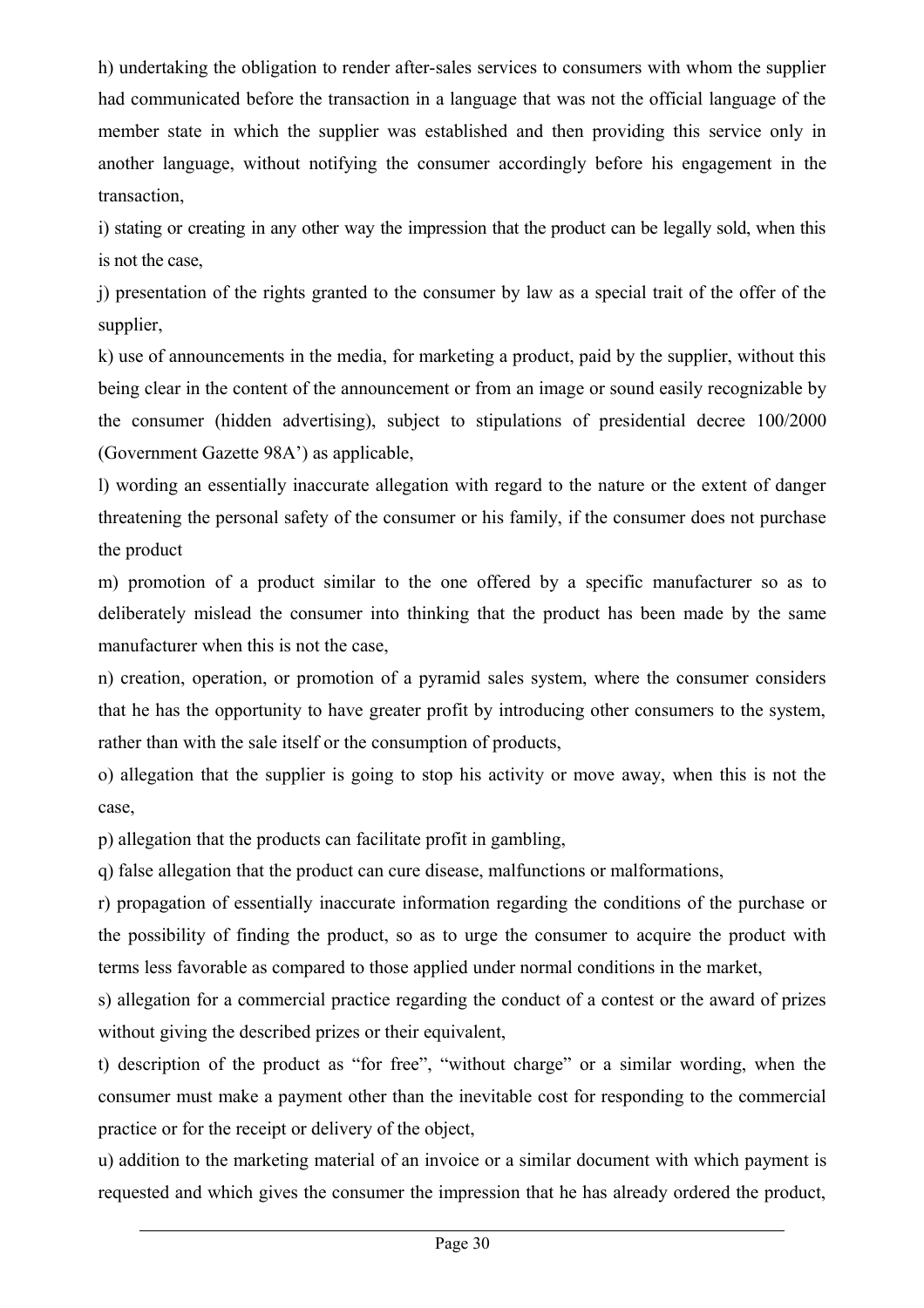when this is not the case,

v) false allegation or creation of the impression that the supplier does not act for purposes connected to his commercial activity, business, trade or profession, or he pretends to be the consumer,

w) creation of the false impression that services after the sale of the product are available in a member state other than the one where the product is sold.

## **Article 9g**

#### **Aggressive Commercial Practices**

1. A commercial practice is considered aggressive if, in its actual context, considering all its characteristics and circumstances, it uses harassment, coercion, including use of physical violence, or abuse of influence and therefore, it obstructs or may significantly impede the freedom or choice or behaviour of the average consumer towards the product, and as a result it leads him or may lead him to make a transaction decision which otherwise he would not make.

2. To determine whether a commercial practice uses harassment, coercion, including physical violence, or abuse of influence, all its details are taken into account and mostly the following:

a) the time, place, nature, or persistence,

b) the use of threatening or insulting phrases or behavior,

c) the exploitation, by the supplier, of every specific unfortunate event or circumstance, which he is aware of and which is so significant that it disturbs the judgment of the consumer, in order to affect the consumer's decision regarding the product,

d) any onerous or disproportional non contractual obstacle imposed by the supplier when the consumer wishes to exercise his rights in the context of the contract, including his right to terminate the contract or choose another product or another supplier,

e) any threat to take measures that can not be legally taken.

#### **Article 9h**

## **Cases of aggressive commercial practices**

Commercial practices forbidden as aggressive mostly consist of the following:

a) creating the impression that the consumer can not leave the place until the contract is signed,

b) personal visits to the consumer's residence, during which the consumer's request that the supplier leaves or does not come back, is ignored, unless those visits are justified under the circumstances and to the extent that they are justified for the fulfillment of a contractual obligation,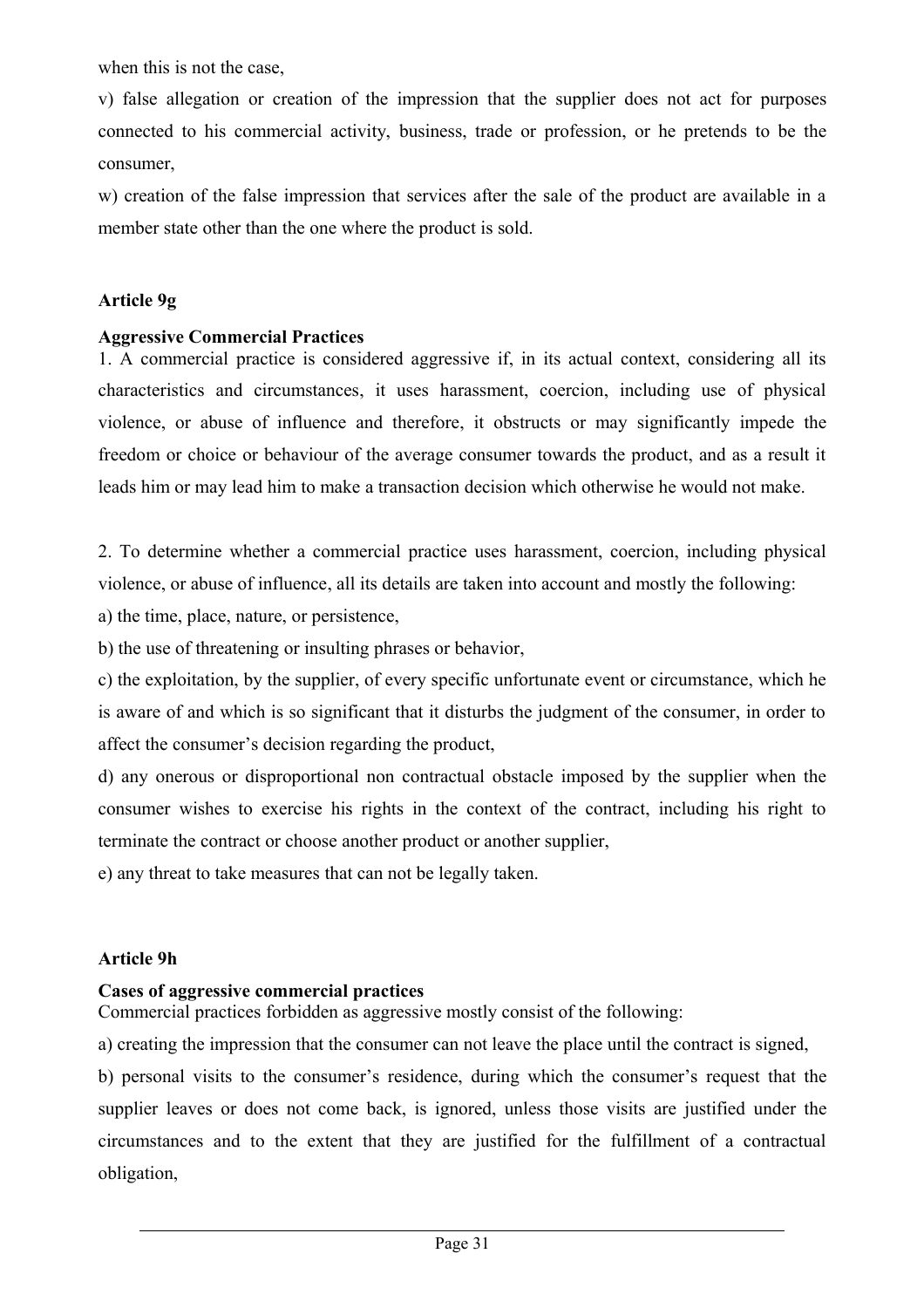c) continuous and undesirable hunting of customers in public areas, through telephone, fax or email or other means over distance, except from cases when and to the extent that it is justifiable for the fulfillment of a contractual obligation subject to paragraph 6 or article 4 of this law and the stipulations of law 2472/1997(Government Gazette 50 Α'), as applicable,

d) demanding that the consumer who wishes to make a claim in accordance with an insurance contract submit documents which can not be reasonably considered relevant to the proving of the claim, or avoiding systematically to reply to relevant letters of the consumer, so that the consumer is discouraged from exercising his contractual rights,

e) including in an advertisement a direct pressing invitation to children to buy or convince their parents or other adults to buy for them the advertised products, subject to article 7 of presidential decree 100/2000 as applicable,

f) demanding direct or subsequent payment or return or keeping in relation to products supplied by the supplier, which however have not been ordered by the consumer, unless these products are substitutes supplied in accordance with paragraph 5 of article 4,

g) clear notification to the consumer that not buying the product or accepting the service endangers the profession or the life of the supplier,

h) creating the false impression that the consumer has already won, is going to win, or, if he takes a specific action, will win a prize or will have a relevant benefit, when in reality this is not the case, or that the possibility to be awarded a prize or another benefit requires the payment of money by the consumer or entails some other expense.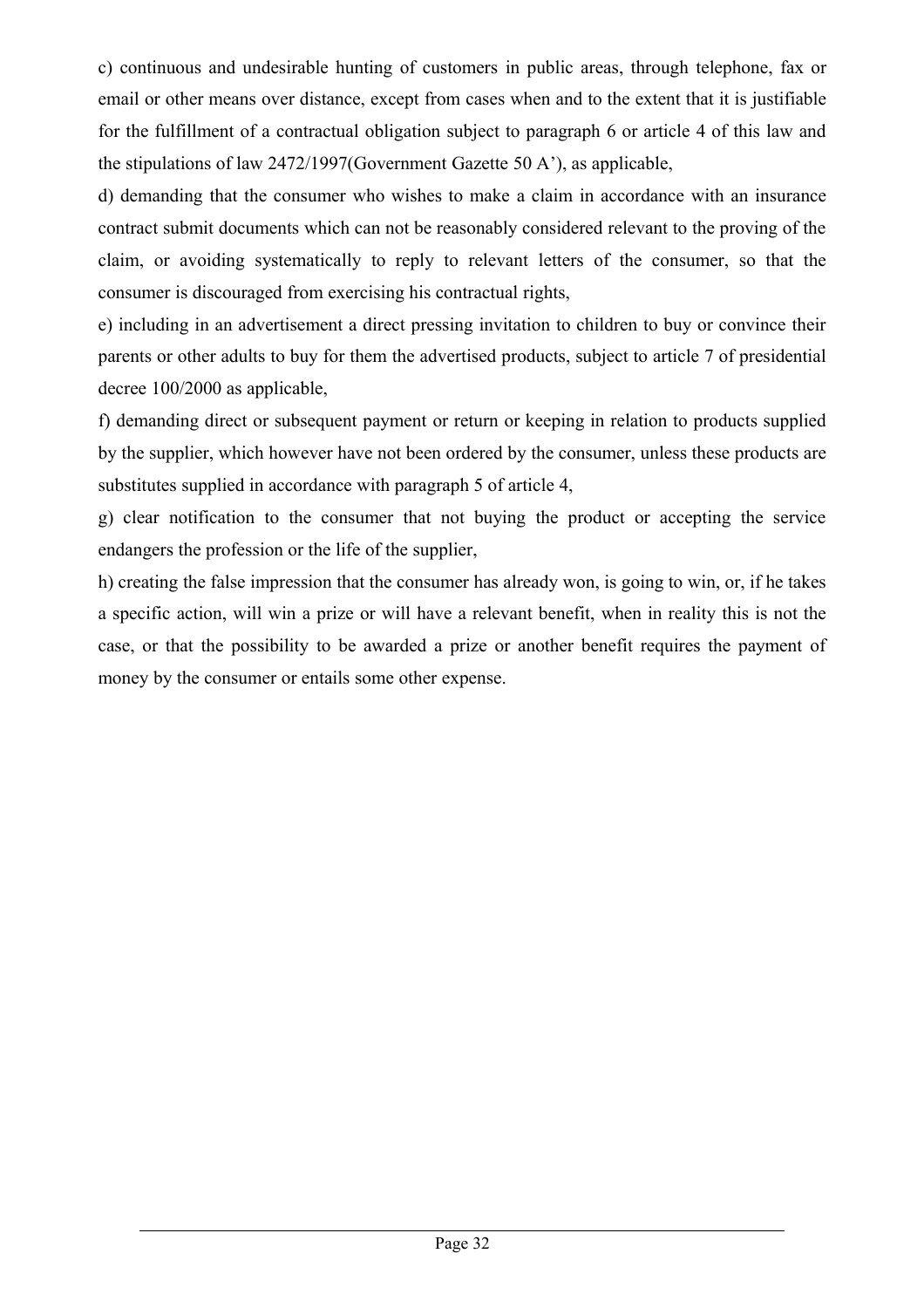## **Article 9i**

## **Penalties**

1. Every consumer or a union of consumers, have the right, in case of violation of stipulations of articles 9c up to 9h, to ask for the judicial termination of every unfair commercial practice and its omission in the future, as well as compensation for the loss they incurred due to that practice. The judicial means of the above subparagraph may be exercised, individually or jointly, against one or more suppliers of the same financial sector or against the owner of a code, if the latter promotes a code that encourages non-compliance with the stipulations of this law.

2. The Court may, further to a relevant application, order through the press or any other means available, the publication of the decision which orders the termination of an unfair commercial practice, in its entirety or in part, as well as the publication of a relevant correctional statement of the offender.

3. The supplier who is accused of violation of the stipulations of this part, must submit to the Court proof regarding the accuracy of the real allegations pertaining to the commercial practice, if that is deemed necessary by the Court, considering the facts of the specific case, and the legal interests of all litigants. If that proof is not submitted or if it is deemed inadequate, the allegations of the complainant consumer or consumers are considered true.

4. Owners of codes of behavior may also conduct the check on unfair commercial practices, if there are relevant procedures for recourse to these agencies. Recourse to the procedures of the above subparagraph does not mean waiving the right to settle the matter in court.

5. The Minister of Development may order, with his decision, for reasons of public interest, the immediate termination of an unfair commercial practice. Failure to comply with his decision brings on the offender the penalties of article 13a of this law.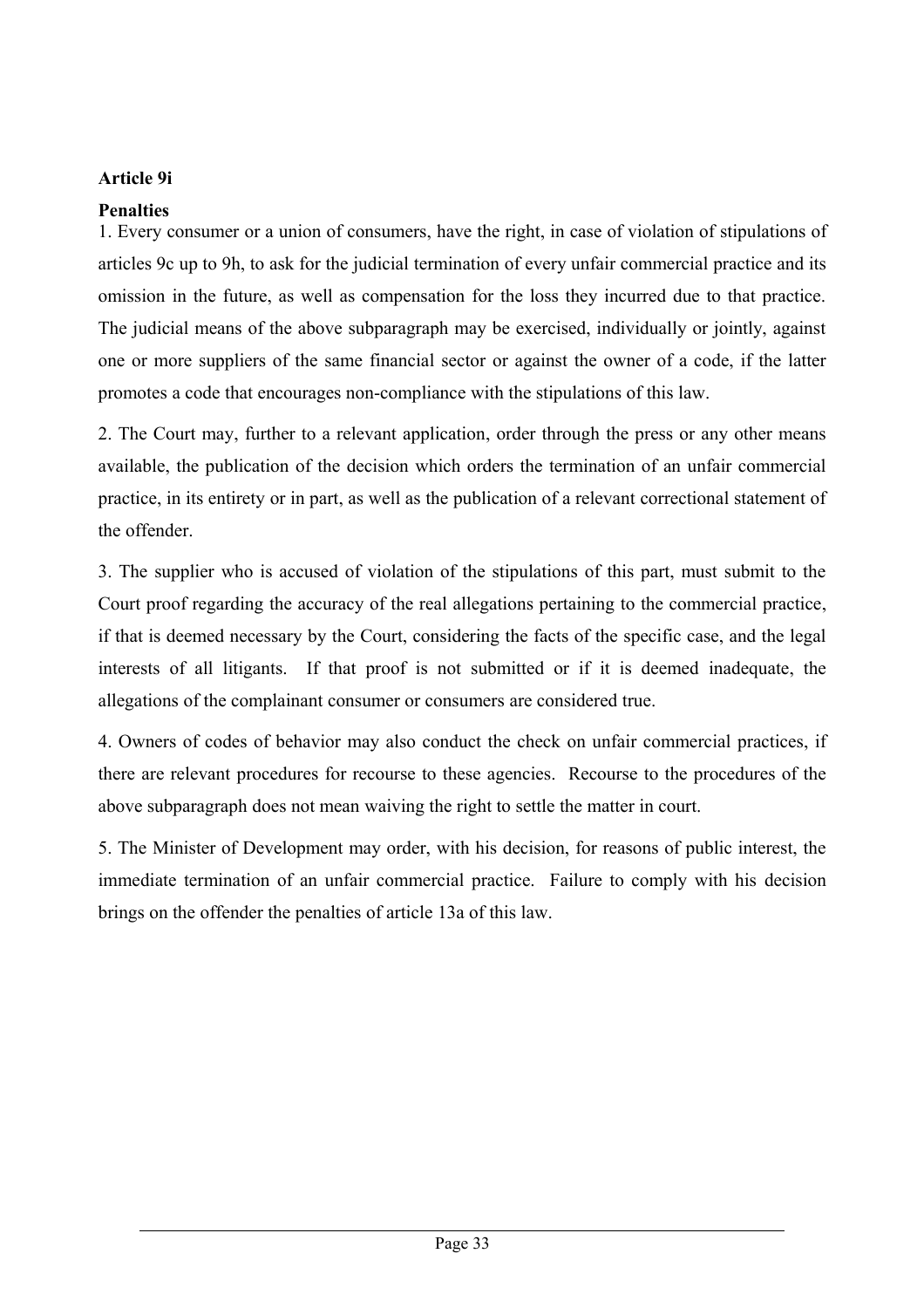## **PART THREE – ORGANIZATION PROVISIONS**

#### **Article 10 – Consumers unions – Collective protective measures**

- 1. Consumers unions are constituted as associations and are governed by the stipulations of this article and the Civil Code. Consumers unions are exclusively intended to protect the rights and interests of consumers. They represent consumers in bodies in which consumers are to be represented, they provide information and consultation to consumers, they stand for them in court and out of court, and they apply collectively to court in accordance with the stipulations of this article.
- 2. Consumers unions are organized in consumers unions of first and second degree. Only physical persons can be members of a first degree consumers union. Only first degree consumers unions can be members of a second degree consumers union. The establishment of a first degree consumers union requires at least one hundred (100) founding members. In municipalities with a population smaller than five thousand (5.000), fifty (50) founding members suffice. Consumers unions can also establish offices in regions outside the region of their head offices. A physical person is not allowed to participate in more than one first degree consumers union. The establishment of a second degree consumers union requires the participation of at least five (5) first degree consumers unions. A first degree consumers union is not allowed to participate in more than one second degree consumers union. Consumers unions may be organized beyond the second degree, in the same mode as the second degree consumers unions.
- 3. Consumers unions obtain legal personality upon their registration in the Register of Consumers Unions (henceforth "Register").
- 4. The General Secretariat Consumer of Affairs in the Ministry of Development keeps the Register in which consumers unions of all degrees are registered. The Register is a public book that also includes the tax registration number of all consumers union. Anyone interested can have access to the entries of the Register and request a copy or a certificate of these documents. The stamp, the forms and the documents of consumers unions must bear the number of their entry in the Register. Issues pertaining to the application of this paragraph as well as all relevant details are settled with a decision of the Minister of Development.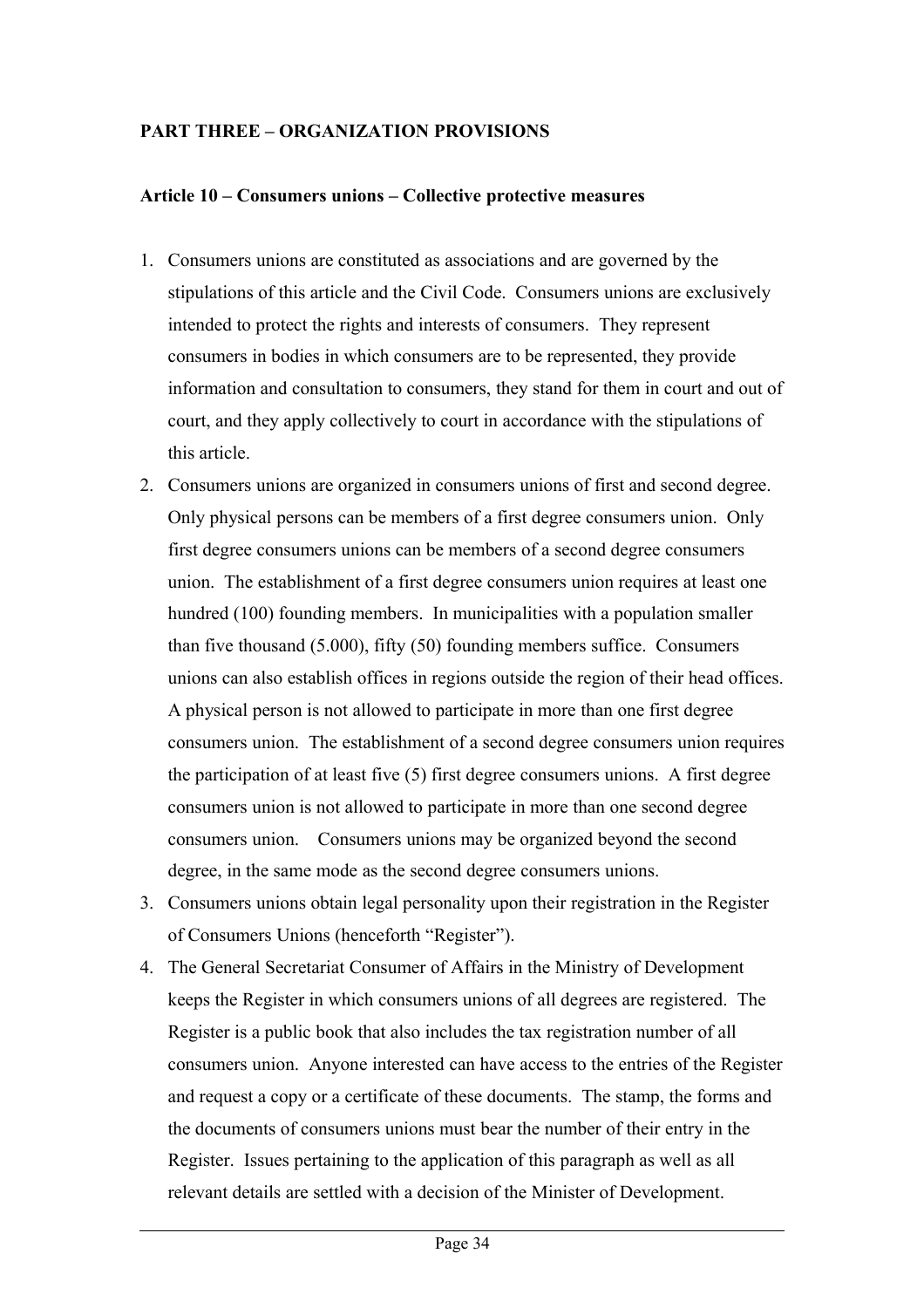- 5. The consumers unions maintain in written or electronic form the following books, which are numbered and approved by the Secretary of the First Instance Court competent for their head offices: a) a Registry Book of members. The Registry Book of members of a first degree union indicates the name and surname, the profession, the home address, the identity card number and the dates of enrollment and erasure of each member. The Registry Book of members of a second degree consumers union indicates their name and head offices, the number of registered members, the dates of enrollment and erasure, and the court decisions approving or amending the articles of association of members composing the union, b) A Book with Minutes of the General Meetings of their members, c) A Book with Minutes of the meetings of the management, d) A Cash Book where, in chronological order, all collections and payments are entered, and e) A Book of Property which includes all movable and immovable property of the union.
- 6. Resources of consumers unions are exclusively the following:
	- a) enrollment rights, subscriptions and members' volunteer contributions,
	- b) income from the use of their property,
	- c) inheritances, bequests,
	- d) state funding, or funding from local authorities (O.T.A.)
	- e) subsidies from the European Union, international organizations and international unions of consumers,
	- f) 35% rate on the amounts ordered by court in accordance with paragraph 22 and,
	- g) money raised from the sale of forms and public events.
- 7. Consumers unions of all degrees apply for subsidies to the General Secretariat of the Consumer. Unions' applications must be accompanied by a budget of operating expenses and a plan for suggested actions in the subsequent year, as well as a detailed report on the previous year. The General Secretariat of the Consumer evaluates the suggested actions and may grant a subsidy for them further to an opinion by the National Council for Consumer and Market (E.S.K.A.) based on criteria set by a decision of the Minister of Development which is published in the Government Gazette.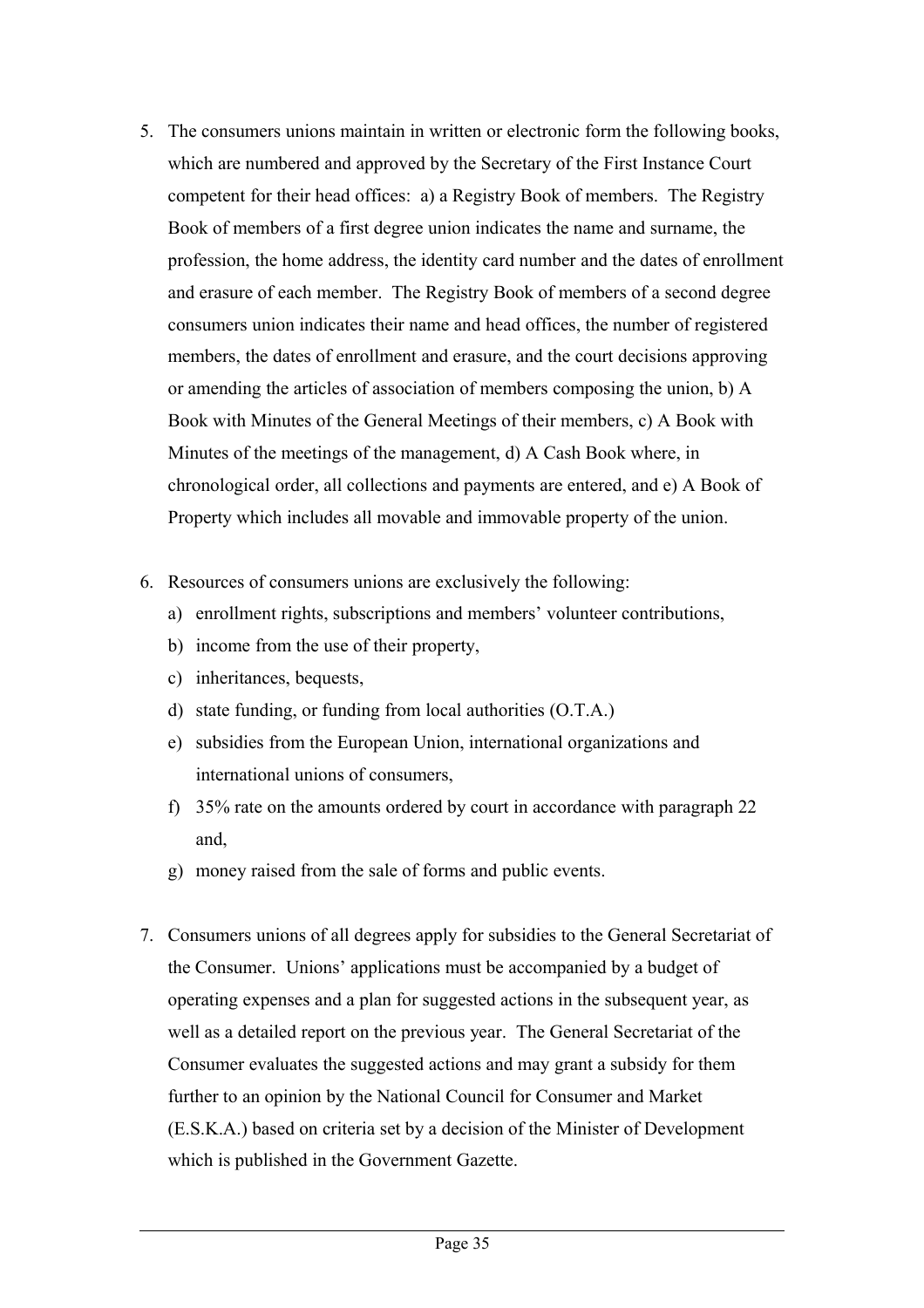Every decision regarding the funding of a consumers union of any degree by any other agent must be communicated to the General Secretariat of Consumer Affairs. Failure to communicate it results in a three-year exclusion of the union from the subsidy granted by the General Secretariat of Consumer Affairs.

8. Consumers unions are forbidden to accept donations, contributions and any kind of support from suppliers or organization of suppliers, as well as from political parties and any other political organization.

By supplier it is also meant any physical person holding the position of president, managing or executive director or legal representative of a capital company.

- 9. Consumers unions of any degree are not allowed to be housed in premises used as residence or place of business by legal or physical persons participating in them.
- 10. Consumers unions are forbidden to advertise, in any way, business organizations of suppliers.
- 11. It is forbidden that people who have been convicted, irrevocably, of treachery, fraud, forgery, embezzlement, bribery, violation of the law regarding mediators and the law regarding drugs, participate in the board of directors of consumers unions.

The members of the board of directors of consumers unions of all degrees are not allowed to receive from the unions any kind of compensation for the services they provide, with the exception of amounts covering expenses for serving the unions' purposes, if these expenses are proven with legal supporting documents.

12. In the General Secretariat of the Consumer a five-member committee is formed, which consists of: a) a head of the Management of that Secretariat, as president, who is assigned with his alternate by the General Secretary of Consumer Affairs, b) two representatives of consumers unions who are members of the National Council for Consumer and Market (E.S.K.A.) and c) two representatives of the agents designated in cases l up to r, t up to u, y up to aa and dd up to ee of paragraph 2 of article 12. Members referred to in b) and c) are elected with their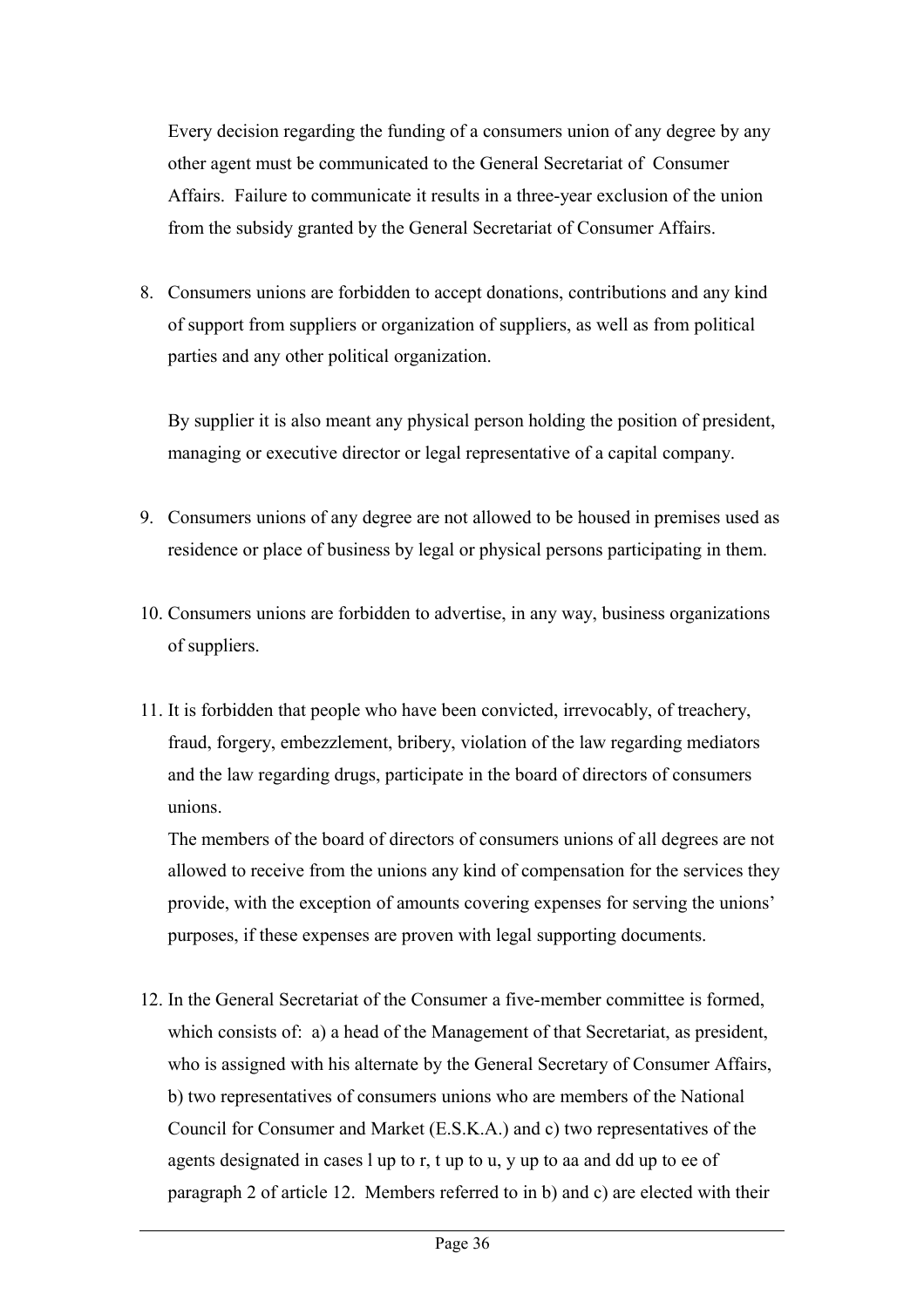alternates by E.S.K.A. Members of the Committee are appointed with a decision of the Minister of Development for a three-year term. Members originating from E.S.K.A. are not allowed to be appointed for two consecutive terms. The committee's project is to certify the actual operation of consumers unions and to see to it that paragraphs 5, 6, 8 up to 11 are complied with. Certification is revoked if consumers unions of any degree have not performed any activities for two consecutive years or if they do not comply with paragraphs 8 up to 11.

Inactive consumers unions do not have the right to receive a government subsidy or a subsidy from local authorities.

- 13. Stipulations of article 11 of law 1264/1982 (Government Gazette 79 A'), as applicable, and paragraphs 2 to 5 of article 6 of law decree 4361/1964 (Government Gazette 149 A') as applicable, are proportionately applied regarding elections in consumers unions of first and second degree.
- 14. Subject to the stipulations of law 2472/1997, as applicable, and law 2690/1999 (Government Gazette 45 A') consumers unions of any degree have the right to request and receive information about issues pertaining to consumers' interests from public services, legal persons of public law, public organizations and corporations, legal persons in the broader public sector, as designated in each occasion, and legal persons pursuing a goal which promotes public welfare.
- 15. Every consumers union has the legal right to ask before courts and administrative authorities any kind of legal protection of the rights of its members, as consumers. Particularly it has the legal right to bring a court action, apply for security measures, apply for annulment or recourse against administrative acts and to be the plaintiff. Every consumers union has also the right to intervene in pending trials of its members to support their rights as consumers.
- 16. A consumers union which has at least five hundred (500) active members and has been enrolled in the register of consumers unions for at least one year, may bring any kind of court action for the protection of the general interests of the consuming public (collective court action). The court action of the previous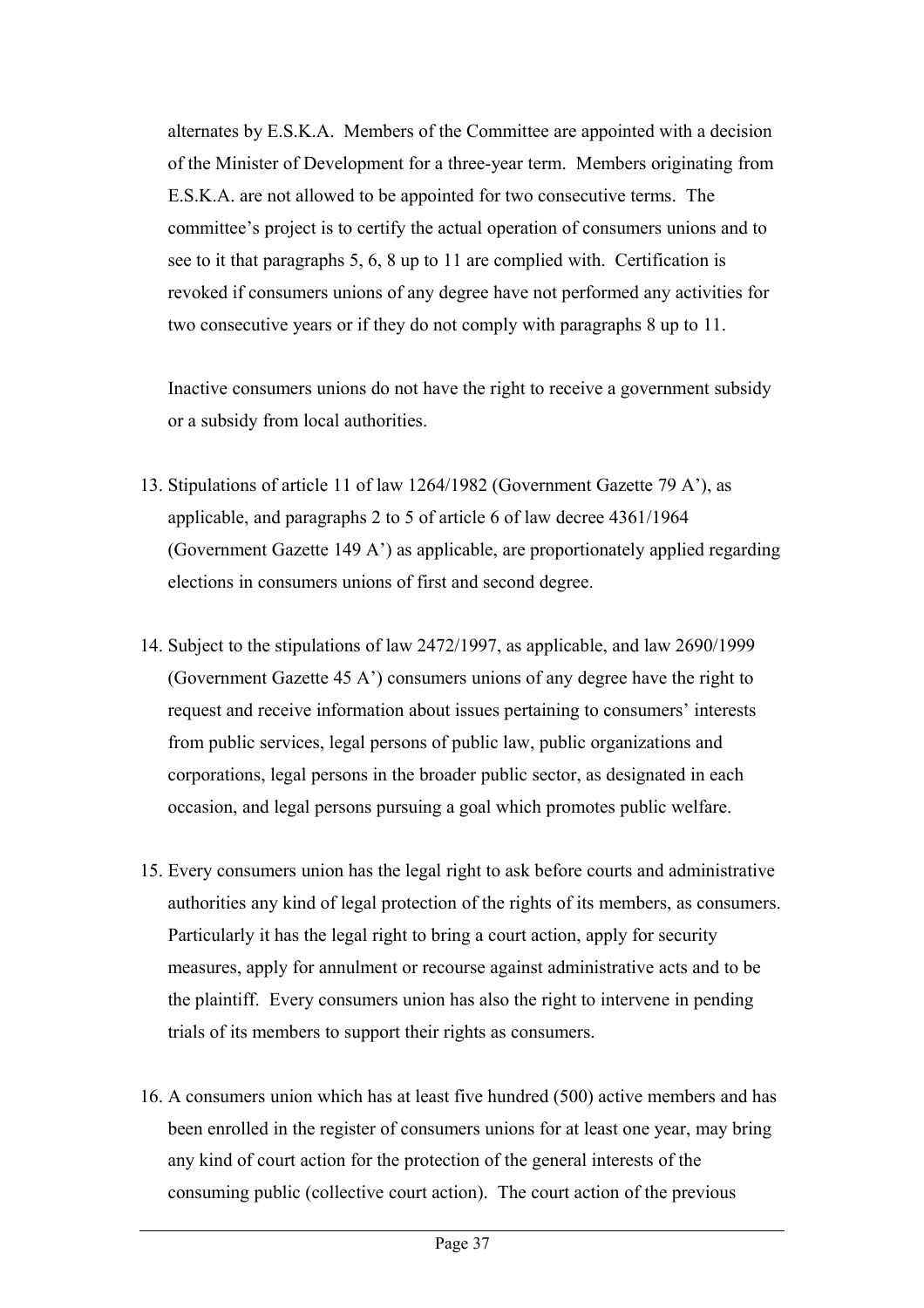subparagraph may also be brought when an illegal behavior hurts the interests of at least thirty (30) consumers.

In particular it may request:

a) The omission of the supplier's illegal behaviour, even before this is actually manifested, mostly when it pertains to violating the stipulations:

aa) of articles 2, 3, 4, 4a, 5, 6, 7, 7a, 8, 9, 9a to 9i of this law, bb) of the joint ministerial decision no F1 – 983/1991, "Consumer Credit – Harmonization with directive 87/102/EEC of Dec 22, 1986 as amended by directive 90/88/EU of Feb 22, 1990" (Government Gazette 172B'), as applicable, cc) of the presidential decree 339/1996, "Regarding organized trips, in compliance with the Directive 90/314 (EEL 158/59) for organized trips and organized holidays and tours" (Government Gazette 225 Α'), as applicable, dd) of the ministerial decision no DYG 3(a)/83657, "Harmonization of Greek Law with the respective European Law regarding the sector of production and circulation of medicine, intended for human use in compliance with Directive no EC/2001/1983 "regarding European code on medicines intended for human use", as amended by Directives no EC/27/2004, EC/24/2004 regarding traditional medicine of plant origin and article 31 of EC Directive no 2002/1998 regarding the establishment of quality and safety standards for collecting, holding in check, processing, storing and distributing human blood and blood components, (Government Gazette 59 B'),

ee) of presidential decree 182/1999, "Adaptation of Greek Law to the stipulations of the Directive of the European Parliament and Council 94/47/EP of October 26, 1994 "Regarding the protection of buyers as to certain aspects of contracts pertaining to acquisition of the right to use immovable property under the status of time leasing", published in the Official Gazette of the European Communities no L. 280 on 29.10.1994", (Government Gazette 171 A'), as applicable, ff) of presidential decree 131/2003, "Adaptation to Directive 200/31 of the European Parliament and Council regarding certain legal aspects of services in the diffusion of information, mostly e-commerce, in the internal market (directive for the e-commerce)" (Government Gazette 116A'), as applicable,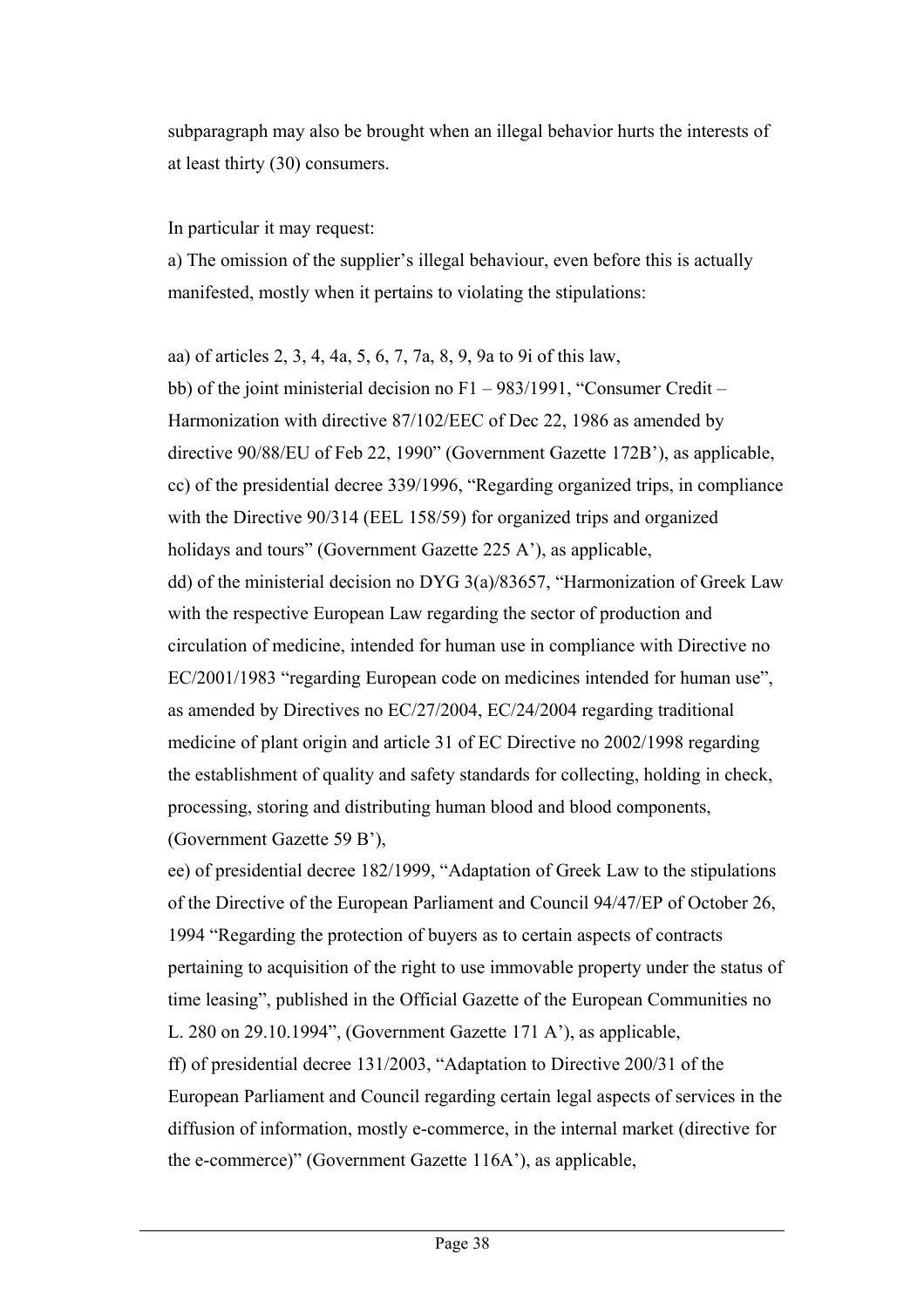gg) of law 2328/1995, "Legal status of private television and local radio broadcasting, settlement of issues in the radio-television market and other stipulations" (Government Gazette 159 A'), and hh) of presidential decree 100/2000 "Harmonization of Greek radio-television laws to the stipulations of Directive 97/36 of the European Parliament and Council of June 30, 1997 (EU no L202 of Directive EEC/89/552 of the Council (EU no L298 of 17.10.89 page 23) regarding the provision of services".

If illegal behavior is manifested further to a recommendation or suggestion of suppliers' unions or if those unions engage in illegal behavior, suppliers' unions can also be asked to terminate that behavior. A consumers union can also request seizure, withdrawal or destruction of flawed products which endanger the safety or health of consuming public, and measures taking, such as the appropriate publication of all or part of the decision, or the publication of a corrective statement, so that the continuing results of the violation cease to exist.

b) Pecuniary compensation due to moral damages. To set the amount of pecuniary compensation, the court mainly takes into consideration the intensity of the violation of legal order by the illegal behavior, the size of the defendant business of the supplier and mostly, its annual turnover, as well as the requirements for general and special prevention.

c) Taking safety measures to secure the demands of the consuming public for the omission of illegal behavior or the pecuniary compensation until an enforceable decision is issued. In the event of flawed products endangering the safety or the health of the consuming public, their seizure can be ordered as a safety measure.

d) The recognition of the right to rectify the loss incurred by consumers due to the illegal behavior.

17. A collective lawsuit as per the stipulations of the above paragraph can be filed, jointly, by more than one first degree consumers unions, even if each one of them has a number of active members lower than the required minimum number, if the total number of active members of all unions exceeds this number. A collective lawsuit can be filed, jointly, by more than one consumers unions of first and second degree, even if the first degree union has a number of active members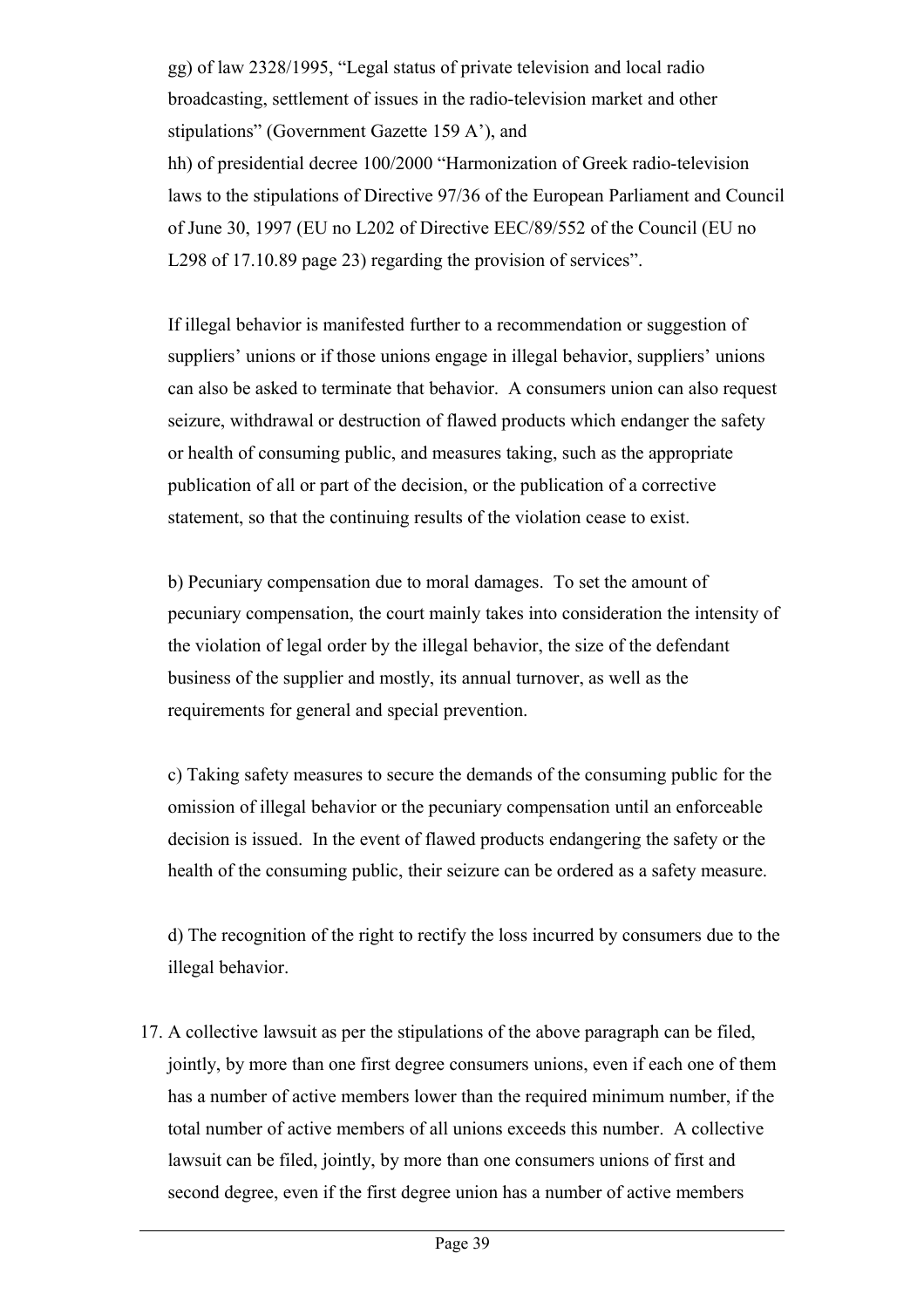lower than the required minimum number. The collective lawsuit is filed further to a decision of the administrative council of the consumers union. Active members of unions are considered to be the ones who have fulfilled their financial obligations. The number of these members is proven with a joint formal statement of the members of the administrative board of the respective consumers union.

- 18. A collective lawsuit is filed in an exclusive period of six (6) months counting from the last manifestation of the illegal behavior against which it is filed. Exceptionally, the requirements of case d of paragraph 16 are subject to the limitation of article 937 of the Civil Code.
- 19. The only court competent to deal with a collective lawsuit is the multi member first instance court under the jurisdiction of which is the residence or the registered office of the defendant. If the object of the collective lawsuit is a radiotelevision commercial, the court competent is only the multi member first instance court of the registered office of the radio or television station.
- 20. Collective lawsuits of cases a' and b' of paragraph 16 go to trial according to the procedure of voluntary jurisdiction at the earliest day possible. The court may order the temporary enforcement of the decision. Legal consequences arising from this decision are valid for everyone, even if they have not been litigant parties. The res judicata of a decision, which accepts in whole or in part, a lawsuit of case d of paragraph 16 is also valid for consumers incurring losses, even if they have not participated in the relevant trial.

If a court decision on a collective lawsuit of case d' paragraph 16 becomes irrevocable, the consumer incurring a loss may, based on that decision, notify in writing the supplier, against whom the said decision was issued, of his claim, stating the details that specify it. After thirty (30) inactive days have elapsed since the written notification, the consumer, if he is not satisfied, may ask the court to issue a payment order for his claim if the claim is liquidated or can be easily liquidated. A claim can also be proven with every private document which, based on the type or the custom of the transaction, is issued as receipt to consumers.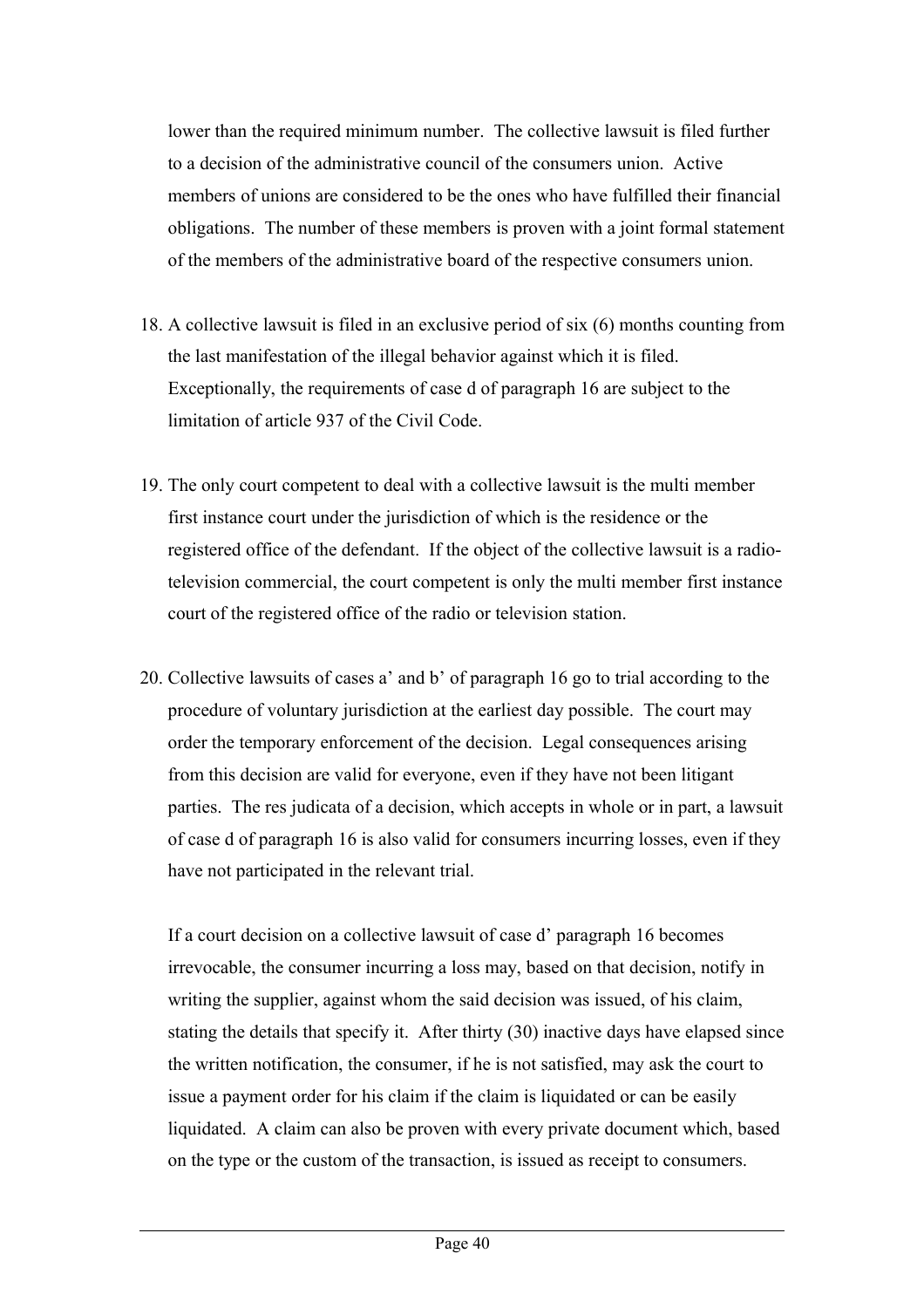Claims of consumers arising from illegal behavior, other than the ones specified in cases a' up to d' of paragraph 16, are not affected. The right of consumers to file a lawsuit individually is not affected by the rejection of a request for lawsuit of a consumers union in accordance with the details set forth in paragraph 16.

- 21. With his decision, which is published in the Government Gazette, the Minister of Development may establish the terms and conditions for adapting the transaction behavior of suppliers to the res judicata of irrevocable court decisions on lawsuits filed by a consumer or by consumers unions, if consequences of a res judicata have an effect on public welfare influencing the smooth operation of the market and the protection of consumers.
- 22. Pecuniary compensation due to moral damage as per case b' of paragraph 16 for the same violation is only provided once. The amount granted by court as per the subparagraph above is given for the education, updating and in general the protection of consumer, and, after the subtraction of court expenses, it is given at the following rates as follows: a) thirty-five per cent  $(35%)$  to the plaintiff consumers union, b) thirty-five per cent (35%) to consumers unions of second degree and c) thirty per cent (30%) to the State Budget. Issues pertaining to the application of the above and every relevant detail are settled with a decision of the Minister of Development.
- 23. If the lawsuit for pecuniary compensation due to moral damage is irrevocably rejected as obviously unfounded, the defendant supplier may ask based on that ground, with a lawsuit of his own, which must be filed within six (6) months from the date on which the rejecting decision became irrevocable, for compensation or pecuniary compensation due to moral damage from the complainant consumers union and from each member of its administrative board, who are fully responsible.
- 24. The collective lawsuit of case b' of paragraph 16 may also be filed against suppliers by commercial, industrial, handcraft and professional chambers, applying respectively the above paragraphs 19 to 22.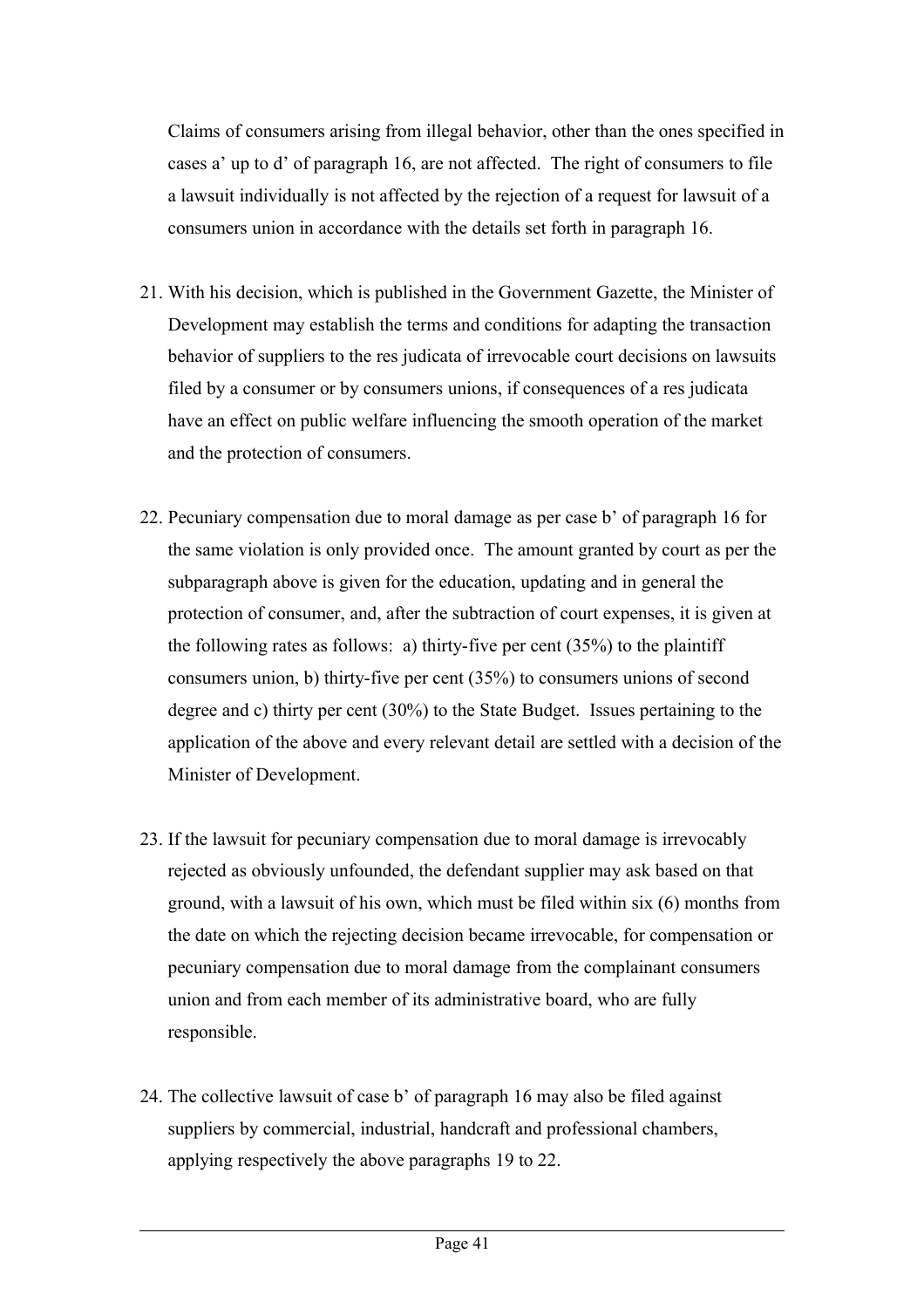- 25. Consumers unions are not entitled to receive any payment from their members for providing to them means of protection individually or collectively.
- 26. Consumers unions are responsible for the accuracy of information they announce in order to inform the consuming public. When they announce data stemming from research conducted by them, they must make available to the consuming public and to any interested party, the details pertaining to the way the research was conducted, such as, in particular, the methodology of the sampling, with interviews on the spot, either through telephone or the internet, and the method and elements of price sampling.
- 27. The announcement of inaccurate information to the consuming public by a consumers union, as well as the violation of the stipulations of this law by the union, constitute reason for: a) revocation of its certification, in the sense of paragraph 12, b) dismissal of its board of directors, c) interruption of its funding, d) removal of the union from the National Council of Consumer and Market (E.S.K.A.) and from collective agents of representation in accordance with article 13 and e) erasure of the union from the Register. Measures under a, b, and d of the above subparagraph can be requested within six (6) months from the last violation or from the announcement of inaccurate information, by whoever is affected by them, every member of the union, every consumers union, the competent district attorney, the Consumer's Advocate and the General Secretary of the Consumer. The Committee of paragraph 12 decides the revocation of a union's certification. The dismissal of a union's board of directors is decided by the competent court, which rules based on the procedure of voluntary jurisdiction. If the relevant application is accepted, the court appoints, with the same decision, a temporary board of directors. The members who are dismissed cannot be reelected for a period of three years after their dismissal. The Board of Directors is not dismissed if inaccurate information, or the way in which this information is announced, has an insignificant effect on the protection of consumers' interests, or if the inaccuracy is not due to malice or heavy negligence of the board's members. Removal from E.S.K.A. and from collective agents of representation of article 13 is decided by E.S.K.A. without the participation of the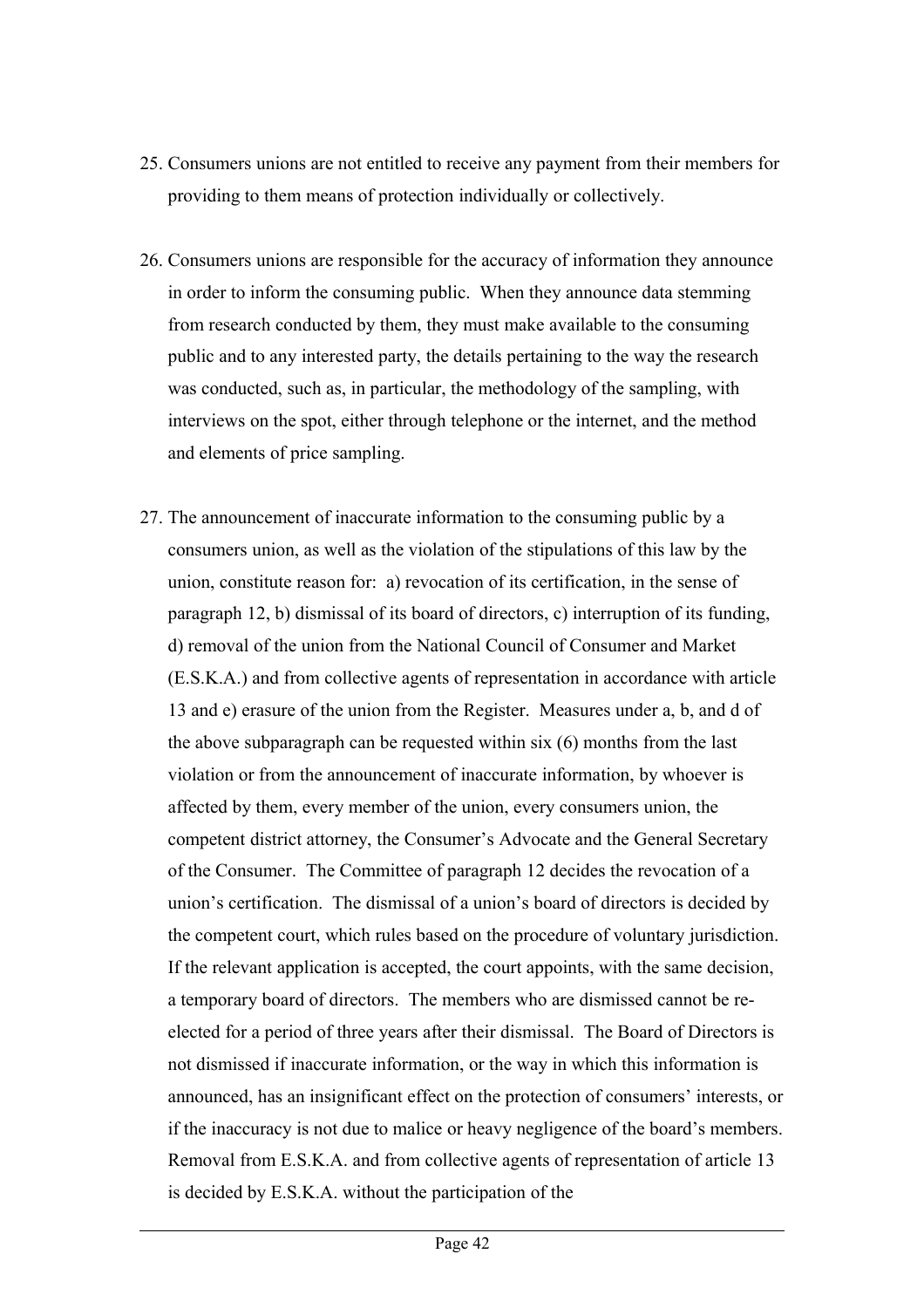union's representatives. This decision is subject to the approval of the Minister of Development.

- 28. The Minister of Development decides the interruption of the funding of a consumers union and its erasure from the Register. Erasure of a consumers union from the Register entails automatically revocation of its certification.
- 29. The court may order the dissolution of a consumers union if the latter has filed repetitively, with malice or heavy negligence, lawsuits for pecuniary compensation on the grounds of moral damages that have been irreversibly rejected as obviously unfounded. In that case, the dissolution is asked, within an exclusive period of one year as from the last rejecting and irreversible decision, by the supplier who was the defendant in the trial in which that decision was issued or by the competent district attorney.

#### **Article 11 – Friendly settlement of consumers' disputes**

- 1. In all prefectures prefects must form, within six months from the publication of this law, a committee intended to settle out of court disputes between suppliers and consumers or consumers unions.
- 2. These committees have three members and consist of:
	- a) A president, who is a lawyer, member of the law association, and nominated, with his substitute, by the board of directors of the law association.
	- b) A representative of the local commercial and industrial chamber, who is nominated, with his substitute, by the board of directors of the chamber. In prefectures, where there are handicraft and professional chambers, their board of directors nominates one representative with his substitute. The representative of the chamber to which the supplier belongs is also a member of the committee. If possible, every chamber appoints one representative of every sector in the market, with his substitute, to participate in the committee when the dispute to be settled pertains to an activity of its member in the respective sector of the market and
	- c) A representative of local unions of consumers who is nominated with his substitute by their board of directors. If such unions do not exist, the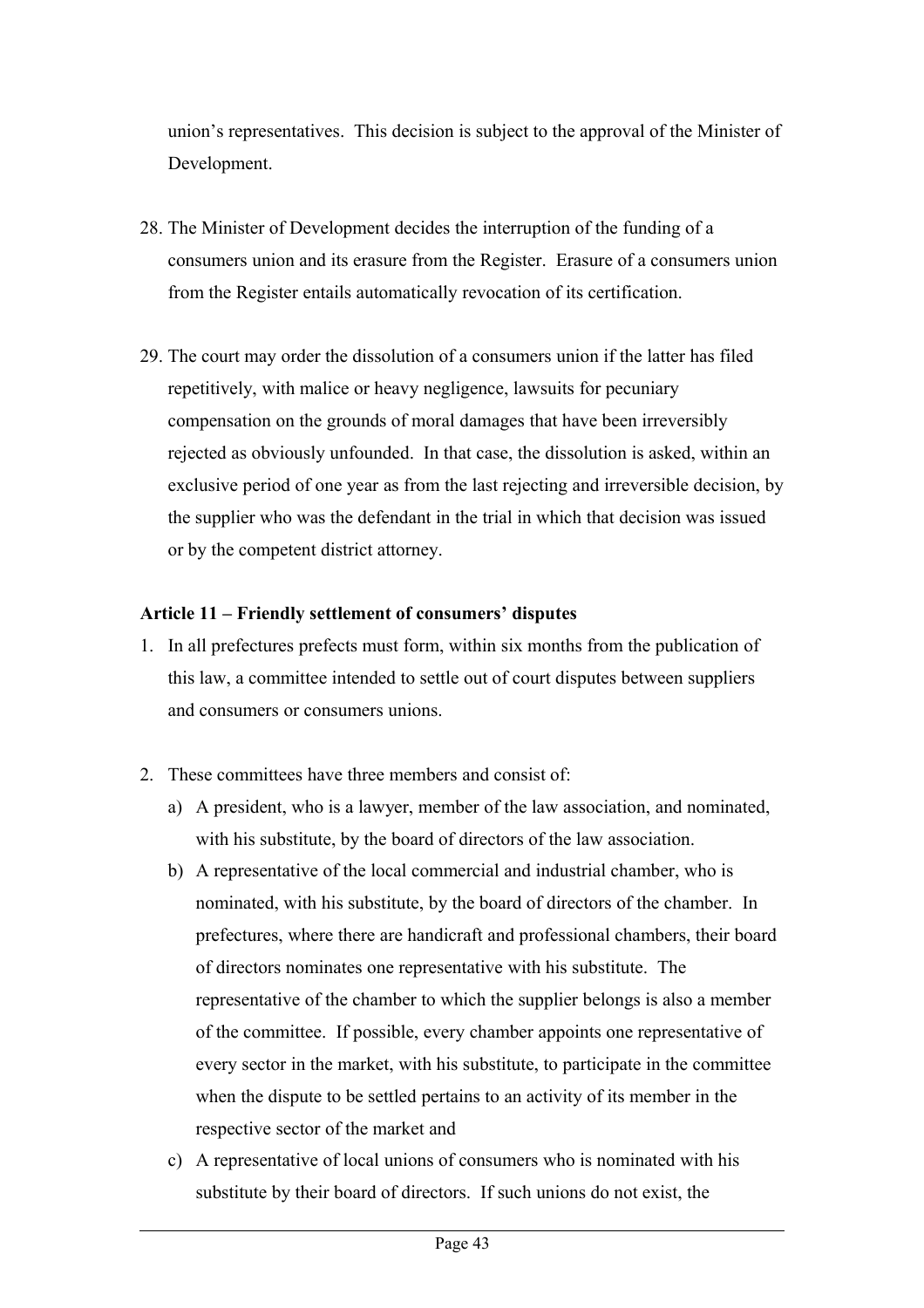committee is joined by a representative of a consumers union of second degree, or a representative of the local work center, who is nominated, with his substitute, by its management. The secretary of the committee, and his substitute, are employees of the trade department of the local Prefecture and are nominated to the Consumer's Advocate by the prefect.

- 3. If required by the number of cases or special conditions of the law, there can be more committees formed.
- 4. The term of office for members of committees intended for friendly settlements is two years and can be renewed once or more times.
- 5. The committee competent is the one in the prefecture where the service of the supplier to the consumer was carried out – or was agreed to be carried out.
- 6. The Consumer's Advocate presents committee further to an application by a consumer or by the local consumers union, as well as further to a reference cases to the competent, according to the case. Cases are discussed, in the order set by the chairman, within fifteen (15) days at the latest as from the submission of the application or the reference, further to an invitation by the interested parties at least five (5) days earlier. These deadlines can be extended with a decision of the committee's chairman up to five (5) days, if there are special reasons for that. Interested parties may be present at the discussion either in person or may be represented by an assigned attorney, or by a third party who has a relevant proxy.
- 7. The committee adjudicates according to the law applicable. Additionally it takes under consideration the custom in transactions. The committee may ask information from public services, public organizations, public utility companies, chambers and professional associations.
- 8. The Committee convenes a legal meeting when all of its members are present and makes its decisions by a majority vote. The conclusions of the Committee are communicated to the Consumer's Advocate and to any interested parties within fifteen (15) days at the latest as from the discussion of the relevant case. The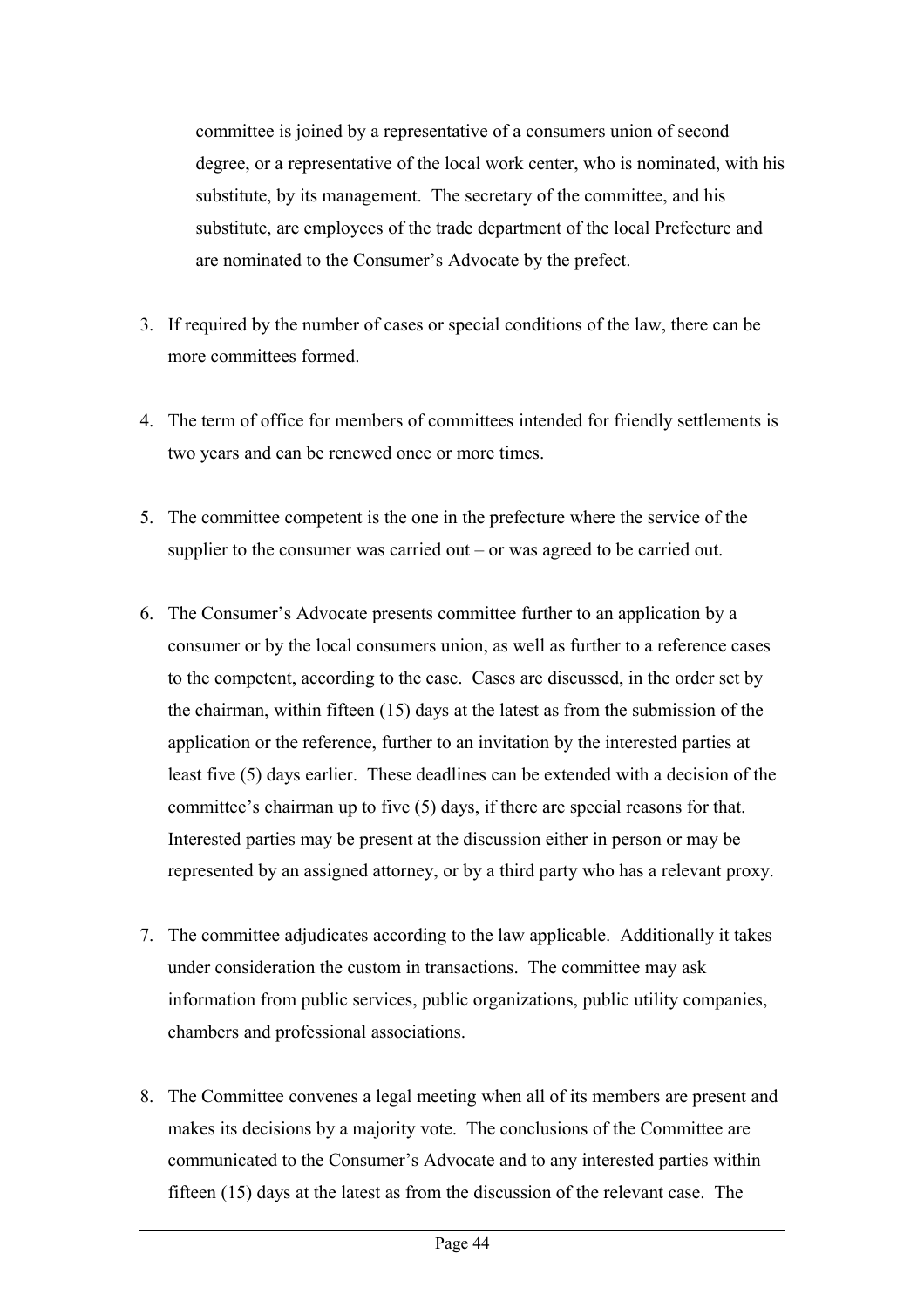conclusions of the Committee do not produce the effect of a court ruling, nor do they constitute an enforceable title.

- 9. The respective prefectures file conclusions of friendly settlement committees and any interested party may obtain knowledge and a copy of them.
- 10. Technical details pertaining to the application of this article are settled, whenever necessary, with a decision of the competent prefect which is published in the Government Gazette.

# **Article 12**

#### **National Council of Consumer and Market**

- 1. In the General Secretariat of the Consumer of the Ministry of Development there is a National Council for the Consumer and the Market (E.S.K.A.), which is a consultative body for the Minister of Development. E.S.K.A. expresses the positions of consumers and market agents on issues regarding the competitive operation of the market and consumers protection, it is competent to submit proposals to promote and secure their legal rights and it issues opinions on matters relative to the market and consumers and particularly, on government bills and stipulations regarding consumers.
- 2. E.S.K.A. consists of:
	- a) the General Secretary of the Consumer of the Ministry of Development,
	- b) the General Secretary of Trade of the Ministry of Development,
	- c) the General Secretary of the Ministry of Agricultural Development and Food,
	- d) the General Secretary of the Ministry of Tourist Development,
	- e) the Consumer's Advocate,
	- f) twelve (12) representatives of consumers unions
	- g) a representative nominated by the Special Secretariat of Public Utility Companies and Organizations of the Ministry of Economy and Finance,
	- h) a representative nominated by the Competition Commission,
	- i) a representative nominated by the Scientific Council for Food Control (E.F.E.T.),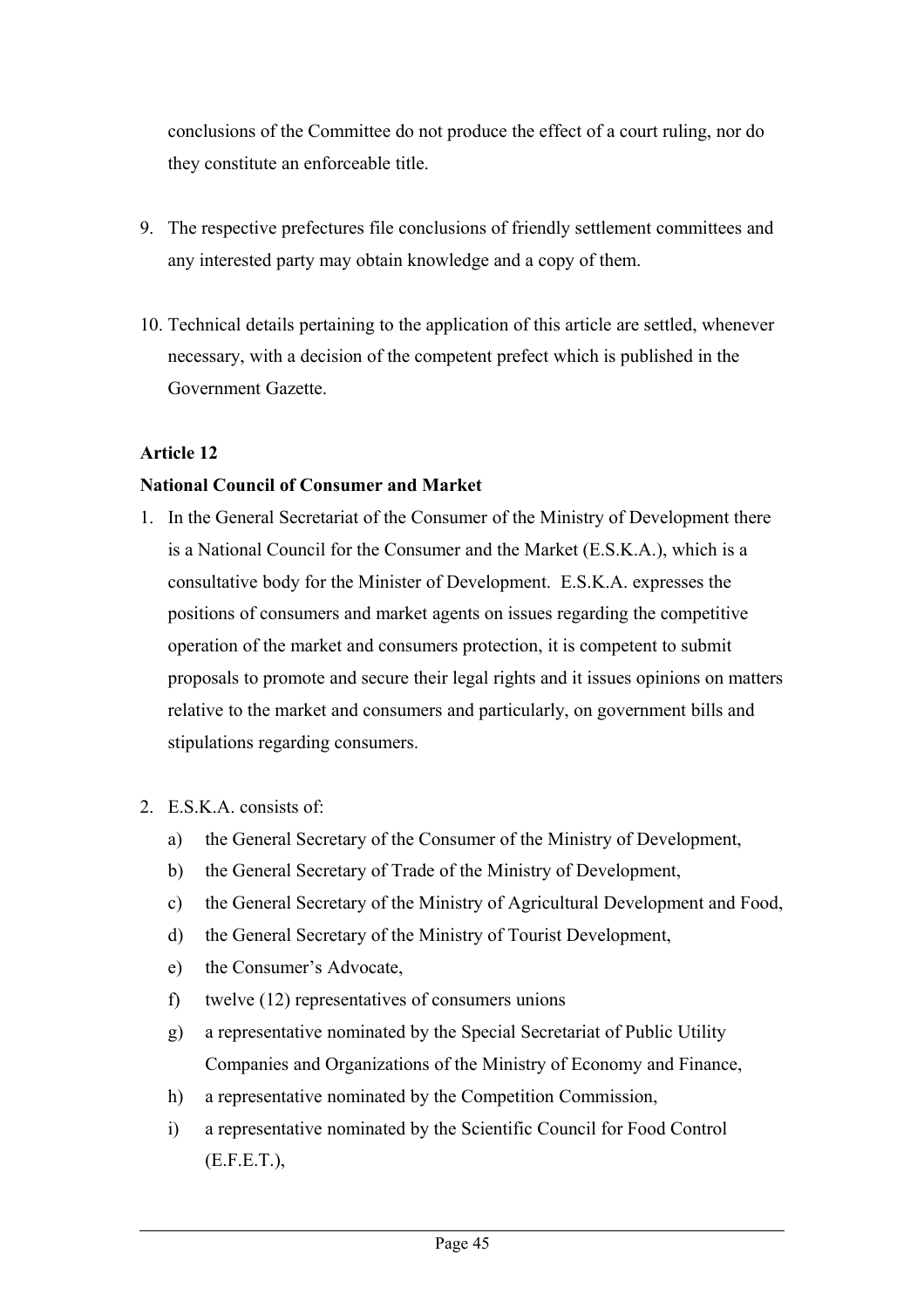- j) a representative nominated by the Greek Organization for Standardisation (E.L.O.T.),
- k) a representative nominated by the Bank of Greece,
- l) a representative nominated by the Union of Greek Banks (E.E.T.),
- m) a representative nominated by the Association of Retail Sale Businesses in Greece (S.E.L.P.E.),
- n) a representative nominated by the General Confederation of Professional and Handicraftsmen in Greece (G.S.E.B.E.),
- o) a representative nominated by the Union of Insurance Companies,
- p) a representative nominated by the agents of insurance and reinsurance mediation,
- q) a representative nominated by the Hellenic Federation of Hoteliers (P.O.X.),
- r) a representative nominated by the Council of Communication Control (S.E.E.),
- s) a representative nominated by the Hellenic Telecommunications and Post Commission (E.E.T.T.),
- t) a representative nominated by the Union of Businesses of Sales over a distance and Direct Marketing (E.P.A.M.),
- u) a representative nominated by the Hellenic Federation of Tourist Businesses (P.O.E.T.),
- v) a representative nominated by the General Confederation of Workers in Greece (G.S.E.E.),
- w) a representative nominated by the Supreme Administrative Committee of Public Employees (A.D.E.D.Y.),
- x) a representative nominated by the Hellenic Confederation of Unions of Agricultural Cooperatives (PA.S.E.GE.S.),
- y) a representative nominated by the Central Union of Chambers (K.E.E.),
- z) a representative nominated by the Association of Greek Industries (S.E.B.),
- aa) a representative nominated by the National Confederation of Greek Commerce (E.S.E.E.),
- bb) a representative nominated by the Central Union of Local Authorities in Greece (K.E.D.K.E.),
- cc) a representative nominated by the Union of Prefectures in Greece (E.N.A.E.),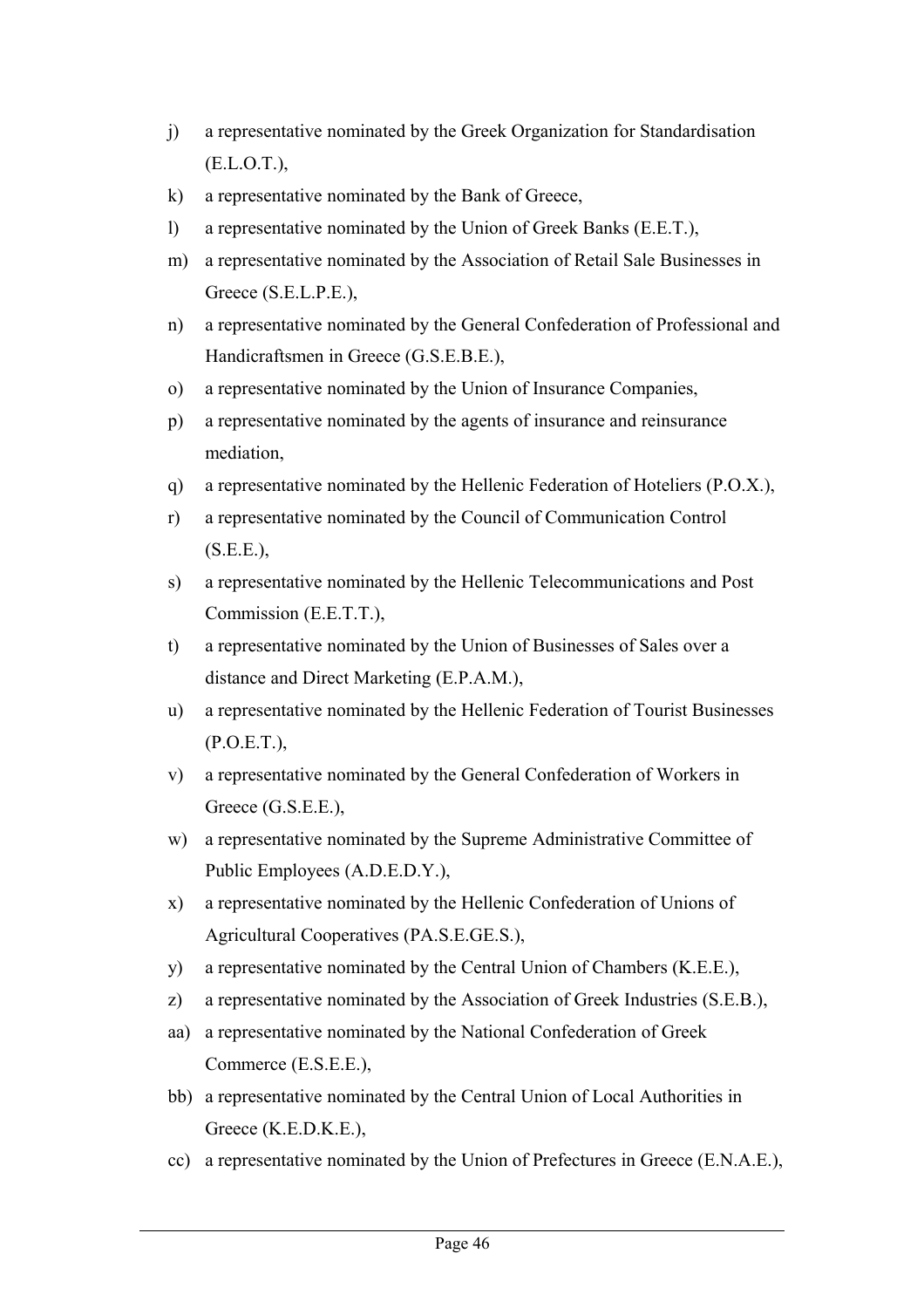- dd) a representative nominated by the Association of Super Market Businesses in Greece (S.E.S.M.E.),
- ee) a representative nominated by the General Confederation of Agricultural Associations in Greece (GE.S.A.S.E.),
- ff) a representative nominated by the Confederation of Democratic Agricultural Associations in Greece (SY.D.A.S.E.),
- gg) the heads of management departments in the General Secretariat of Consumer Affairs in the Ministry of Development,
- hh) two individuals with expert knowledge on issues regarding consumer protection.
- 3. The respective agents in the above paragraph nominate members of E.S.K.A. referred to in f up to ee, with their substitutes, within an exclusive period of thirty (30) days as from the announcement to them of a relevant invitation by the Minister of Development. If these agents do not nominate their representatives within the period mentioned in the above subparagraph, these representatives are nominated by the Minister of Development. In particular, with regard to representatives of consumers unions, nine (9) of them come from second degree unions of consumers and the remaining three (3) come from first degree unions of consumers. All second degree consumers unions can appoint up to three representatives. If the above mentioned nine (9) positions are not covered by representatives of second degree consumers unions, vacant positions are taken by representatives of first degree consumers unions. If a representative of a consumers union of second or higher degree participates in E.S.K.A., it is not possible for a representative of unions that are members of that union to participate, too. The term of office for E.S.K.A. members is three years and it can be renewed once or more for an equal term. The term of office for E.S.K.A. members is terminated, before expiration date, in case of death, resignation, interruption of their membership in the agent they represent or exclusion from the respective consumers union in accordance with paragraph 27 of article 10.
- 4. President of E.S.K.A. is the General Secretary of Consumer, and Vice-president is the representative of consumers, who is elected by members of E.S.K.A. who represent consumers unions in it. E.S.K.A. is formed upon a decision of the Minister of Development. Employees of the General Secretariat of Consumer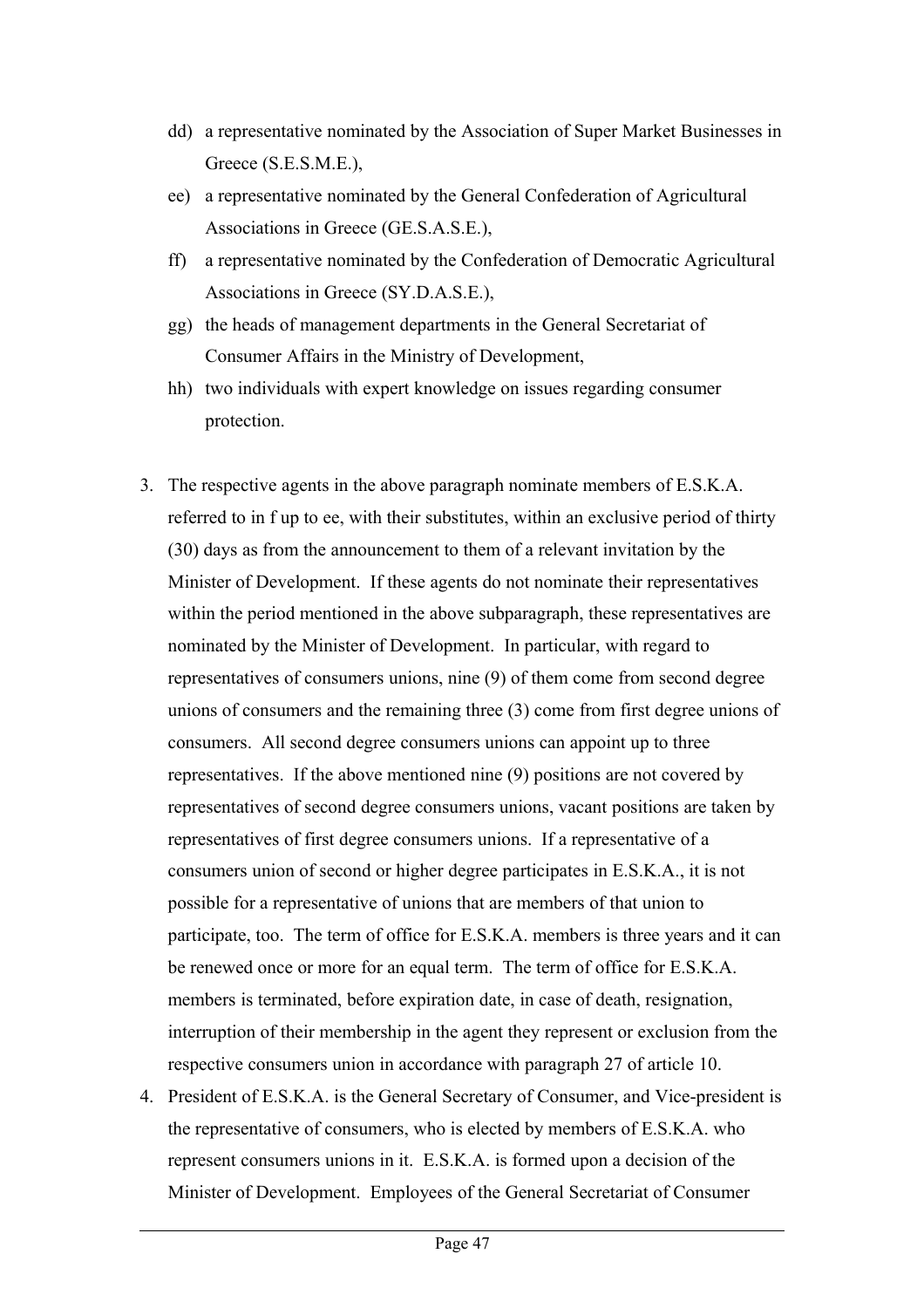Affairs, up to two (2) secretaries of E.S.K.A. and the Executive Committee of paragraph 7 are also appointed with the same decision.

- 5. E.S.K.A. issues its operation regulation that is approved with a decision of the Minister of Development, which is published in the Government Gazette. This regulation also specifies, among others, the place and the procedure for drafting and announcing the daily order of meetings and invitations of members to them, how decisions are to be made and opinions issued as well as any other specific issue and necessary detail.
- 6. E.S.K.A. convenes a meeting at least twice a year. The Minister of Development or his representative can attend its meetings. If there is discussion in its meetings about issues pertaining to duties of other ministers, those ministers or their representatives can also attend. In cooperation with the Minister of Development the chairman may invite, at the meetings of E.S.K.A., representatives from other productive classes, private individuals or other persons, who can express their opinion without the right to vote.
- 7. E.S.K.A. also has an Executive Committee, consisting of fifteen (15) of its members, of whom at least five (5) are representatives of consumers unions, who are appointed with a decision of the Minister of Development. The same decision also appoints, among the Committee's members, its president and vice-president. The Executive Committee coordinates the works of E.S.K.A., sees to the fulfillment of its goal and convenes a meeting at least four (4) times a year.
- 8. Expenses for the operation of E.S.K.A. and the Executive Committee are charged on the credits of the General Secretary of Consumer Affairs.
- 9. Members of E.S.K.A. and of the Executive Committee are not entitled to any payment for their participation in them. Members who live outside of Athens are granted transportation expenses in accordance with laws applicable.

## **Article 13**

#### **Representation of consumers**

1. In national and international collective bodies of agents of the public or private sector, where representatives of consumers unions of this article can participate, those representatives are chosen after the representatives of consumers unions who are members of E.S.K.A have elected them. The General Secretariat of Consumer Affairs, when it receives requests of the agents of the above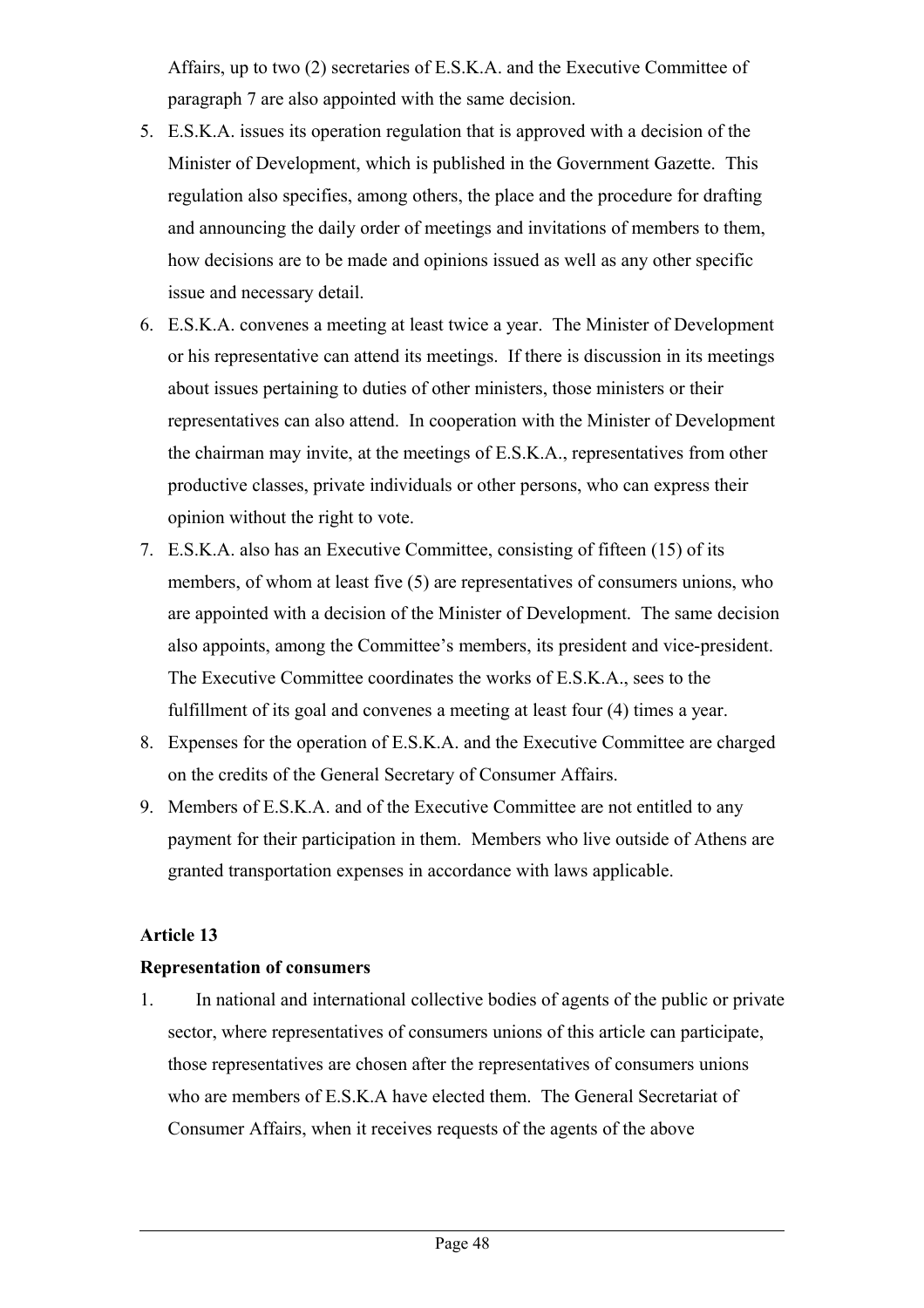subparagraph pertaining to the participation of representatives in consumers unions, is obliged to communicate them to all certified consumers unions. Every party interested in being elected as per the above can send a relevant statement along with a curriculum vitae to the General Secretariat of Consumer Affairs until the day prior to election day.

2. The right of participation in the election is only available to active members of certified consumers unions who are nominated by the unions. Elections are conducted with a secret vote under the responsibility of the president of E.S.K.A.. Objections against the procedure of voting are submitted to the General Secretariat of Consumer Affairs within three (3) days as from election day and are examined by a three-member committee which consists of the Director of the Department of Consumer's Policy in the General Secretariat of Consumer Affairs, as president, and two members of E.S.K.A., who are chosen through the drawing of lots by its President. The results of the voting are communicated to the General Secretariat of Consumer Affairs, which announces the names of representatives elected by the competent agent.

#### **Article 13a – Sanctions**

- 1. Complaints of consumers against a supplier, in the sense of the stipulations of this law, are submitted to the General Secretariat of Consumer Affairs, which communicates them to the supplier, with an invitation to respond, in any means available, including delivery by post. The supplier must give a written response regarding complaints within a deadline set by the General Secretariat of Consumer Affairs, which starts as from the communication of the relevant invitation.
- 2. Subject to the stipulations of the Penal Code, the Market Code and stipulations of other special laws, applicable on suppliers violating the stipulations of this law, there is a fine imposed, further to a decision by the Minister of Development, amounting to one thousand five hundred (1.500) euro, minimum, up to one million (1.000.000) euro. If there have been issued more than three (3) decisions imposing a fine on a supplier, the maximum amount of the fine is doubled and the Minister of Development may order the temporary interruption of the operation of his business or part of it over a period ranging from three (3) months to one (1) year.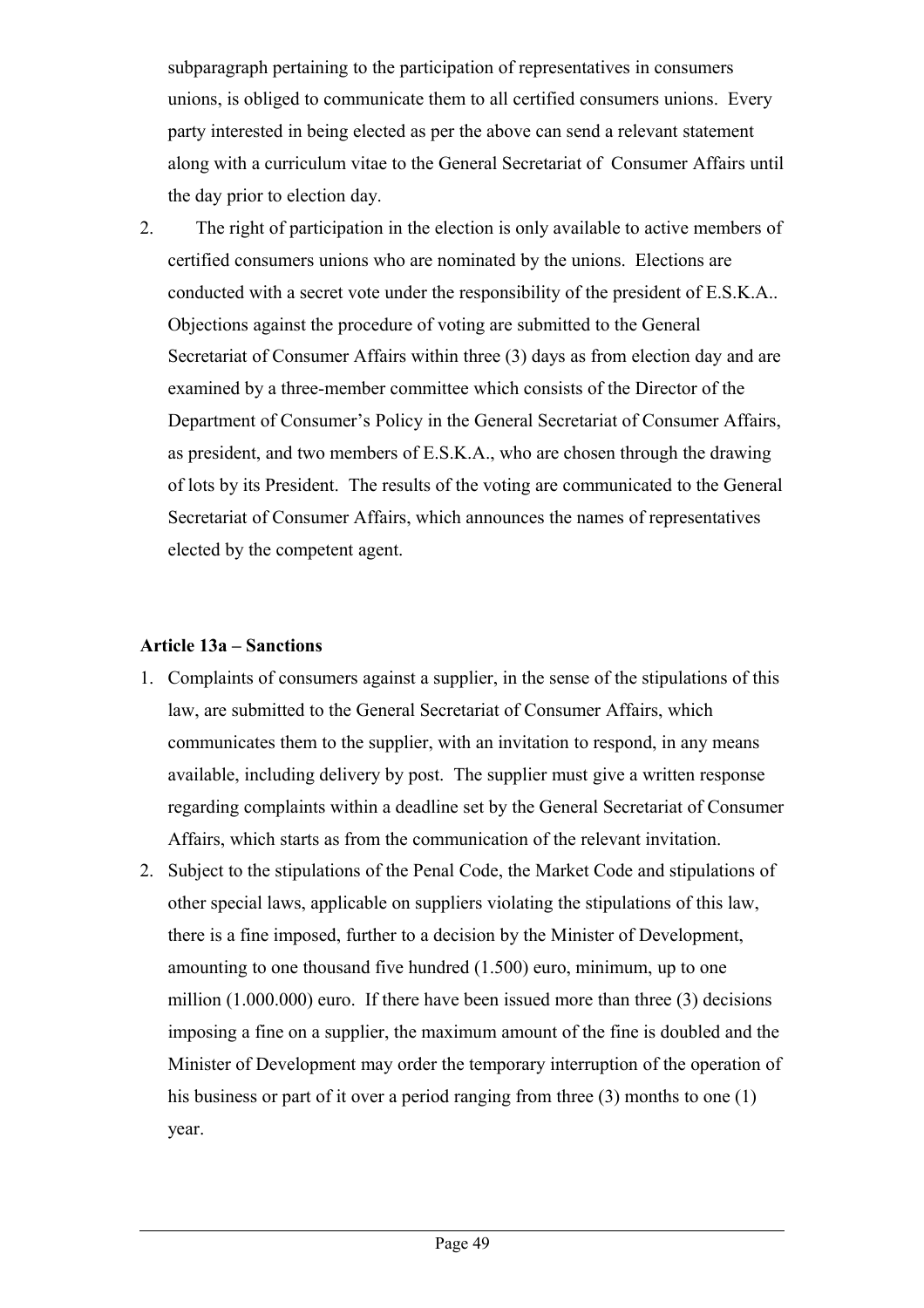- 3. Against a supplier who does not respond to complaints of consumers in accordance with paragraph 1, the Minister of Development may take the following steps: a) recommend compliance, before a specific deadline, and give a warning for a fine in the event of failure to comply, b) impose a fine ranging from five hundred (500) euro to five thousand (5.000) euro, c) impose a fine ranging from five thousand (5.000) euro to fifty thousand (50.000) euro in case of recurrence. The amounts of fines referred to in this paragraph are added to the State Budget.
- 4. The amounts of fines imposed as per paragraphs 2 and 3 are collected in accordance with the stipulations of K.E.D.E. (law decree 356/1976, Government Gazette 90 A') and may be readjusted with a joint decision of the Ministers of Economy and Finance, and Development.
- 5. If the stipulations of this article are violated, the Minister of Development may, considering the nature and graveness of the violation, as well as its repercussions on the broader consuming public, make public, through the press or any other means available, the sanctions imposed as per the above paragraphs 2 and 3, as well as the restraining measures taken under the law in force by the competent administrative authorities or by suppliers with regard to the sale of consumers' products in the internal market.
- 6. If the stipulations of this article are violated by: a) credit institutions or businesses or organizations operating in the financial sector of the economy, which are supervised by the Bank of Greece, or b) by companies rendering investment services, which are supervised by the Capital Market Committee, or c) insurance companies supervised by the Supervising Committee for Private Insurance (EP.E.I.A.), the sanctions applied according to this law are imposed further to an opinion given by the Bank of Greece or the Capital Market Committee or EP.E.I.A., based on the case. This opinion is granted after a relevant application of the General Secretary of Consumer Affairs within two (2) months as from the submission of the application. If this deadline lapses with no action, administrative sanctions are imposed without the above opinion. Issues pertaining to the application of this paragraph and any other relevant detail are settled with a decision of the Minister of Development.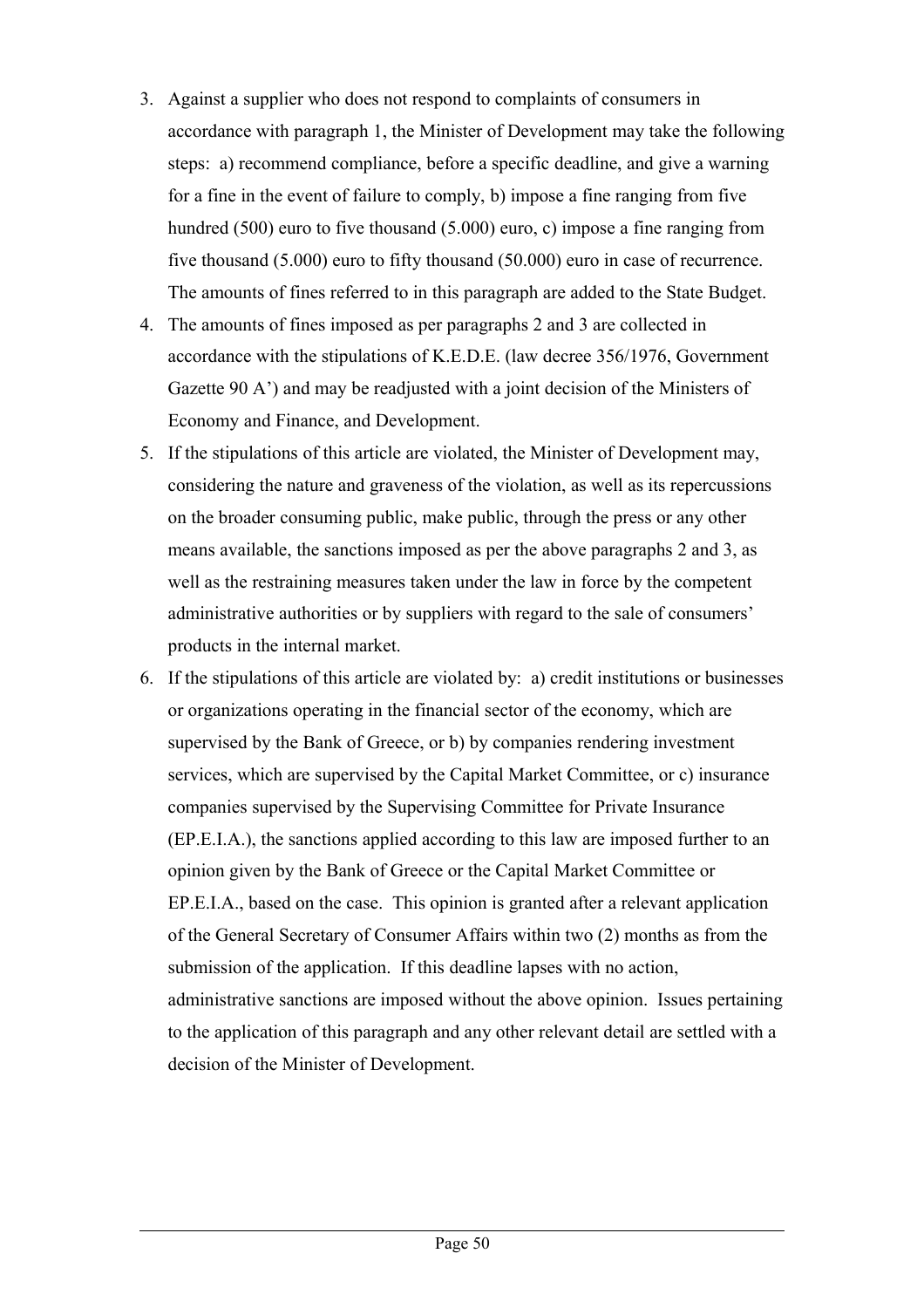## **Article 14**

#### **Transitional, final and abolished stipulations**

- 1. The following laws are abolished: Law 1961/1991 "For the protection of consumer and other stipulations" with the exception of articles 51 and 53 up to 55, articles 26 up to 29 of law 2000/1991 "For the denationalization, simplification of procedures for clearing, reinforcing competition rules and other stipulations", as well as any other stipulation that is in conflict with the stipulations of that law or refers to issues settled by that law.
- 2. Stipulations regarding unfair competition are not affected.
- 3. a) Existing consumers' unions must be certified by the committee of paragraph 12 article 10 within six (6) months as from the publication of this article.

b) Prefecture authorities must, within six (6) months as from the publication of this article, transfer to the General Secretariat of the Consumer of the Ministry of Development the registers they kept in accordance with paragraph 6 of article 10 of law 2251/1994.

- 4. A joint decision of the Ministers of Trade, National Economy, Justice and of any other competent minister depending on the case settles issues regarding adjustment and compliance with directives, decisions, regulations and recommendations, issued by the competent bodies of the European Union in connection with consumption and consumer's protection. With the normative acts of the above subparagraph there can be taken any additional measure required for the application of the above acts.
- 5. If common stipulations give the consumer in a certain situation better protection than the special regulation of this law, common stipulations are applied. Stipulations pertaining to limitations and exclusive deadlines are exempted.
- 6. Informal rules of behavior of professional organizations as well as informal bodies for the application of these rules or for solving consumption disputes of special nature, are not affected by this law, even if they pertain to issues settled by this law, to the extent that they do not contravene its stipulations.
- 7. In the General Secretariat of Consumer Affairs of the Ministry of Development there are units intended to control suppliers, which are formed with a decision of the Minister of Development. The assignment of these units is to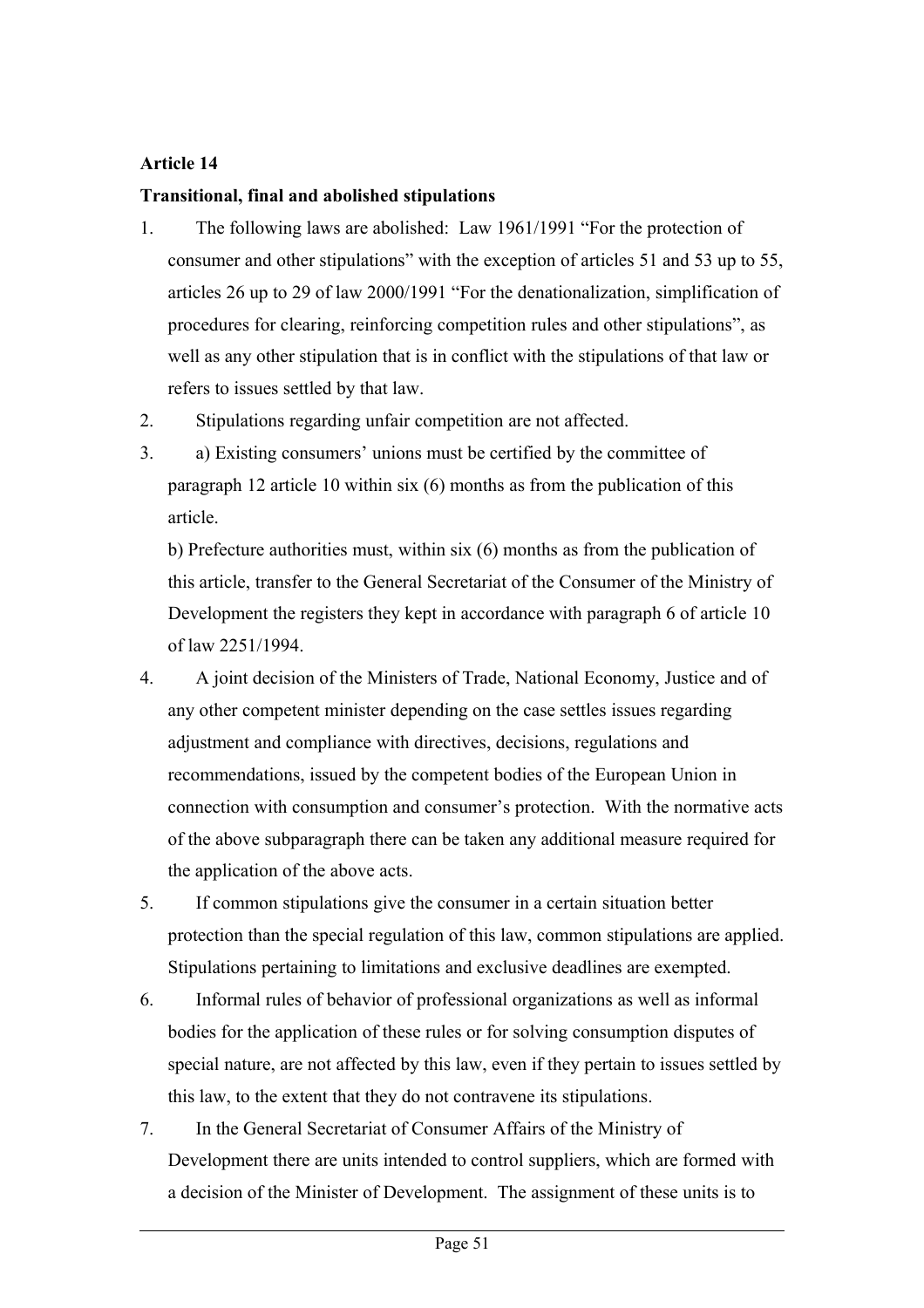conduct on the spot controls on suppliers to check compliance with the stipulations of this law. A

presidential decree issued further to a proposal by the Minister of Development and by the competent minister depending on the case specifies the number and composition of control units and establishes their organization and operation, the control procedure, the cooperation of control units with competent departments and agents, and any other specific issue and relevant detail. A joint decision of the Ministers of Economy and Finance, and Development settles issues pertaining to the payment of members of control units.

- 8. Further to a decision by the Minister of Development there can be formed expert committees to assist the work of the General Secretariat of Consumer Affairs. The same decision establishes the duties, number and capacities of members of the committees, their operation, as well as any other specific issue and relevant detail. A joint decision of the Ministers of Economy and Finance, and Development establishes the payment of members of expert committees.
- 9. A decision of the Minister of Development which is issued within a period of six months as from the publication of this article determines the type and terms of contracts signed by consumers with slimming institutes and gyms and particularly the right to withdraw, the method of payment, the sanctions imposed, in case of violation of the stipulations of the decision issued according to this paragraph, and any other specific issue and relevant detail.
- 10. The choice by the contracting parties of a legislation of a country which is not an EU member-state can not infringe the rights of consumers provided for in the stipulations of this article, if the case in question is inextricably linked to the Greek legal order.
- 11. It is not allowed to impose a confiscation to satisfy claims of credit institutions and companies providing credit, as well as the assignees of these claims from consumers loans and credit cards on immovable property of the debtor, which has been proved to be his only residence, if the debtor, within fifteen (15) days from the delivery of the cheque to be paid, files for exemption against the relevant title of execution in accordance with the stipulations of articles 933 (Κ.Pol. D), and additionally, the following prerequisites stand:
	- a) the entire claim of the bank, as certified in the relevant title of execution, does not exceed the amount of twenty thousand (20.000) euro,